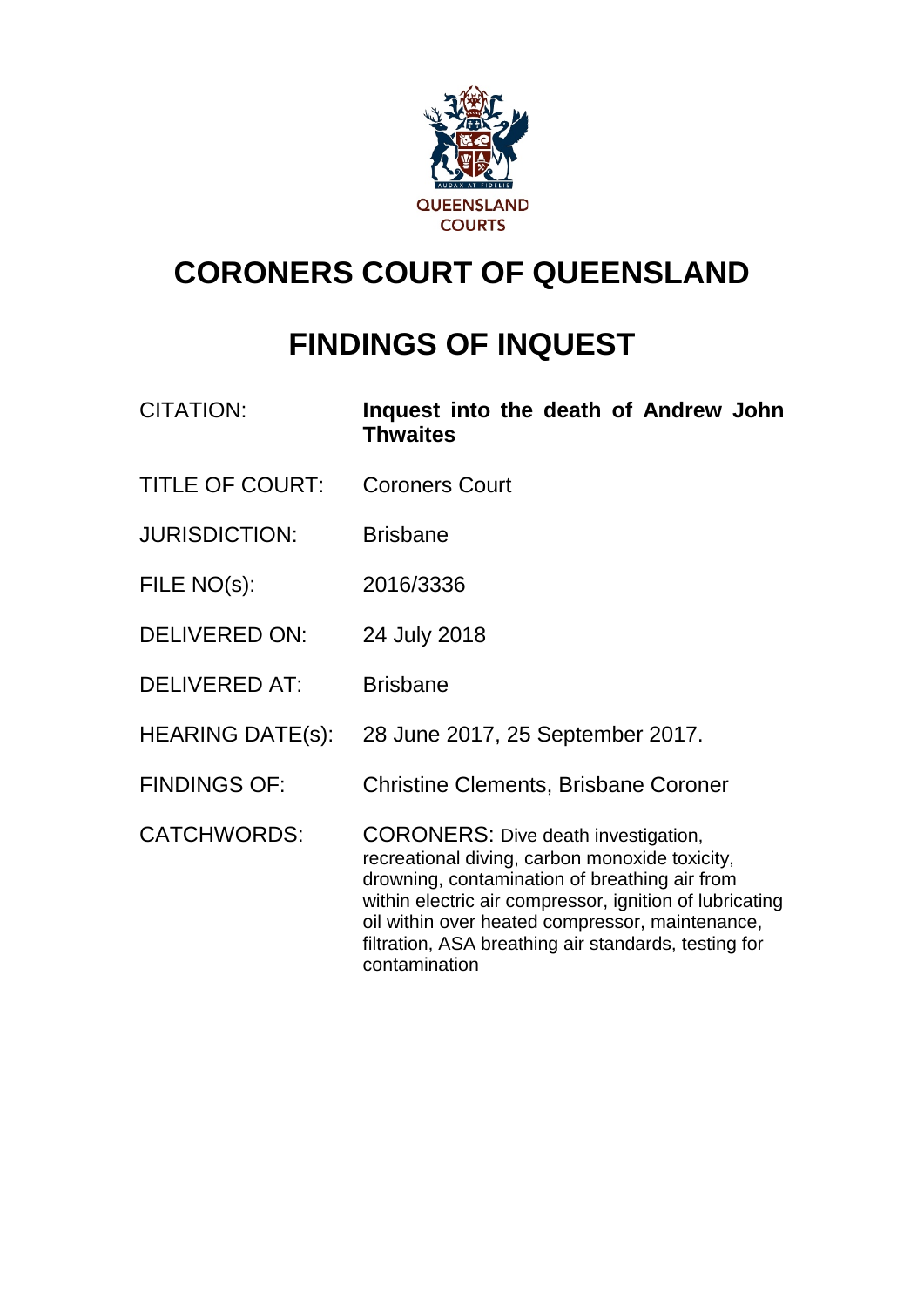# REPRESENTATION:

| <b>Counsel Assisting:</b>                        | Ms Holly Ahern                                                                                        |
|--------------------------------------------------|-------------------------------------------------------------------------------------------------------|
| Ms Kelly-Anne Masterman and<br>Ms Deborah Monks: | Mr Angus Edwards I/B Jacobson<br><b>Mahony Lawyers</b>                                                |
| Underwater Research Group<br>QLD Inc:            | Mr Damien Atkinson I/B Moray &<br><b>Agnew Lawyers</b>                                                |
| Ms Sarah Williamson:                             | Ms Kristi Riedel I/B Gilchrist Connell<br>Lawyers                                                     |
| Mr Shane Murphy:                                 | Mr Andrew Lossberg, Crown Law, I/B<br>Coronial Liaison Unit, Office of Industrial<br><b>Relations</b> |
| Mr Ian Leishman:                                 | Mr Anthony Collins I/B Carter Newell<br>Lawyers                                                       |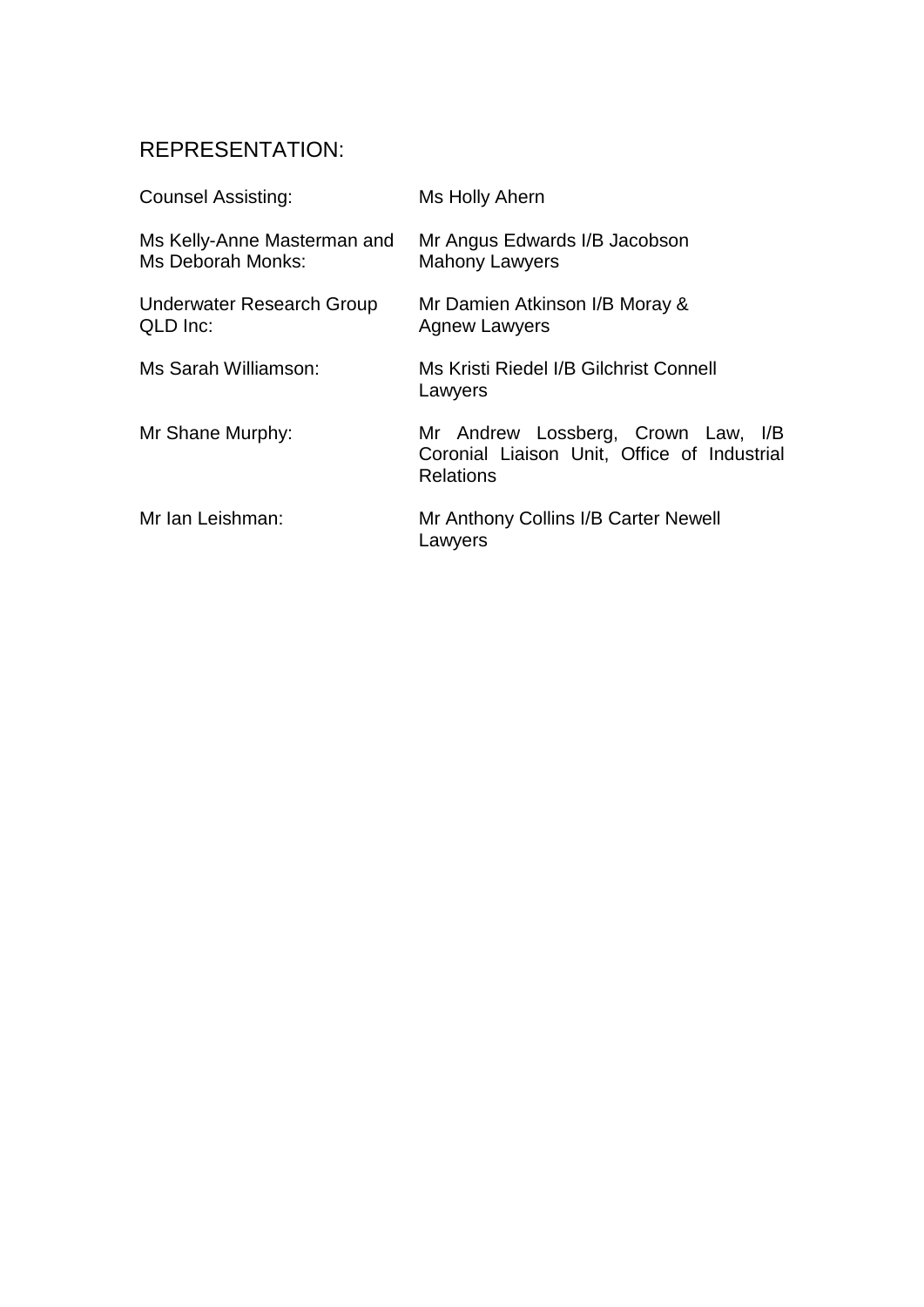| Introduction                                                               |  |
|----------------------------------------------------------------------------|--|
|                                                                            |  |
|                                                                            |  |
|                                                                            |  |
|                                                                            |  |
|                                                                            |  |
|                                                                            |  |
|                                                                            |  |
| Information about elevated levels of carbon monoxide and carbon dioxide10  |  |
|                                                                            |  |
|                                                                            |  |
|                                                                            |  |
|                                                                            |  |
| Other testing of cylinders separate from QPS arrangements 15               |  |
| Workplace Health and Safety Queensland investigation 17                    |  |
| Discussion                                                                 |  |
|                                                                            |  |
| The Underwater Research Groupof Queensland Inc (the Club) and its          |  |
|                                                                            |  |
|                                                                            |  |
|                                                                            |  |
| Discussion of evidence concerning when and where Ms Masterman and Mr       |  |
| Thwaites filled their tanks and the dive trips when tanks were used26      |  |
| Technical expert evidence related to breathing air compressors and systems |  |
|                                                                            |  |
|                                                                            |  |
|                                                                            |  |
|                                                                            |  |
|                                                                            |  |
|                                                                            |  |
|                                                                            |  |
|                                                                            |  |
|                                                                            |  |
|                                                                            |  |
|                                                                            |  |

# **Contents**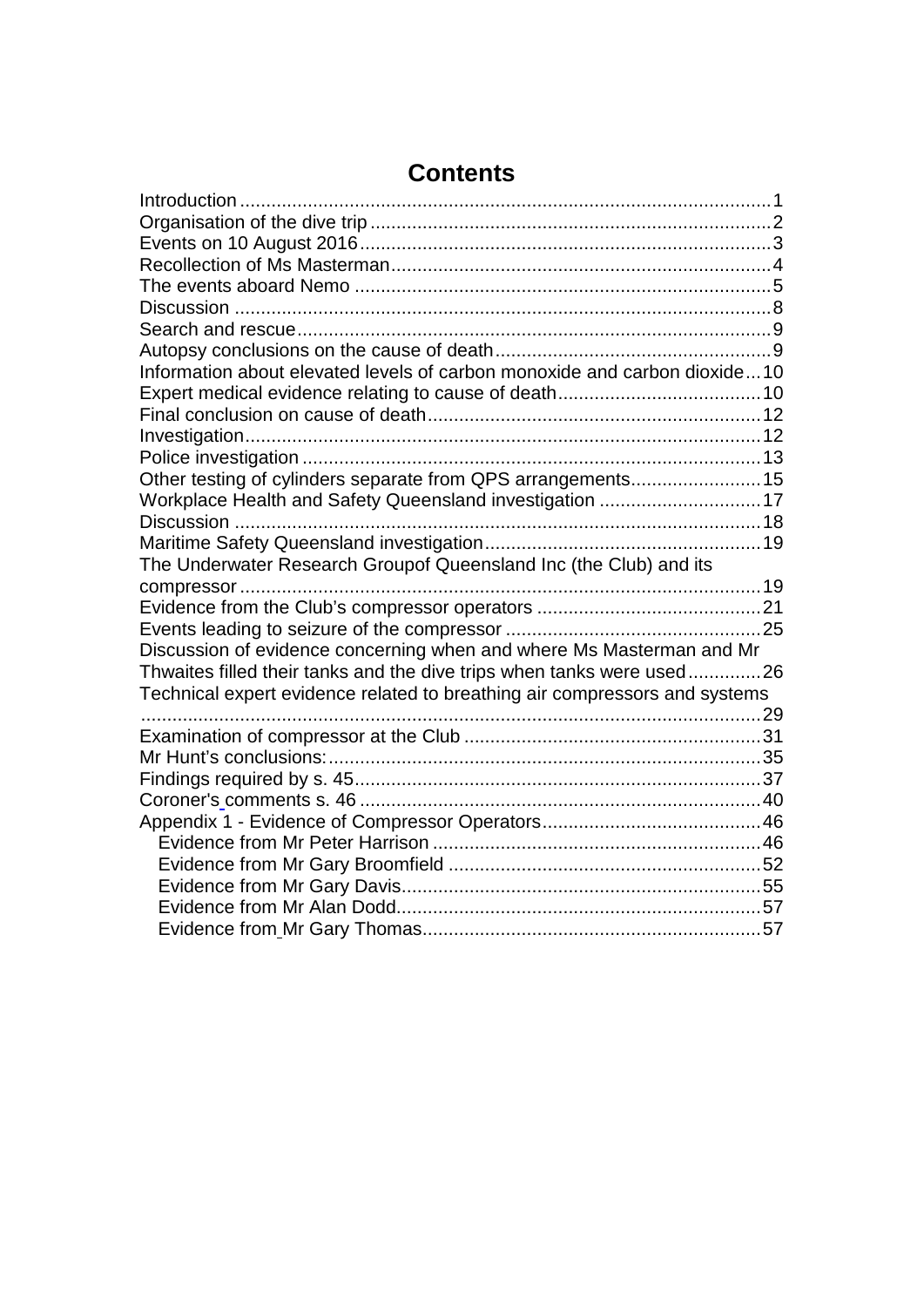## <span id="page-3-0"></span>**Introduction**

- 1. On 10 August 2016, Andrew John Thwaites and his partner Kelly-Anne Masterman joined a group of recreational scuba divers for a day's excursion to Cherubs Cave at Henderson Rock on the eastern side of Moreton Island, Queensland. Both were experienced divers. Ms Masterman was a qualified Dive Master with 1,350 previous dives. When she met Mr Thwaites in 2011 he had completed 10 dives and by 2016 he was an Advanced Open Water Diver with 300 further dives.
- 2. Mr Thwaites and Ms Masterman were members of Underwater Research Group of Queensland Inc., (the Club), a not for profit scuba diving club.
- 3. The group of fourteen experienced divers set off on a 'bare boat' charter aboard 'Nemo', departing from Spinnaker Sound Marina on Bribie Island. The vessel had been chartered from Absolute Scuba.
- 4. When they arrived at the dive site it was considered to be perfect conditions for diving with a light current and calm surface conditions.
- 5. Mr Thwaites and Ms Masterman entered the water for their first dive at about 10:55 that morning and stayed under water for 50 minutes. They dived to a maximum depth of about 30 metres. They did not experience any problems.
- 6. After a rest period they commenced the second dive at 1:30 in the afternoon. About ten minutes into the dive, Mr Thwaites indicated with hand signals to Ms Masterman that he felt unwell and intended to surface. He made circular movements around his stomach. They commenced the ascent together. Ms Masterman estimated at about 15 metres below the surface she lost sight of Mr Thwaites. She thought she saw him hanging on to the anchor line of another boat anchored at the dive site because she recognised the 'yellow of his cap'.
- 7. Ms Masterman re-boarded Nemo alone and immediately told someone aboard that Andrew was on the other anchor line. There was a response that he had been seen and gone down again. There followed some discussion before it became apparent he was not aboard either vessel and there was a realisation that he was 'missing'.
- 8. Andrew Thwaites was not seen alive again. His body was retrieved from the floor of the sea-bed the following day. He died two weeks prior to his 45th birthday. He had no known previous medical conditions and did not take any regular medication, although he did suffer from occasional seasickness.
- 9. The inquest focused on the circumstances of how he came to die and what caused his death.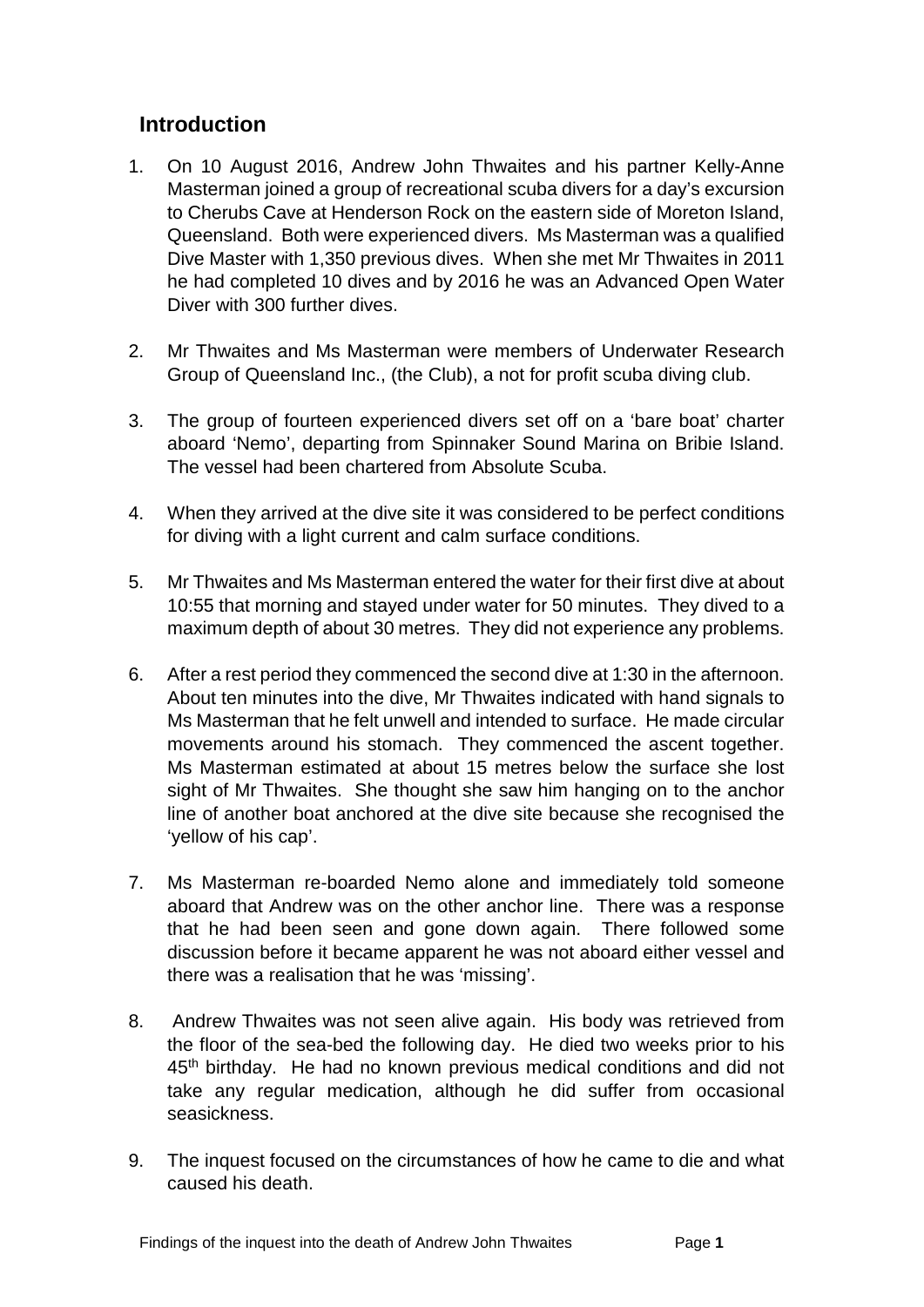# <span id="page-4-0"></span>**Organisation of the dive trip**

- 10. Mr Thwaites and Ms Masterman were members of a closed Facebook group called 'Get Wet SCUBA Adventures'. Ms Sarah Williamson established the group to connect and enable communication between the diving community in South East Queensland. It is noted SCUBA diving in Queensland is regulated by the following legislation:
	- (i) *Safety in Recreational Water Activities Act 2011* (Queensland), and Regulations
	- (ii) Recreational Diving Recreational Technical Diving and Snorkelling Code of Practice 2011, (the Code), and
	- (iii) *Work Health and Safety* A*ct 2011* (Queensland), and Regulations.
- 11. A group invitation for a proposed dive to Cherubs Cave on the Exhibition public holiday on 10 August 2016 was posted on the site. The cost of the day trip to participants was \$120 including tanks and weights, or \$105 if participants used their own tanks. Ms Williamson made the group booking with Absolute SCUBA to charter the vessel 'Nemo'. The charter included the skipper, Mr Arne Jorgenson, and a deckhand/lookout, Mr Ben Mohr. First aid, oxygen and some refreshments were also provided. The agreed charter price was \$980. This was not paid until after the trip with the invoice issued on 24 August 2016.
- 12. In the course of the online communication exchange to establish the booking there was no reference by Absolute SCUBA or Ms Williamson to a dive supervisor.
- 13. The Recreational Diving, Recreational Technical Diving and Snorkelling Code of Practice 2011 (the Code) is directed to persons conducting a business or an undertaking that provides recreational diving. It is also directed to participants, and aims to make recreational diving a healthy and safe activity.
- 14. The Code states an appointed dive supervisor should manage the diving operation and remain at the surface of the dive site while diving is taking place.
- 15. This is an advisory code for those conducting business or an undertaking. It was a matter of contention in the inquest whether the activities of this day came within its ambit. However, the *Coroners Act 2003* is focused on death prevention and considers the Code for that purpose and how best to review the events on the day from that perspective. The issue of the legislative review required to improve SCUBA diving safety will be addressed later after review of factual matters.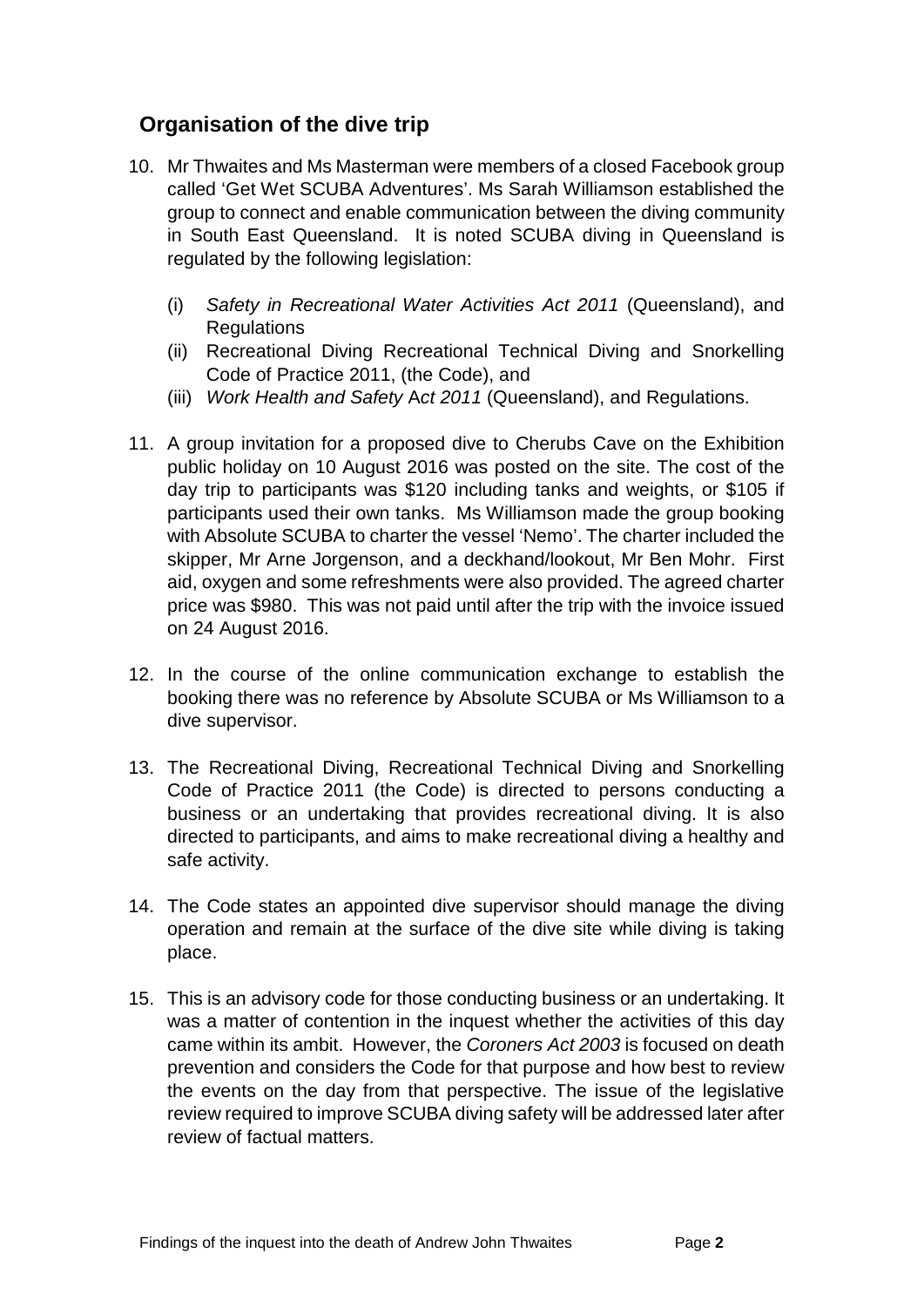- 16. On the information available the various roles and responsibilities described in the Code were assumed by different people during the course of the day, although not necessarily formally designated or acknowledged.
- 17. Ms Williamson confirmed all of the participants brought their own prefilled tanks. She recalled Ms Masterman and Mr Thwaites told her they would source their own gas for the tanks, and mentioned they would fill the tanks at the Club.
- 18. Details of the following matters are included to record events, prior to consideration of whether they are relevant to issues of how and what caused Mr Thwaites' death.

## <span id="page-5-0"></span>**Events on 10 August 2016**

- 19. Mr Mohr, was the volunteer deckhand/lookout aboard Nemo. He was qualified as a dive master in training and a qualified rescue SCUBA diver.
- 20. Mr Mohr thought the dive supervisor role was being performed by either Ms Williamson or Mr Ian Leishman. Ms Williamson thought Mr Leishman was performing the role and he thought Ms Williamson was.
- 21. Mr Leishman had agreed with Ms Williamson to provide dive master responsibilities to lead underwater. Mr Leishman provided the dive site briefing prior to both dives. This included the approximate location of the anchor, compass bearing to particular features of the dive and last known locations of sharks. The divers were advised of the maximum dive time and depth.
- 22. Mr Leishman did not include information about the diver recall protocol as he considered this was boat specific and would be provided by Mr Mohr.
- 23. On the evidence, Ms Williamson was also acting as dive master leading a group underwater on the first dive.
- 24. Prior to the first dive there was assessment and agreement of the environmental conditions before any of the divers entered the water. This involved Mr Mohr, Mr Leishman and Ms Williamson.
- 25. Mr Mohr provided a safety briefing for the boat which included information about life buoys and safety equipment, and entry and exit points from the boat. He referred to a checklist provided by Absolute SCUBA for that briefing. His understanding was the dive supervisor briefing would include maximum dive time, maximum depth, emergency procedure including lost bodies and safety, as well as identification of the dive site and marine life in the vicinity. He thought the diver recall protocol would be included in the dive supervisor's brief.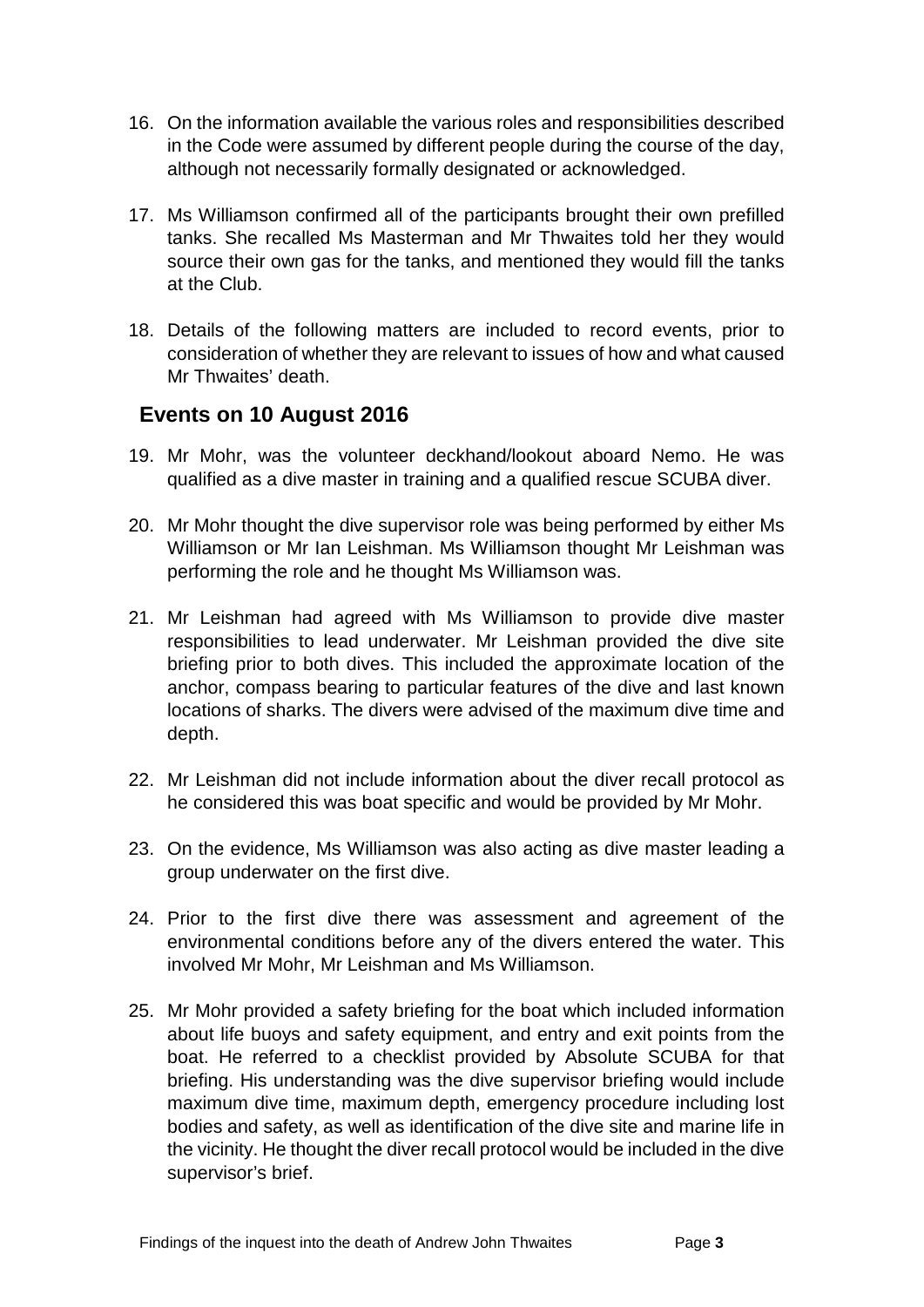- 26. The evidence showed there was no clear understanding or agreement who was undertaking the varying roles of dive supervisor, dive master and deckhand / lookout. It is noted that the Code entertains the possibility of overlap between some of these roles.
- 27. The evidence established there was no briefing to the dive group identifying the diver recall protocol for that day's diving. Nor was there any specific reference to emergency procedures including lost buddies and dive safety. It is however noted this was a private group of very experienced divers*.*

#### <span id="page-6-0"></span>**Recollection of Ms Masterman**

- 28. At the outset it is noted there was subsequent information about the air quality of tanks used by Ms Masterman and Mr Thwaites on 10 August and the impact of this upon physical and cognitive functioning. This will be referred to later but it is a relevant factor in considering Ms Masterman's actions on 10 August and her memory of that day.
- 29. Ms Masterman's first statement to police after Mr Thwaites' death was taken on the day he had gone missing and before his body was retrieved. They were the first divers to enter the water for the first dive. They dived together as buddies as they had dived regularly on many previous occasions.

They dived with two identical computers each for redundancy and a manual gauge for air pressure. One computer reads the wearer's transmitter and the other reads the buddie's transmitter. This only worked when the divers were within 1-2 metres of each other. There were no issues during the first dive.

- 30. After this dive Ms Masterman recalled the Nemo had to pull anchor to collect two divers who had drifted away. The divers were doing their safety pause, but were not on the anchor line at the time and had drifted. They deployed their high visibility safety sausages.
- 31. They entered the water together for the second dive at 1.30pm. They had swapped to their smaller 12 litre tanks. About 10 minutes into the dive they were at around 20 metres depth. Mr Thwaites was about 2 metres away from Ms Masterman when he signalled to her by rubbing his stomach and making hand movements. She understood he intended to abandon the dive. He did not appear to be anxious or panicked. They started to ascend together and paused at a rock pinnacle that was a bit higher.
- 32. The dive profiles indicate they were together at around 11 minutes into the dive. They were at about 17 metres before there was separation.
- 33. Ms Masterman said she paused to get her bearings. She thought Mr Thwaites may have gone over a pinnacle while she went around it. This may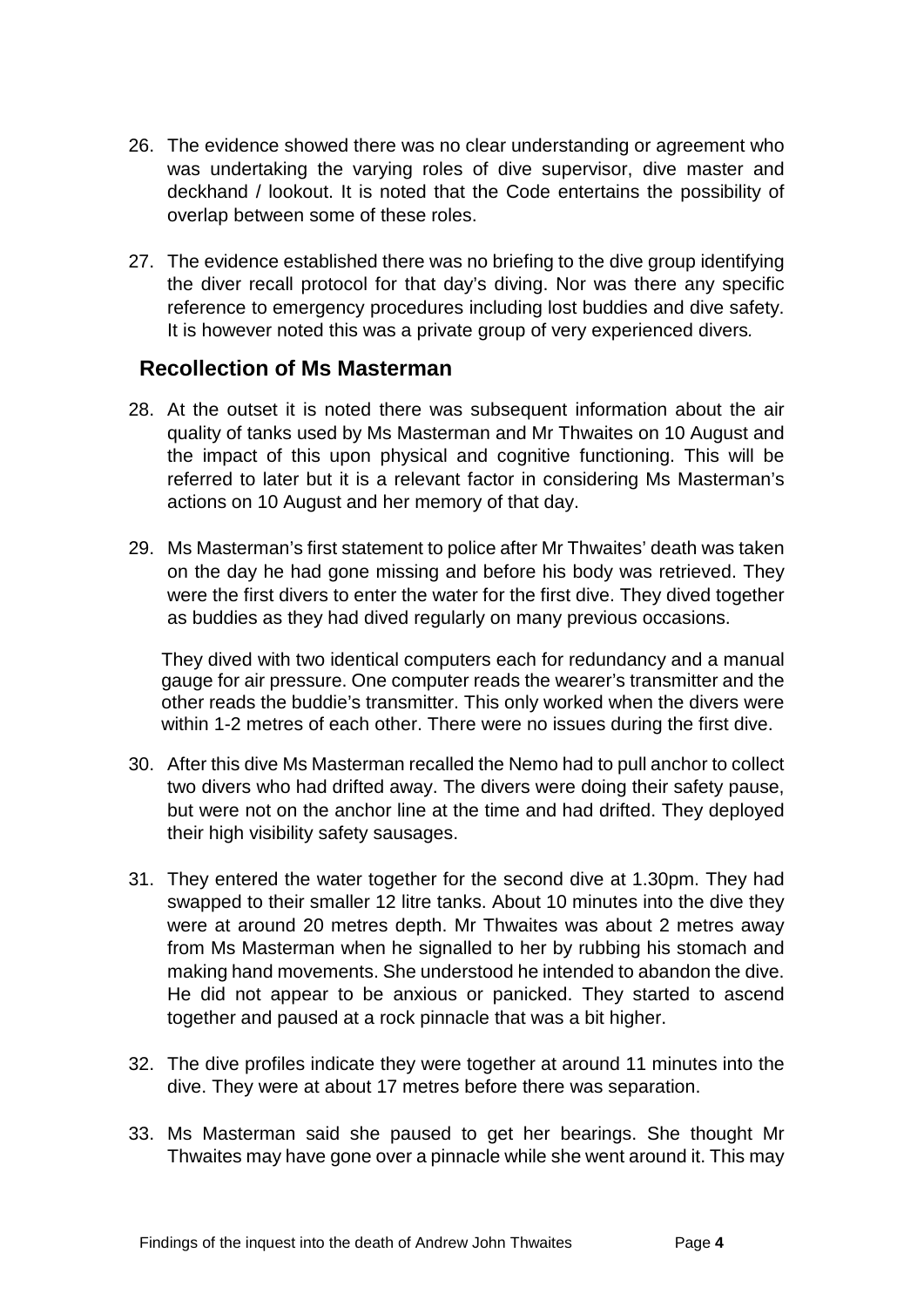match up with the dive profile showing her descent for about 1 minute at the 12 minute point of the dive.

- 34. Ms Masterman recalled they were swimming fairly slowly and she had not inflated her buoyancy control device. She could not remember whether or not Mr Thwaites had deployed his. She saw some divers to her right and knew they were from the Nemo and were still entering the water.
- 35. She recognised the Nemo's anchor line and started to kick towards it. She turned to check after 5 or 10 kicks, but at that point could not see Mr Thwaites. She looked around and up and saw the University boat (the Downunder) and their anchor line. She saw what she thought was Mr Thwaites holding onto their anchor line with two other divers at about 5 metres. She thought she saw his yellow cap. She thought that although it was the wrong boat, he was safe. She could not get to the University dive boat because it was across the current. She proceeded slightly cross current to the Nemo. She was at about 15 metres depth. She said she could see them quite clearly at about 20 metres distance.
- 36. Ms Masterman had started to drift so she ascended without a safety stop. The current was quite strong and to return to the boat, she needed to swim immediately. She successfully grabbed the step on the port side of the boat. The time was approximately 1.45pm with reference to her dive profile times when she reboarded Nemo.
- 37. It is noted when Mr Leishman subsequently ascended at the completion of his second dive he noticed the current and surge was much stronger than when he had commenced the dive. His computer indicated a surge between 4.9 and 6.8 metres on his profile. He noted this whilst doing his safety stop which required him to hold onto the anchor chain with the crook of his elbow and with his right hand to avoid drifting.

#### <span id="page-7-0"></span>**The events aboard Nemo**

- 38. After Ms Masterman re-boarded the Nemo, half an hour passed before the Captain, Mr Jorgensen, radioed Volunteer Marine Rescue and reported that a diver was missing at 2.15pm.
- 39. When Ms Masterman climbed aboard, she could not remember to whom she spoke. She immediately said that Andrew, (Mr Thwaites) was on the other anchor line. Mr Mohr confirmed he helped Ms Masterman aboard and she told him that Andrew had been feeling sick so they decided to come up. She told him he may have come up on the anchor line of the other boat which was about 30 metres away. Ms Masterman recalled either Mr Mohr or Ms Williamson said words to the effect: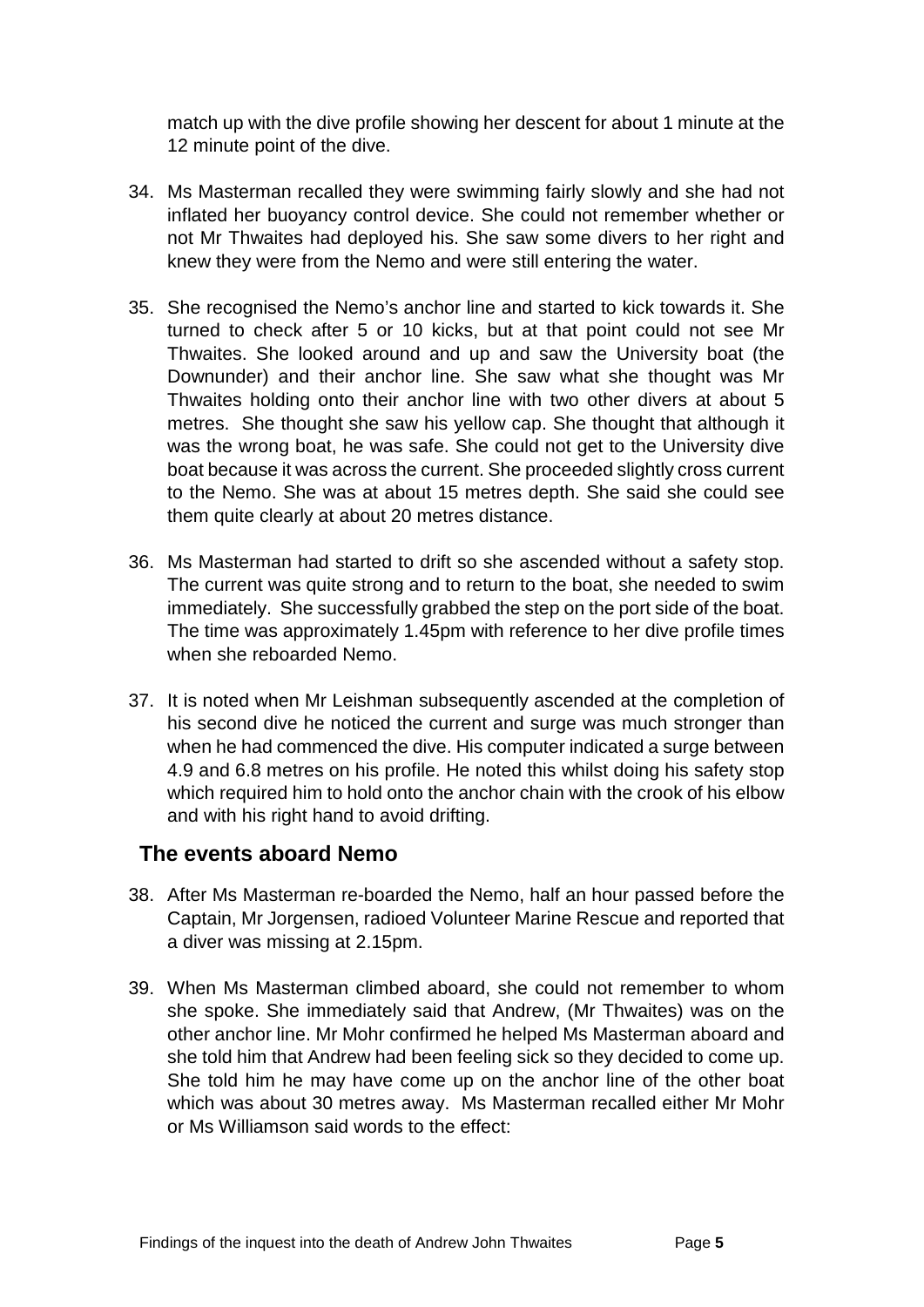'No, he is not, he's over there, he's just gone down.' They pointed to the south. She queried this and someone responded that he was on the surface and then actively deflated.

- 40. She asked if she should go back in and swim over to the other vessel but there was a negative response due to safety issues. They waited for 5 or 10 minutes watching the surface. Ms Williamson and her friend Mr Darren Marshall, and Mr Mohr were aboard, together with the captain. The rest of the group were still diving.
- 41. There was discussion between Ms Williamson, Mr Mohr and the captain about whether to do a diver recall but this protocol had not been talked about before the divers entered the water. They got a metal weight and banged it three times. There was no response and they repeated this on the side of the boat. They repeated signalling on other parts of the boat before revving the engine. During this period Ms Masterman recalled someone radioed to shore reporting that Mr Thwaites was missing.
- 42. The other divers started returning to the boat but not until the originally scheduled completion time at about 2.40pm. Most of them had not heard the signal, or asked what the banging was.
- 43. There was a degree of variation and uncertainty in the evidence about whether or not Mr Thwaites came to the surface before descending again. There was also some confusion about when this occurred with respect to Ms Masterman's return to the vessel.
- 44. Mr Mohr recalled the Skipper of the other boat yelled out and pointed at the back of his boat. Mr Mohr looked out to a distance of about 40–50 metres. He saw a fluoro green colour just below the surface before it disappeared again. He was certain it was a diver, but he did not know whether it was the diver they (subsequently) were looking for. There were other divers from the other vessel surfacing at the time. He said Ms Masterman had surfaced but was still on the ladder when this occurred. Mr Mohr did not observe any signs of distress or signalling. He did not recognise the situation as an emergency at the time.
- 45. Ms Williamson was seated at the back of the boat with Mr Marshall when Ms Masterman surfaced. She had not dived the second time due to a suit failure and Mr Marshall decided to remain with her aboard Nemo. They heard Ms Masterman say Mr Thwaites had indicated he was unwell. She thought he was right behind her.
- 46. Ms Williamson said she saw Mr Thwaites surface approximately 75 metres from Nemo. He appeared to be face down and then dropped down below the surface. He was wearing a fluorescent green dive cap which she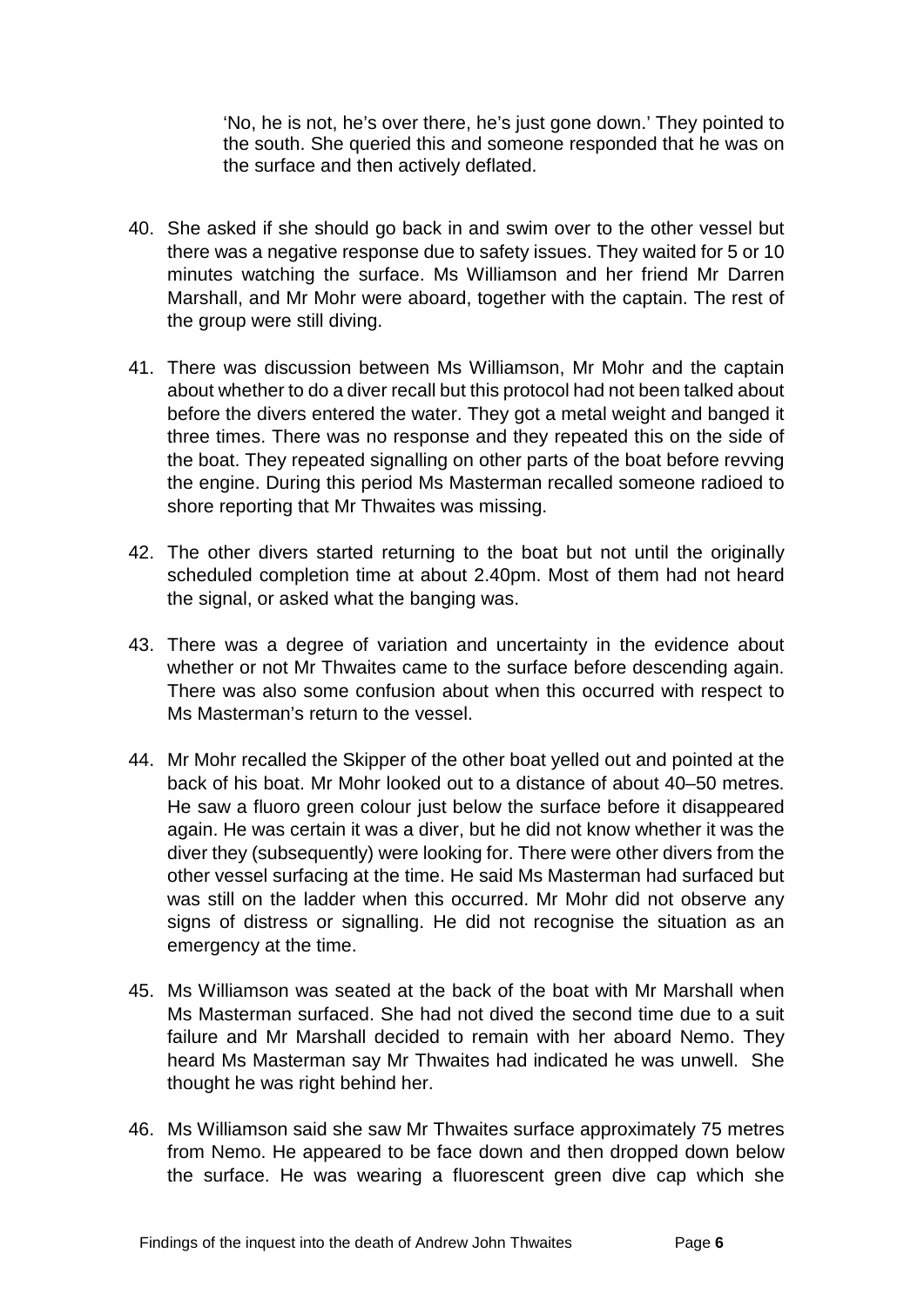recognised as he regularly wore this. She thought he might have dropped down below the surface due to the current to enable him to swim back to the Nemo.

47. The sequence of events is difficult to establish. Ms Williamson recalled someone from the University boat called out that Nemo had a diver at the back of the boat. Ms Williamson and Mr Marshall looked out and recognised Mr Thwaites' fluorescent green dive cap at the surface. Mr Marshall estimated it was a distance of 75 metres. They said very, very shortly thereafter Ms Masterman surfaced and said words to the effect:

'Where is Andrew? He was right behind me.'

- 48. Ms Williamson also recorded her recollection in an incident report later that day. She stated the University boat had called them, asking if they wanted the diver picked up as they had lifted their anchor at this time. Ms Williamson and Mr Marshall agreed to this, but by the time the vessel got to the point where a diver was last seen, he had disappeared.
- 49. Mr Lachlan Pollard was the Skipper of the University boat, the Downunder, which at the time, was anchored close by Nemo.
- 50. His recollection was at about 1.40pm he saw a diver surface about 15 metres behind the two boats. He thought the diver was doing something with his equipment. He appeared to be moving and conscious. Mr Pollard did not think he was distressed and Mr Pollard did not see him signal. He said he observed him for about five minutes.
- 51. He recalled some form of communication with the other boat about the diver and an acknowledgement that they were watching him.
- 52. There is no common version from those aboard Nemo with the recollection of Mr Pollard about the timing and details of this sighting. Captain Jorgenson said there were no concerns at all aboard Nemo until Ms Masterman returned. Ms Williamson and Mr Marshall said there was agreement that the University boat would pick up the diver sighted by Mr Pollard. However, Mr Pollard was then diverted for about fifteen minutes with divers returning to his vessel before he pulled anchor and then commenced a search. This was prior to the return of the remainder of the diving group to the Nemo.
- 53. Mr Pollard trawled as far as Henderson Rock. It is noted on his return to the Nemo he retrieved two of the divers from Nemo who had drifted in the current and surfaced away from their vessel.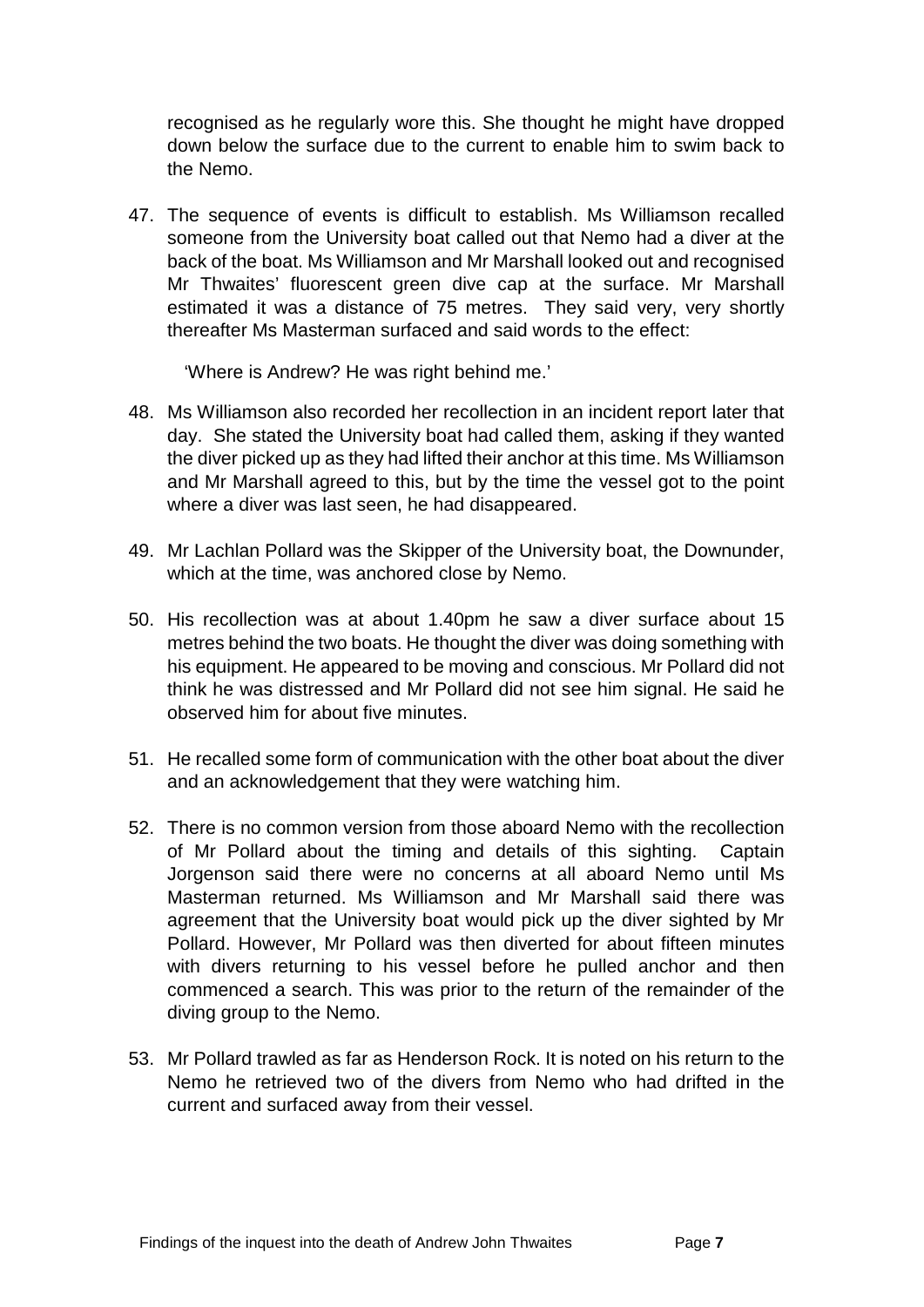# <span id="page-10-0"></span>**Discussion**

- 54. Whilst there are some discrepancies between accounts, there is other information available on the most significant issue of whether Mr Thwaites surfaced, and if so, for how long. He was wearing a dive computer which was set to record his depth below the water's surface every 30 seconds. The dive profile report recorded at around 12 minutes into the dive, Mr Thwaites was at 1.7 metres for between 30–60 seconds before he subsequently descended. This is consistent with observations from those aboard Nemo, that a diver was seen at or near the surface. Three people remarked on the fluorescent cap, which was recognised by Ms Williamson as Mr Thwaites' distinctive dive cap
- 55. It is concluded Mr Thwaites was at or very near the surface for a very brief period. The period was potentially between 30 and 60 seconds, by reference to the intervals at which his dive computer recorded his depth. When sighted by three people aboard Nemo, he was between 40-50-75 metres astern the Nemo. There was no sign of distress and therefore no recognition by anyone at the time that there was an emergency situation.
- 56. Ms Masterman re-boarded the Nemo after 15 to 16 minutes in the water according to her two dive watches. They had entered the water together.
- 57. Accepting this evidence, Ms Masterman was still in the water from between two and a half and three and a half minutes after Mr Thwaites was seen at or near the surface.
- 58. At the twelve and a half minute of Mr Thwaites' dive he was recorded at 1.7 metres (and according to the sightings, very briefly reached the surface), before he descended within the next thirty seconds, to a depth of 11.9 metres. In the next thirty seconds he descended to 29.5 metres. From the fourteenth minute of the dive he remained at between 29.7 and 29.9 metres from where his body was subsequently recovered.
- 59. Information from Mr Thwaites' dive computer is inconsistent with the conclusion of Mr Pollard that he had watched Mr Thwaites on the surface for about 5 minutes, during which time he gave no sign of distress, nor signal to those on board. It is concluded Mr Pollard may have been watching another diver for some time before Mr Thwaites in fact ascended to, or very close to the surface.
- 60. The evidence from Mr Thwaite's dive watches and Ms Masterman's dive watches, together with the observations from those aboard Nemo establish the following:
	- Mr Thwaites did reach at or near the surface for a brief time (less than thirty seconds, being the interval at which the dive watch registers)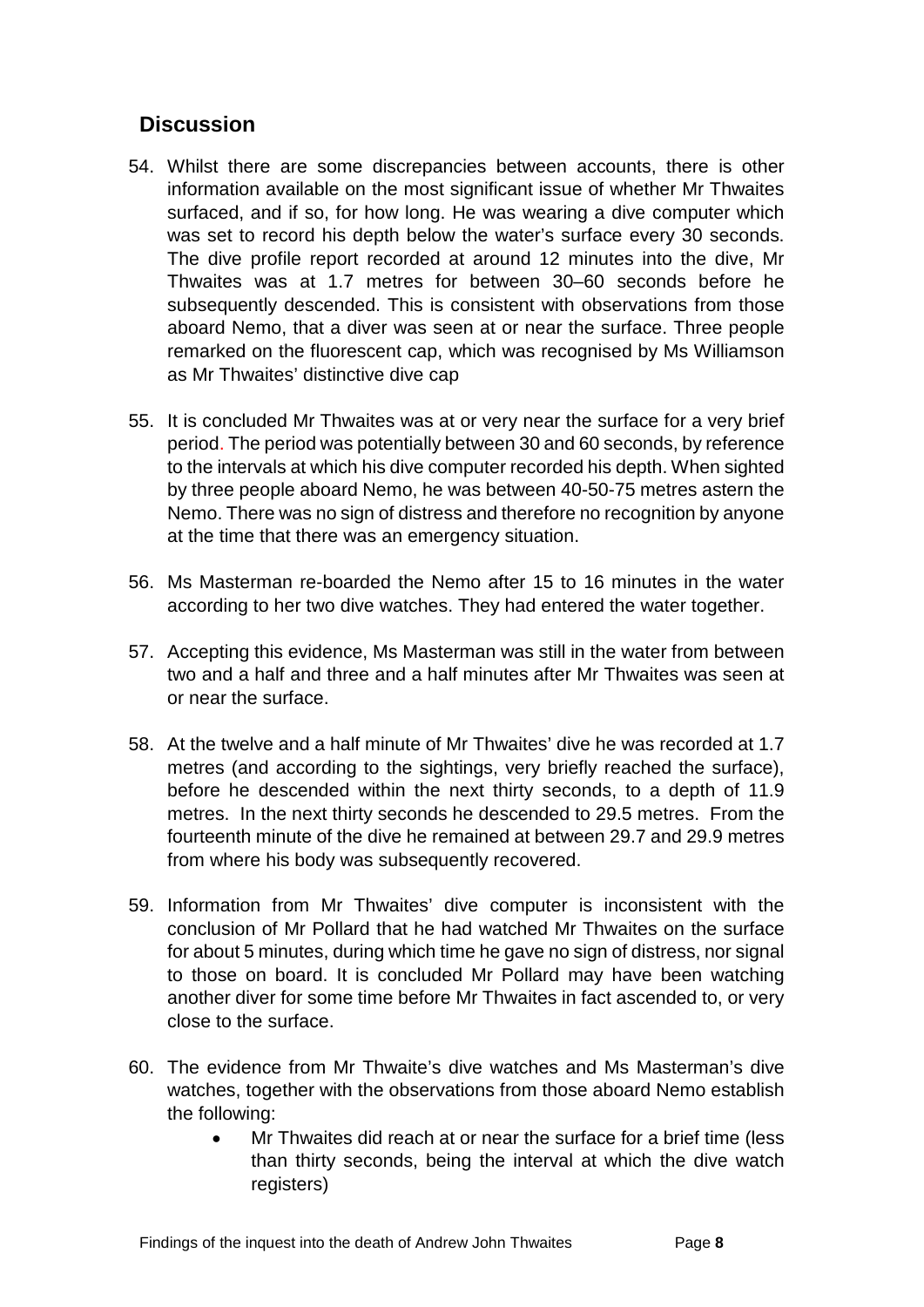- This occurred between the twelve and a half and thirteenth minute of the dive.
- Ms Masterman surfaced between two and a half and three and a half minutes later, during which time Mr Thwaites had descended to more than 29 metres, where he remained.

#### <span id="page-11-0"></span>**Search and rescue**

- 61. Volunteer Marine Rescue was notified by Captain Jorgenson at about 2.15pm on Marine Radio, channel 73 that a diver was missing from the Nemo.
- 62. Queensland Water Police were notified within five minutes and Sergeant Bairstow coordinated the search. On that first day, four helicopters, one fixed wing aircraft and twelve vessels were involved, co-ordinated by Joint Rescue Coordination. On Thursday 11 August there were twenty three vessels, three vehicles and a police dive team involved in the search. Joint Rescue Coordination had five helicopters and one fixed wing aircraft operating over a 186 square nautical miles of search area.
- 63. Mr Thwaites' body was found and retrieved by Queensland Water Police on the following day. His family were informed at about 11.30am on 11 August 2016. The dive team were operating a second drift line search of the area where Mr Thwaites had been diving. The area was tidal with large rocky out crops and was a maximum depth of 30 metres. His body was located in a short drop-off past a flat section of rock where there were some crevices descending a few metres deeper. His body was prevented from further drifting or rolling because of this position. The location was not far from the Nemo's last known swing coordinates from the anchorage point.
- 64. The police officer who found Mr Thwaites observed he was on his side in the crevice. It was considered possible that his buoyancy control device had been activated by his body position on the seabed, causing inflation of the device.
- 65. The search and retrieval of Mr Thwaites was well coordinated and effective and kept his family members informed.

#### <span id="page-11-1"></span>**Autopsy conclusions on the cause of death**

66. Coronial autopsy examination was undertaken by forensic pathologist Dr Beng Ong on 13 August 2016. On 15 August 2016 the Coroner's Court was informed that Dr Ong was waiting on results of further tests and additional information to determine the cause of death. Initial observations revealed signs of drowning, but no underlying cause was identified.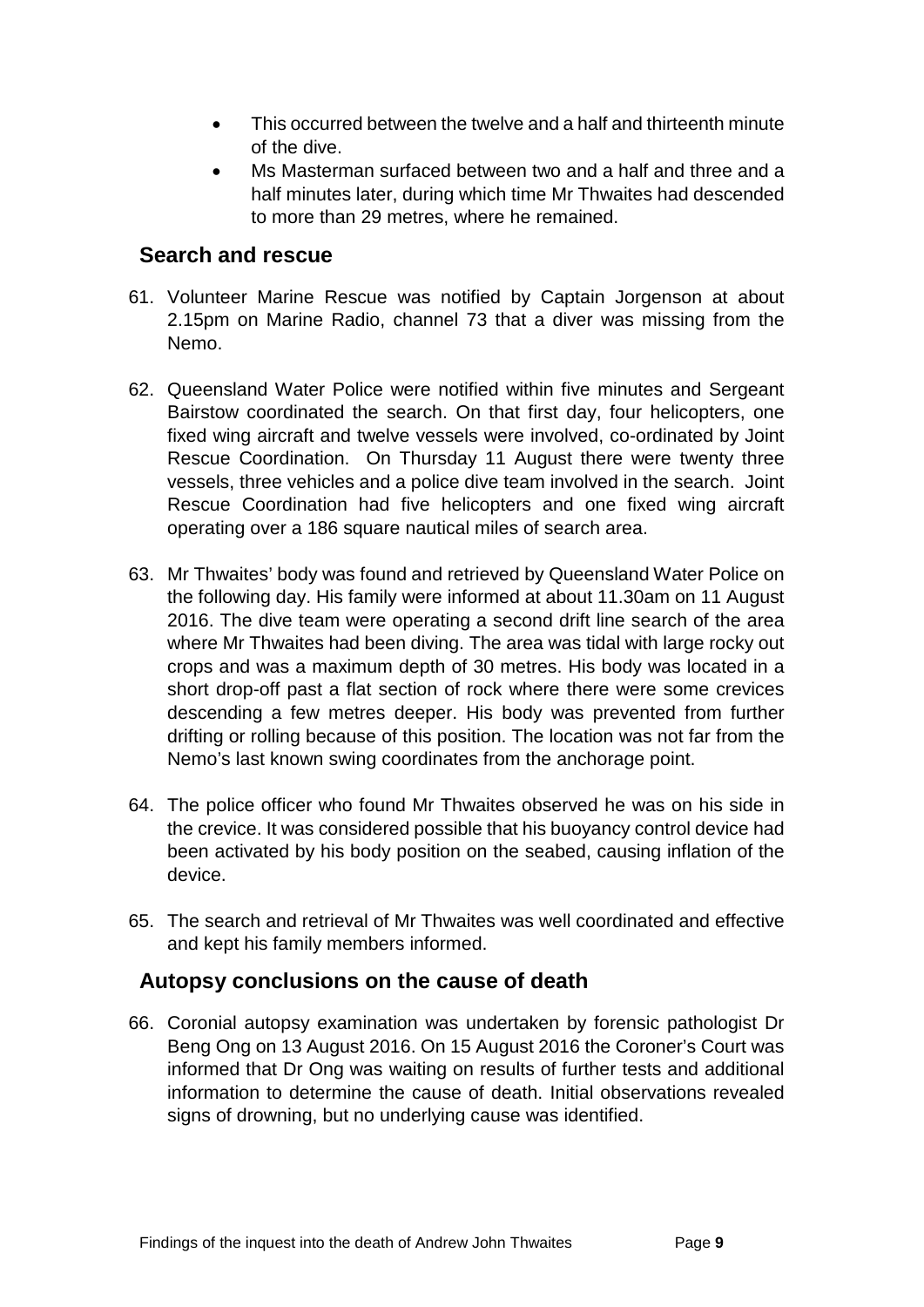- 67. Initial autopsy findings included a subarachnoid haemorrhage. No underlying pathology was observed and a naturally arising haemorrhage was therefore excluded. A traumatic haemorrhage might have occurred due to terminal seizures causing rapid movement of the head and minor trauma. Alternatively, the subarachnoid haemorrhage could be post-mortem artefact.
- 68. Air was noted in the vascular system. This could have been caused by postmortem production. Alternatively it could be due to barotrauma with an air embolism. The pathologist was restricted in assessing this due to the period of time before Mr Thwaites' body was recovered. Dr Ong however noted the police dive officer had reviewed the dive profile which did not show the ascent was too quick. Therefore, barotrauma was unlikely. Decompression sickness was also considered but discounted in the circumstances of the dive.
- 69. Alternative explanation was a combination of physical off gassing and postmortem gas production. No other natural disease process was identified that could have caused or contributed to death.

#### <span id="page-12-0"></span>**Information about elevated levels of carbon monoxide and carbon dioxide**

- 70. On 29 August 2016 the coroner was informed by police of high levels of carbon monoxide and carbon dioxide detected in Mr Thwaites' dive cylinder. The pathologist was informed. The toxicology report was received on 30 September 2016 recording 56% carbon monoxide in haemoglobin from a femoral blood sample.
- 71. The completed autopsy report was finalised on 27 January 2017. Dr Ong considered it likely that Mr Thwaites had been impaired or incapacitated by the high levels of both carbon monoxide and carbon dioxide. He concluded Mr Thwaites died due to drowning. Carbon dioxide and carbon monoxide toxicity were identified as contributing factors.

#### <span id="page-12-1"></span>**Expert medical evidence relating to cause of death**

- 72. The inquest was assisted by the expert evidence of Dr Ian Millar, a specialist in diving and hyperbaric medicine and an occupational physician. He is a consultant in prehospital emergency care based in the Alfred Hospital in Melbourne. He provided his report and gave evidence as an experienced diving and hyperbaric specialist. He has a particular interest in carbon monoxide toxicity and was therefore considered an appropriate expert on medical issues arising, including comment on the cause of death.
- 73. Most importantly, Dr Millar concluded the underlying root cause of Mr Thwaites' death was carbon monoxide toxicity. He identified the terminal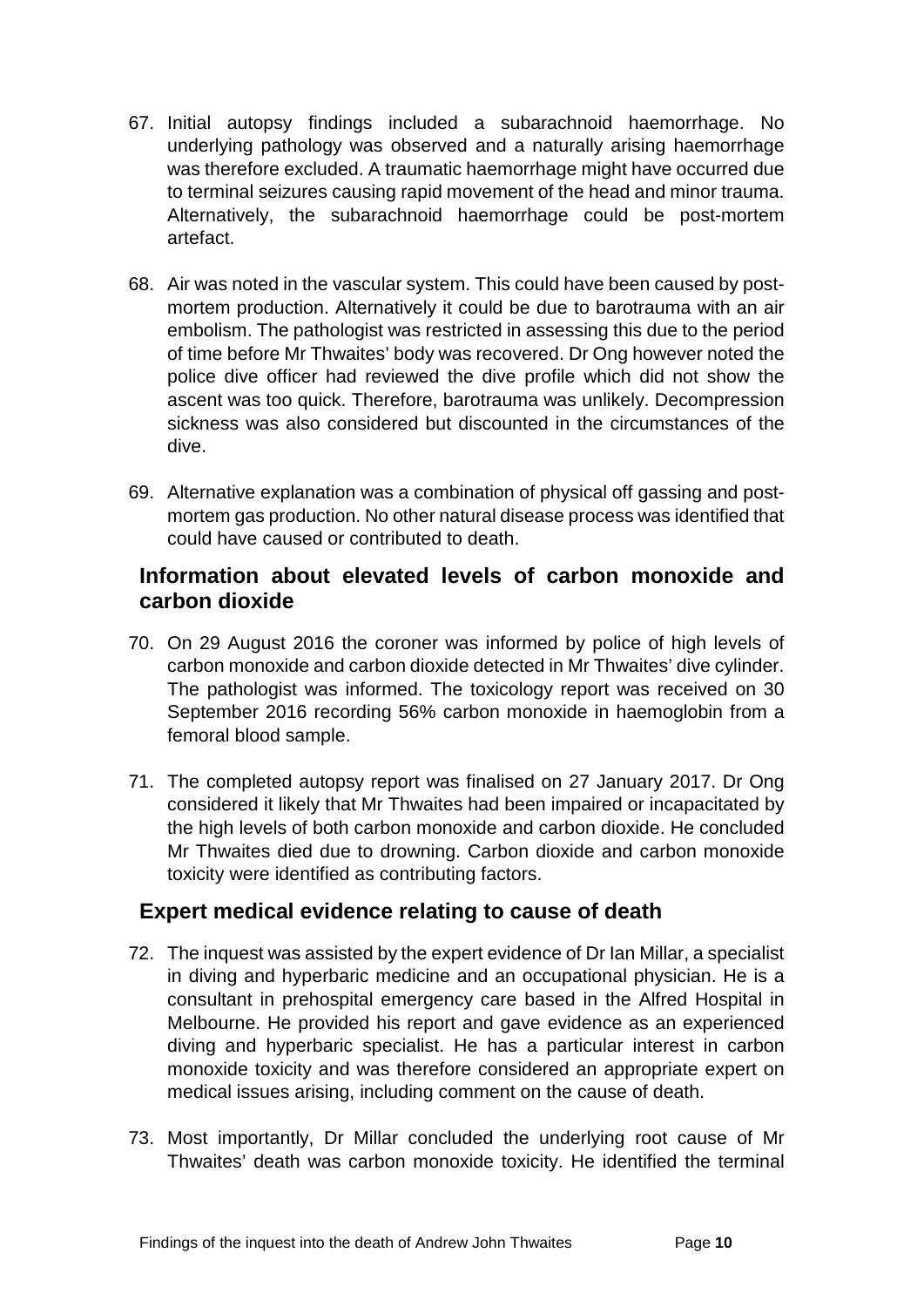event as the situation when Mr Thwaites was submerged whilst unconscious, causing fatal drowning.

- 74. *In Dr Millar's expert opinion Mr Thwaites' death could only have been avoided had he been rescued and resuscitated at or before the point when he had nearly or just reached the surface of the water, just before his final descent to the seabed.*
- 75. I accept the critical importance Dr Millar assigns to the underlying root cause of death as carbon monoxide toxicity, which caused the fatal drowning.
- 76. I accept Dr Millar's expert opinion.
- 77. Dr Millar explained fatal carbon monoxide poisoning can include arrhythmic or asystolic cardiac arrest, respiratory obstruction and hypoxia secondary to loss of consciousness, and, in Mr Thwaites' case, drowning. Carbon monoxide poisoning caused loss of consciousness, airway obstruction and drowning.
- 78. Dr Millar considered the observed subarachnoid haemorrhage was a consequence of severe carbon monoxide poisoning. The body's response to such poisoning is a dramatic increase in brain blood flow as the brain tries to maintain oxygen delivery. Cerebral blood vessels dilate and stretch and haemorrhages are often reported. Dr Millar considered subarachnoid blood vessel leakage could also occur. Immersion distends brain blood vessels and could also contribute to distension, rupture and bleeding.
- 79. Dr Millar considered it unlikely that intravascular gas originated during life. Importantly he noted the dive profile from the diver recorder did not indicate the sort of uncontrolled rapid ascent that could induce pulmonary barotrauma and air embolism. Intravascular gas was not unexpected as a post-mortem phenomenon.
- 80. The finding of pulmonary trauma, as well as observations from police divers of blood in Mr Thwaites' mask suggested descent trauma. If he was not breathing and had an obstructed airway during his final descent, he probably still had some blood circulation to generate bleeding. Dr Millar explained in the absence of air supplied by a diver's regulator to a breathing diver, increasing compression with depth decreases the volume of gas in the driver's facial sinuses and lungs. This can lead to haemorrhage in the cavities unless there is open exchange of gas or fluid between the sinuses and airways and a functioning diving regulator to compensate for the pressure induced loss of gas volume in sinuses and lungs.
- 81. Dr Millar considered the impact of carbon dioxide, as distinct from carbon monoxide was only minor.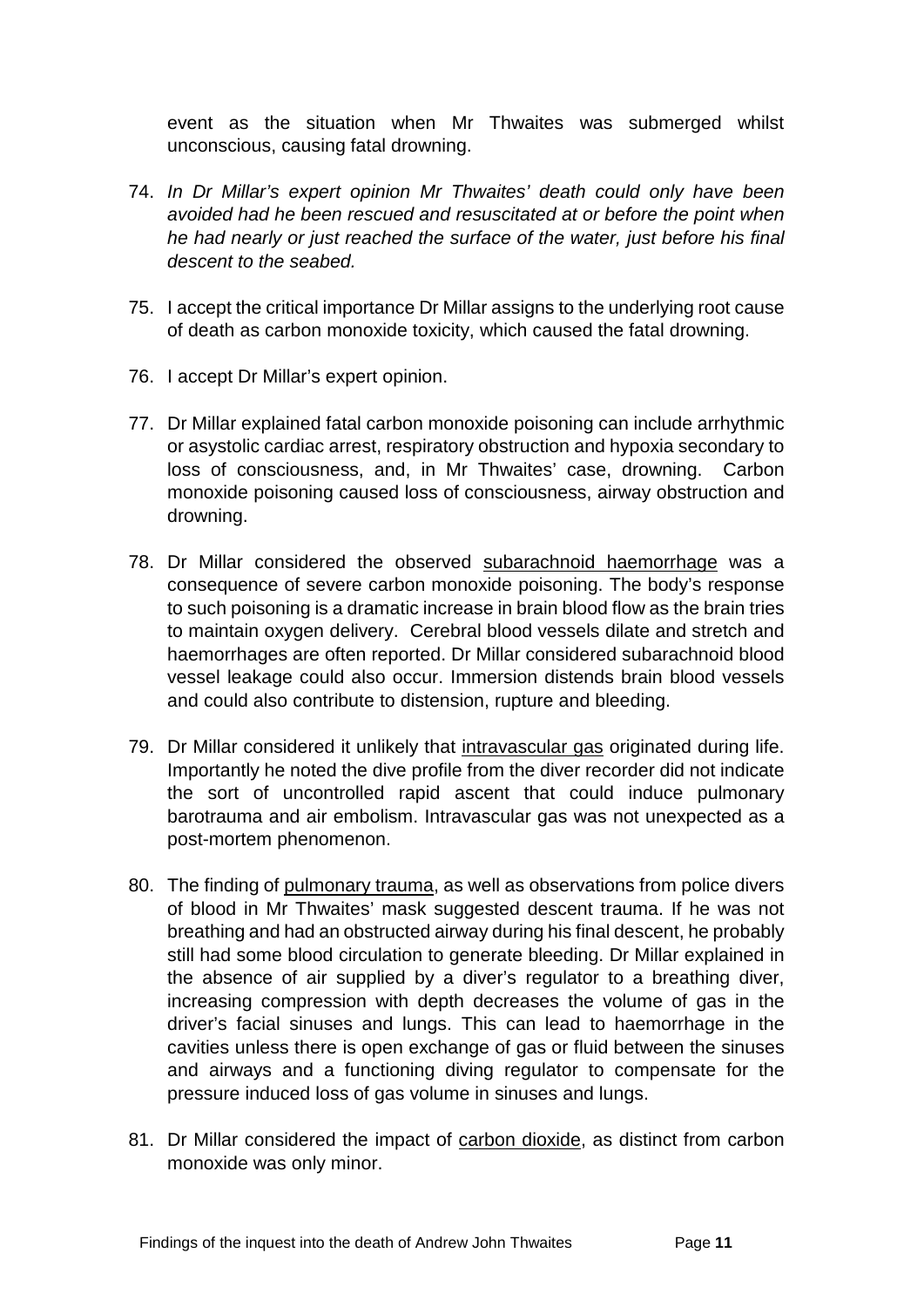- 82. In comparison, the effect of carbon monoxide was critical. The gas is colourless and odourless. Although there is some debate about the level at which carbon monoxide becomes dangerous, most government regulatory authorities set the upper limit for safe work places at 35 or 50 parts per million (ppm) over an 8 hour working day.
- 83. For divers, the generally accepted safe level for carbon monoxide in compressed air is 5 parts per million to take into account the increase in partial pressure that occurs with breathing gases at depth.
- 84. Even low levels of carbon monoxide exposure have been shown to impair exercise capacity and probably predisposes to cardiac arrest in persons with ischaemic heart disease, heart failure or arrhythmias.
- 85. Carbon monoxide is rapidly absorbed into the blood stream when inhaled. It competes with oxygen to bind into haemoglobin which otherwise transports oxygen.
- 86. The immediate effects of acute high level carbon monoxide poisoning are probably a combination of a lack of oxygen delivery to tissues and direct tissue toxicity, predominantly to the brain and also to the heart muscle and cardiac arrhythmias. It also impacts on biochemical transmitters impacting on intracellular reactions.
- 87. Dr Millar noted there is variability between people of the impact of carbon monoxide, and also depending on the situation. For divers, the impact of increased pressure is critical.
- 88. Dr Millar analysed the information from Mr Thwaites' first dive and concluded the exposure to slightly elevated carbon monoxide was not an important contributor to his death.
- 89. He did not see any indicators in the information that oxygen toxicity, nitrogen narcosis or decompression illness played any part in Mr Thwaites' death.

#### <span id="page-14-0"></span>**Final conclusion on cause of death**

- 90. The forensic anatomical and toxicology findings of the coronial autopsy have been considered, together with the expert review provided by Dr Millar.
- 91. *It is concluded that Andrew Thwaites died due to: Carbon monoxide toxicity, which caused fatal drowning.*

#### <span id="page-14-1"></span>**Investigation**

92. Mr Thwaites death was investigated by: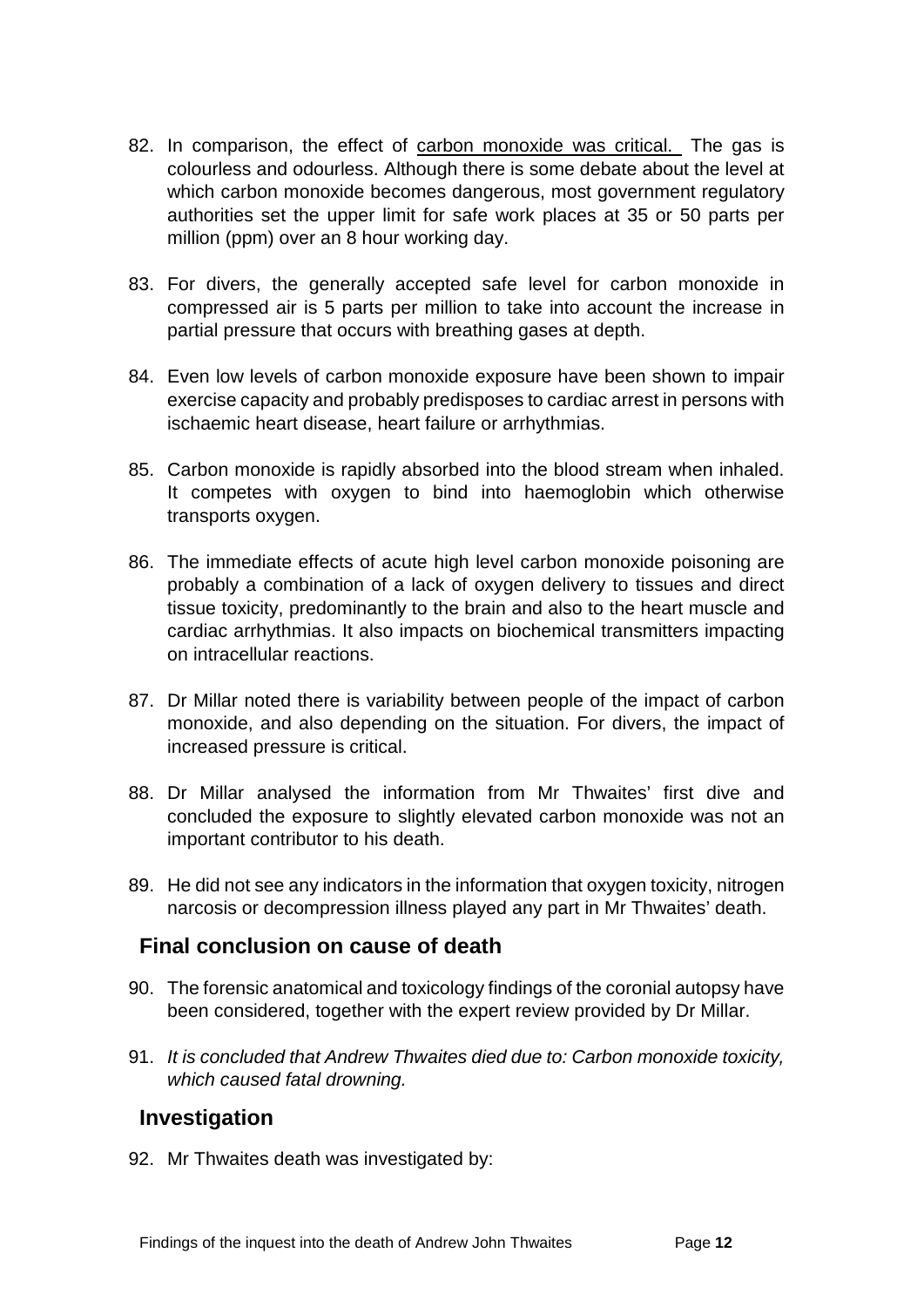- Queensland Police Service (QPS), including the Dive Unit;
- Workplace Health and Safety Queensland (WHSQ); and
- Maritime Safety Queensland.
- 93. A conjoint meeting was arranged to ensure communication and information sharing.

## <span id="page-15-0"></span>**Police investigation**

- 94. In accordance with the police protocol for investigation of dive related deaths, Mr Thwaites' equipment was seized, physically examined, tested and the contents of the cylinder were analysed. The equipment was generally considered to be in good condition.
- 95. Mr Thwaites' dive watch and dive computer were taken by police to a scuba dive business named 'Dive Dive Dive' (reportedly the oldest dive shop in Brisbane). The proprietor, Mr Blackwell downloaded information from the dive computers. Mr Thwaites' computers were incorrectly recording times and dates. Mr Blackwell was able to identify the dive on 10 August 2016 and generated a dive profile report.
- 96. The cylinder Mr Thwaites was using during his second dive was a Faber, serial #00/9628/103. It had most recently been hydrostatically tested in June 2016 and was compliant with the relevant Australian Standard which requires annual testing. The cylinder was in good condition and had 115 bar of air pressure remaining.
- 97. On the day following the recovery of Mr Thwaites' body, 14 August 2016, the Faber cylinder was delivered by Senior Constable Fenton to Safety in Mines Testing and Research Station ('SIMTARS') for an analysis of air quality. Results were supplied within the usual testing period and received by police on 26 August 2016, sixteen days after Mr Thwaite's death.
- 98. The following Australian Standards are relevant to the filling of scuba cylinders and stipulate the composition and purity of scuba air:
	- Australian Standard 3848.2 1999 Filling of portable gas cylinders - Part 2 Filling of portable cylinders for self-contained underwater breathing apparatus (SCUBA) and non-underwater self-contained breathing apparatus (SCBA) - Safe Procedures; 186 ('Australian Standard 3848'); and
	- Australian Standard 2299.1:2015 Occupational diving operations. Part 1: Standard operational 187 ('Australian Standard 2299').
	- 99. Collectively, the Australian Standards require that breathing air meet the following requirements in terms of composition and purity: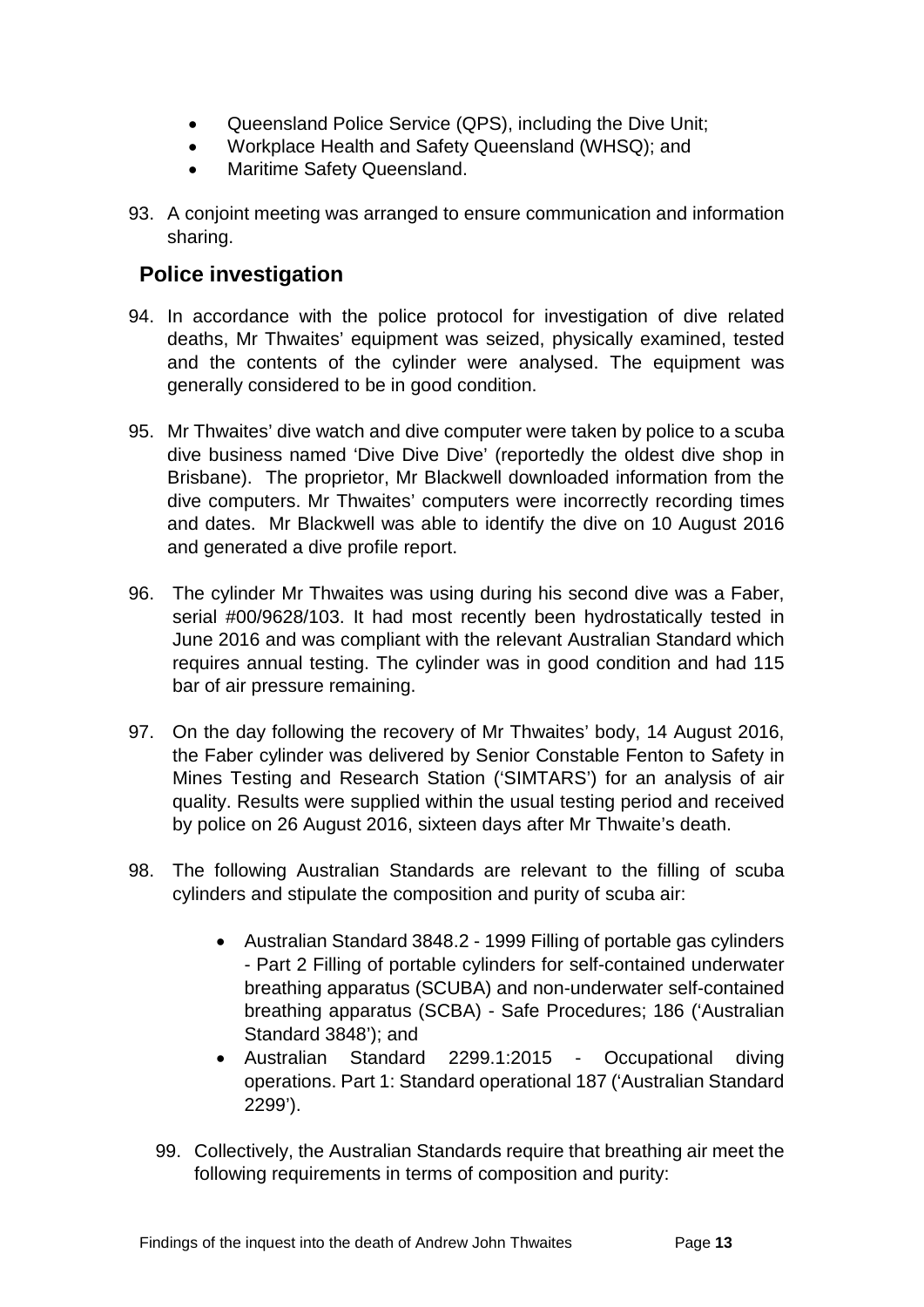- Oxygen 21-22 % by volume;
- Carbon dioxide no greater than 600 parts per million;
- Carbon monoxide no greater than 5 ppm; and
- Oil no greater than  $0.5 \text{ mg/m}^3$ .
- 100.The results from testing the contents of Mr Thwaites' cylinder were formally reported on 9 September 2016 as follows:
	- Oxygen -19.8%
	- Carbon dioxide 7,636 ppm;
	- Carbon monoxide 2,366 ppm; and
	- Water -100 mg/m $3$
- 101.The testing was repeated and confirmed the initial results. This led to Senior Constable Fenton obtaining and testing Mr Thwaites' and Ms Masterman's cylinders from the first dive, which also showed elevated levels of contaminants. (tank serial #11/0572 and tank serial #00/9524). The cylinders were taken to SIMTARS on 29 August.
- 102.In hindsight it would have been preferable if Ms Masterman's second cylinder was also tested at this time.
- 103.The SIMTARS report dated 9 September for Mr Thwaites first dive cylinder showed:
	- Carbon dioxide 509 ppm; and
	- Carbon monoxide 26 ppm.
- 104.Ms Masterman's first dive cylinder showed:
	- Oxygen–20.99%;
	- Carbon dioxide 538 ppm; and
	- Carbon monoxide 24 ppm.
- 105.Ms Masterman's second dive tank results were subsequently obtained from SIMTARS:
	- Oxygen 20.40%
	- Carbon dioxide 2255ppm; and
	- Carbon monoxide 820ppm.
- 106.The focus of investigation moved to identification of the source of contamination in the cylinders used by Mr Thwaites and Ms Masterman.
- 107.A search warrant was executed on 31 August 2016 on the premises of the Club. Mr Bill Hunt from Pressure Technologies (an expert in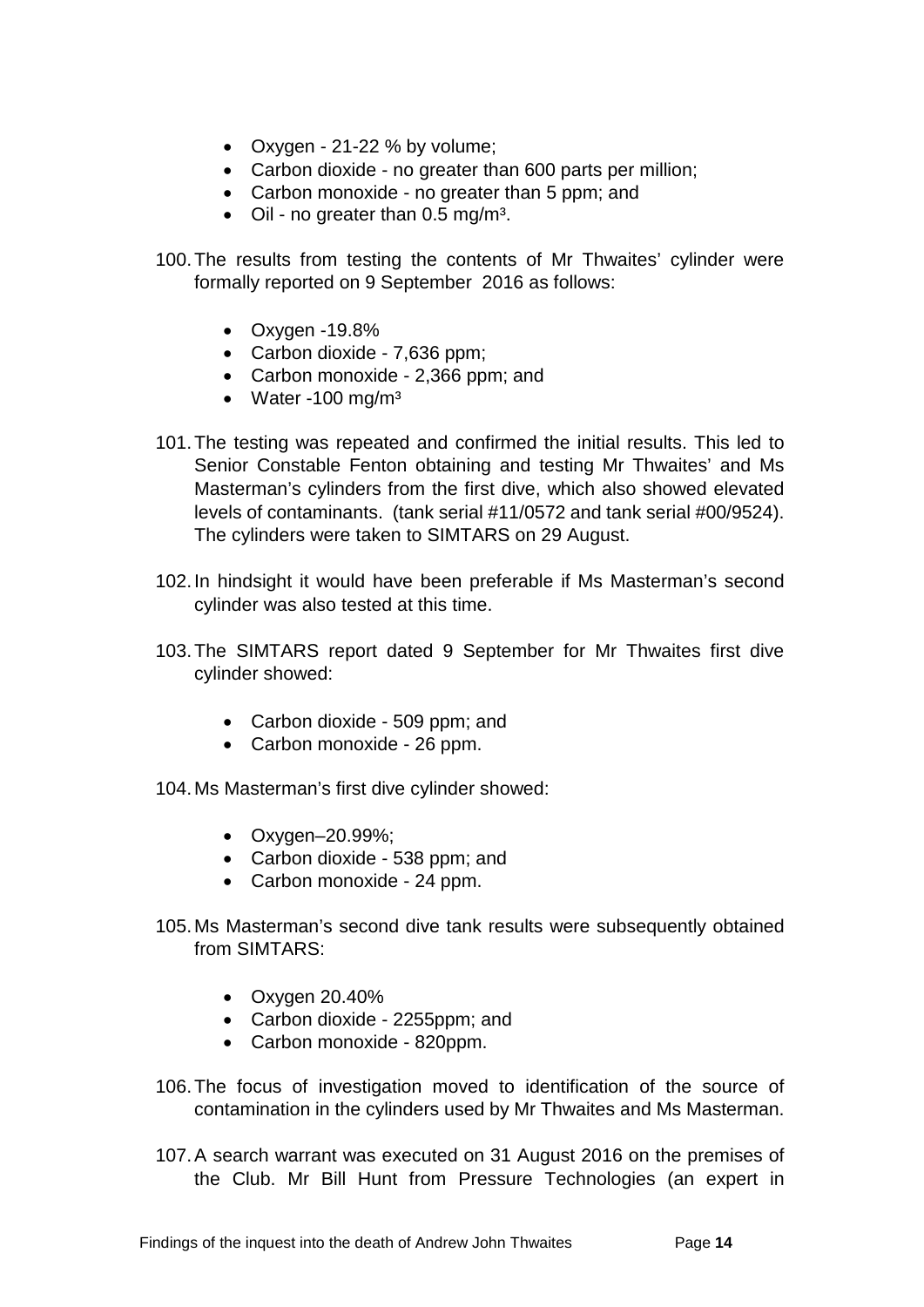compressors and breathing air systems) and Mr Shane Murphy from WHSQ were also in attendance. Mr Peter Harrison, an executive member of the Club, was present.

- 108.Mr Hunt inspected and sampled air from the Club's compressor which was an Ingersoll-Rand Type 15T4 ('the Compressor').There was also a large storage bank of cylinders. The system was split into one bank of two cylinders (numbered 7 and 8) and one bank of six cylinders (numbered 1-6.)
- 109.Five dive cylinders were seized from the Club and taken for testing by SIMTARS and delivered on 1 September. At this time Ms Masterman's second dive tank was also delivered for testing.
- 110.SIMTARS results for the cylinders from the Club as at 30 August 2016 were as follows:
	- Slightly elevated levels of carbon monoxide in three of the Club's five dive cylinders (7 ppm, 20 ppm and 22 ppm);
	- Elevated levels of carbon monoxide in all samples taken from the Club's bank of eight cylinders (from 68 ppm, 69 ppm, 86 ppm, 87 ppm, 109 ppm, to 1256 ppm (in cylinder 7) and 1485 ppm (in cylinder 8); and
	- None of the Club cylinders or Compressor's samples had elevated levels of Carbon Dioxide, with the exception of cylinder 7 which was 1673ppm.

#### <span id="page-17-0"></span>**Other testing of cylinders separate from QPS arrangements**

- 111.Following Mr Thwaites' death there was concern regarding the contents of diving cylinders which had been filled at the Club and individuals were arranging testing, independently of the police investigation. Dive Dive Dive was approached by members of the Club. It is noted that the dive 'community' within Brisbane is close knit and many members of the Club were known to the Dive Dive Dive business. The business is involved in performing the annual hydro static testing of cylinders for the Club.
- 112.Sometime before 2 September 2016, (which was before the SIMTARS test results were available) Mr Blackwell from Dive Dive Dive says he received a phone call from Underwater Research Group Inc. (the Club) member, Mr Peter Harrison asking him where he could get an air test undertaken. Mr Blackwell suggested several companies as his company did not provide an air quality test *report,* although he had equipment to test carbon monoxide, but no other contaminants.
- 113.During this phone call, Mr Harrison told Mr Blackwell that his club was having problems with contaminated air. As Mr Blackwell was aware of the recent death, possibly relating to contaminated air, he posted on Facebook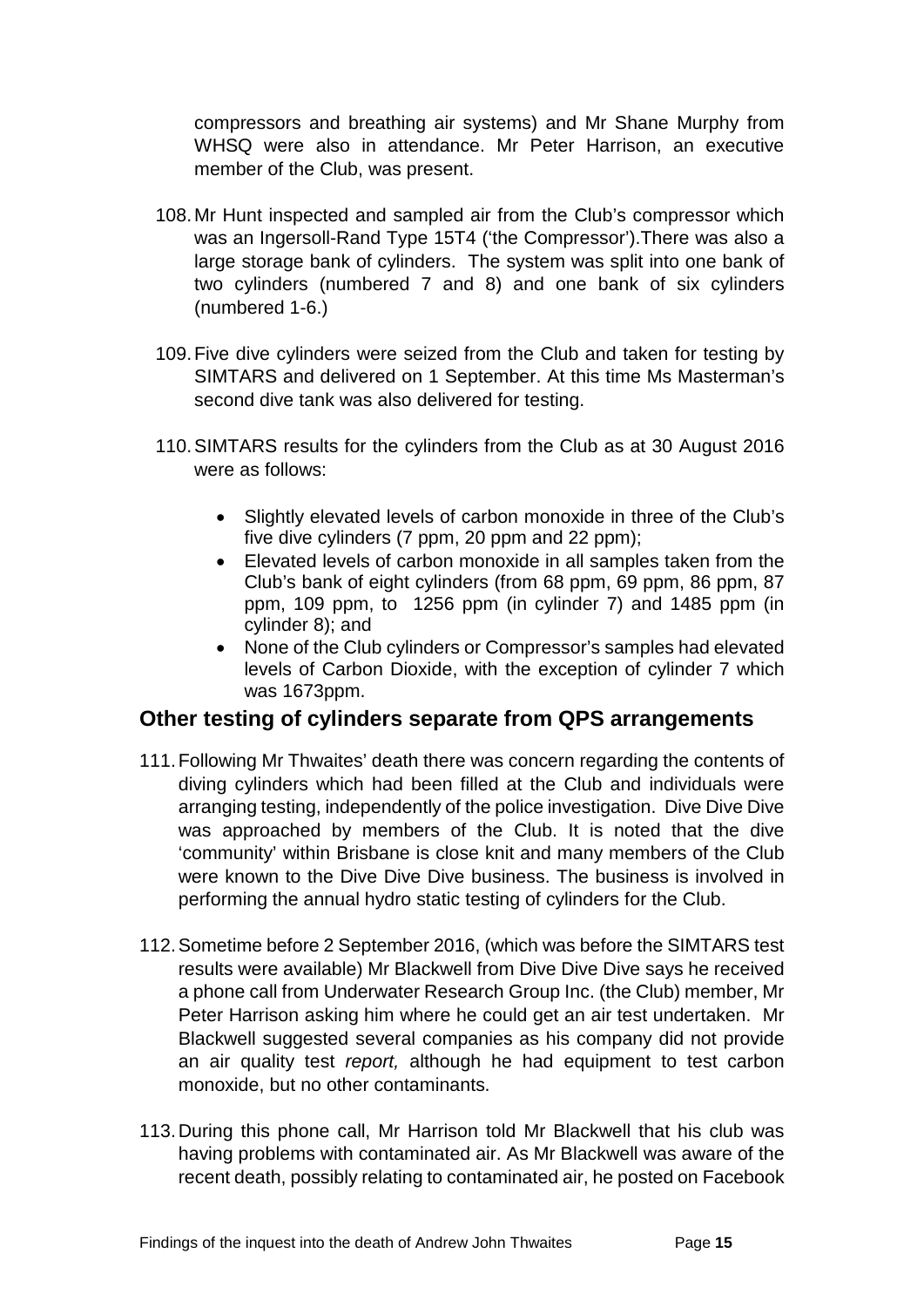on 2 September that his company would test air and clean cylinders as required.

- 114.Mr Blackwell's motivation was concern of a risk of cross contamination from any other contaminated cylinders, which would place other divers at risk as well as the potential of cross contamination of his filling station.
- 115.He explained if multiple tanks are filled on a fill system together, normally the cylinders will equalise out, and then the fresh gas will be placed on top of the contents of existing cylinders. This would not feed air back into the compressor.
- 116.Mr Blackwell recalled the names of a couple of Club members who were known to him, who brought tanks in for testing including Ms Carla Jones and Mr Gary Davis.
- 117.Over several weeks, various members from the Club bought tanks into Dive Dive Dive for testing and cleaning. Mr Blackwell has no record of who bought their tanks in for testing and cleaning. His company tested approximately 20 tanks from the Club.
- 118.He could not recall whether any of the tanks came from places other than the Club.
- 119.Mr Blackwell found tanks tested from members of the Club had an oily odour and high levels of carbon monoxide. He could recall a particular Club member Mr Davis' tank had an oily, putrid smell coming from it.
- 120.The levels of carbon monoxide in the tanks his business tested and he could recall, ranged from about 20 - 670 PPM. A majority of the tanks were over the relevant Australian Standard for carbon monoxide (under 5 ppm).
- 121.Mr Blackwell took several photos of air quality testing of tanks from the Club which show the high levels of carbon monoxide. The handheld Analox carbon monoxide monitor used in his business costs between \$350- \$400.
- 122.Mr Blackwell estimated an inline carbon monoxide device detector fitted to an air compressor would cost about \$2,500-\$3,000.
- 123.His maintenance regime of the business' air compressor included:
	- Three monthly independent testing for carbon monoxide;
	- Oil changes as per manufacturer's specifications;
	- Logging the information; and
	- Involving an external third party for any major break downs.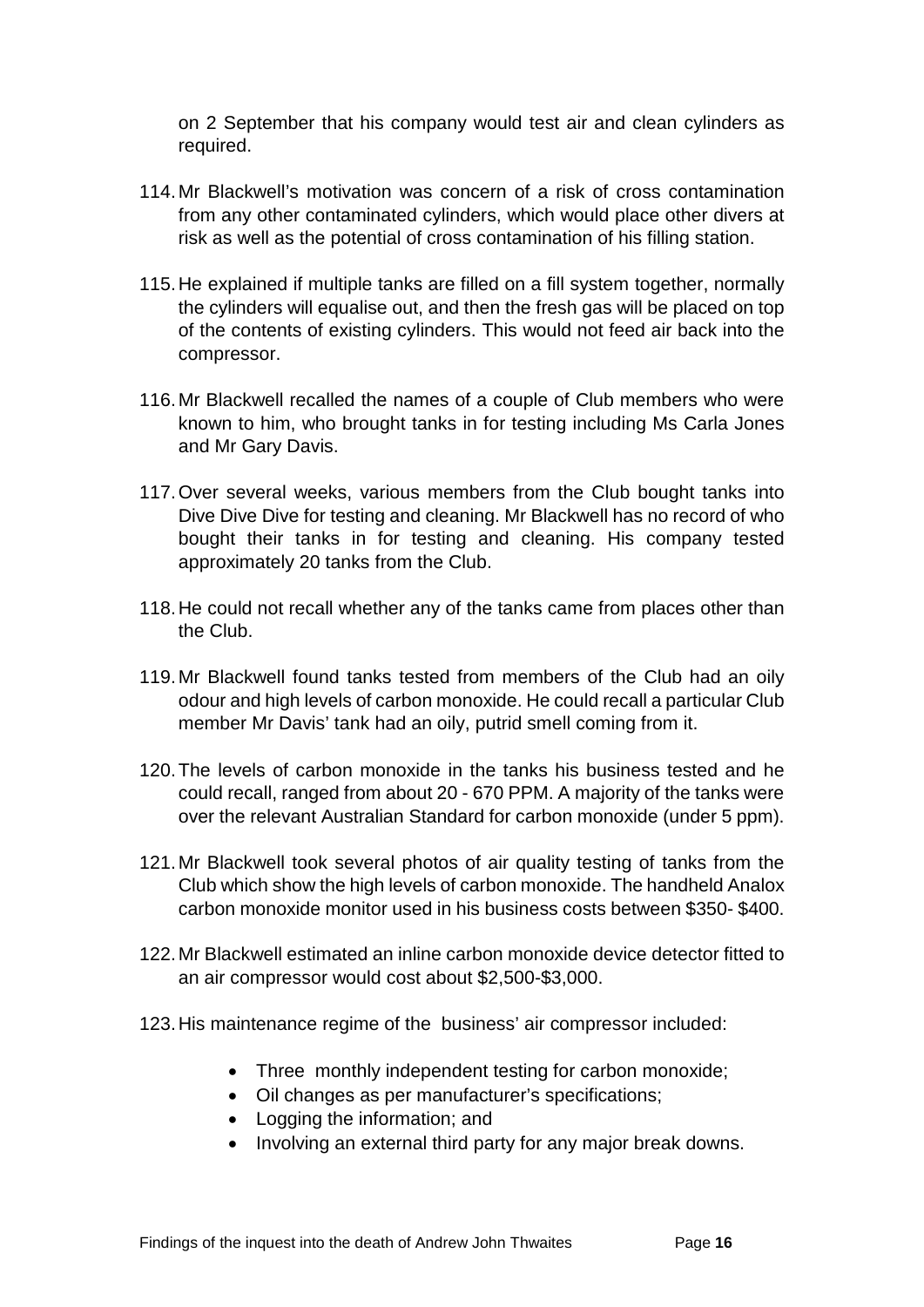## <span id="page-19-0"></span>**Workplace Health and Safety Queensland investigation**

- 124.Mr Shane Murphy led the WHSQ investigation into Mr Thwaites' death until it was determined the circumstances did not fall within the relevant jurisdiction. He was present at the execution of the search warrant at the Club in company with Mr Hunt and Senior Constable Fenton on 30 August 2016.
- 125.Mr Murphy contacted the club president, Ms Marie Cyprien and requested club members contact him to deliver cylinders filled at the Club so that these could be tested. An email issued from the Club on 1 September and subsequently between 6 and 9 September 2016, Mr Murphy seized 13 tanks from six club members which were delivered to SIMTARS for testing. These tanks belonged to:
	- **Ms Carla Jones**: four tanks. Ms Jones was unsure of dates of fills but her husband Mr Hills gave evidence at the inquest that he had filled two of these tanks on 3 August 2016;
	- **Mr Robin Aurisch:** one tank. The tank was filled 'approximately 3 months ago';
	- **Mr Carsten Vang:** three tanks which had been filled on 3 August 2016;
	- **Mr Ash Thomas:** two tanks filled 'around' 7 April. He was unsure who had filled them;
	- **Mr Peter Harrison:** two tanks. He said bottles were filled at the Club on 1 August 2016. He said he had already had tanks independently tested; and
	- **Ms Kerry Morgan:** one tank believed to have been filled on 3 August 2016.
- 126.Gas analysis was performed by SIMTARS on the first 5 tanks delivered by Mr Murphy, belonging to Ms Jones and Mr Aurisch.
- 127.Mr Aursich' tank showed:
	- Carbon monoxide 20ppm
	- Carbon dioxide 639 ppm
- 128.Ms Jones had four tanks tested. The readings were:
	- Tank 1: carbon monoxide 6 ppm; carbon dioxide 427 ppm;
	- Tank 2: carbon monoxide 16 ppm; carbon dioxide 486 ppm;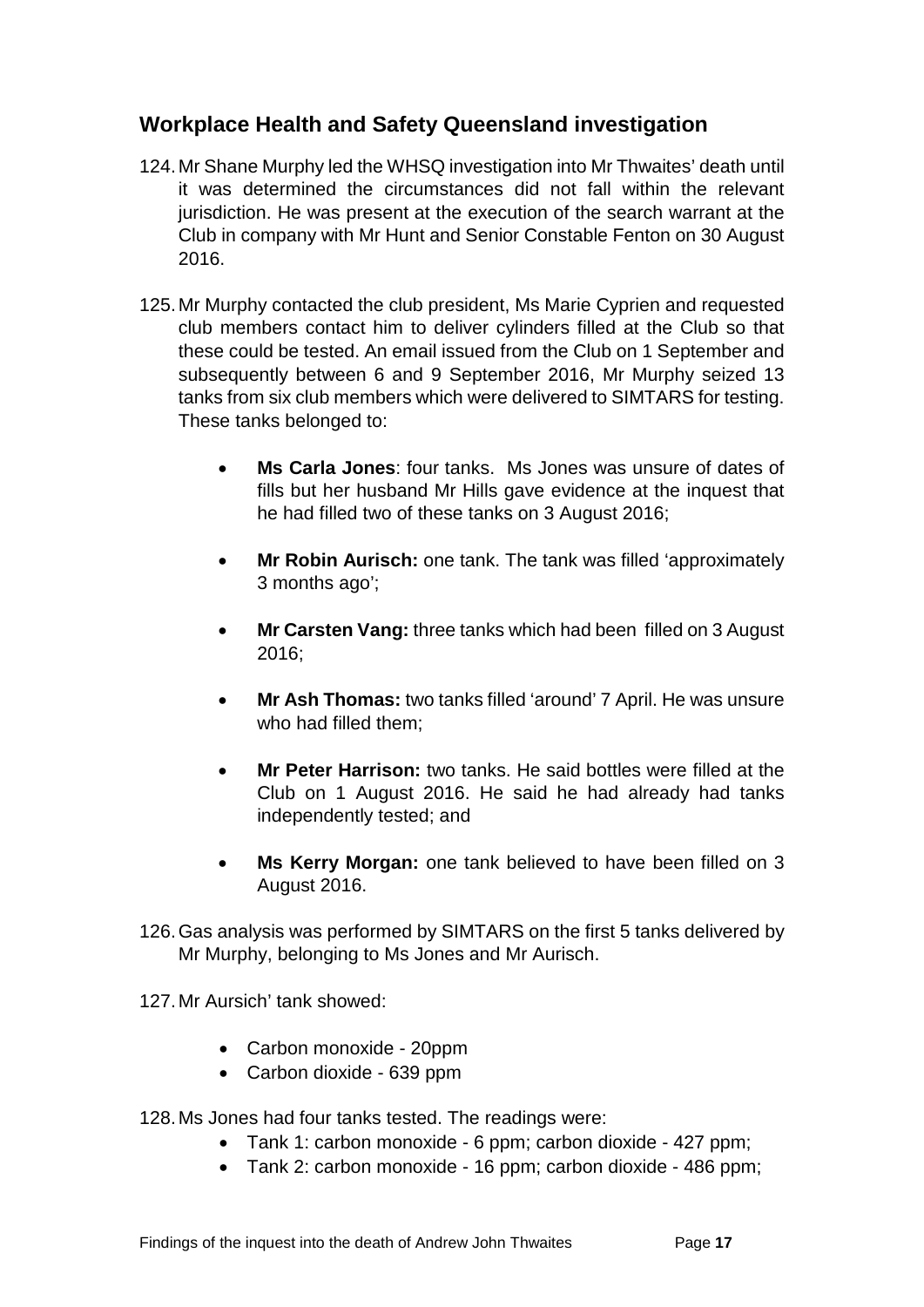- Tank 3: carbon monoxide 128 ppm; carbon dioxide 609 ppm; and
- Tank 4: carbon monoxide 213 ppm; carbon dioxide 710 ppm.
- 129.On 15 September 2016 it was determined by WHSQ that they did not have jurisdiction to investigate either in relation to Absolute Scuba or the Club. The QPS was notified by Inspector Murphy that WHSQ was no longer investigating the matter. Mr Murphy informed Maritime Safety and SIMTARS, including that he would pick up the cylinders.
- 130.Queensland police were notified on 20 September of the results from the first five tanks tested.
- 131.Mr Murphy's information recorded cylinders from the following people were outstanding regarding testing, but remained with SIMTARS.
	- Two tanks belonged to Mr Harrison, who had told Mr Murphy they were filled on 1 August;
	- Three tanks belonged to Mr Vang who filled them on 3 August; and
	- Two tanks belonged to Mr Thomas who filled them on 7 April.
- 132.Mr Murphy concluded on advice he had no jurisdiction to retain the cylinders and was required to return the property to owners unless police advised otherwise.
- 133.There was a breakdown in communication and there was no response received from QPS and therefore on 23 September the Regional Investigations Manager of WHSQ advised Mr Murphy to proceed with return of cylinders to their owners.
- 134.Mr Murphy subsequently had phone conversations with the owners of the tanks that were returned. He advised that:
	- There was an issue with the compressor at the Club;
	- Do not breathe the air generated from the compressor;
	- He had no jurisdiction to continue with the investigation and have the tanks tested; and
	- They may wish to have the scuba tanks independently tested.

#### <span id="page-20-0"></span>**Discussion**

135.It was unfortunate that there was a breakdown in communication between WHSQ and QPS relating to the seizure and testing of tanks from the Club. In particular the opportunity was lost for testing more cylinders that had been filled at the Club.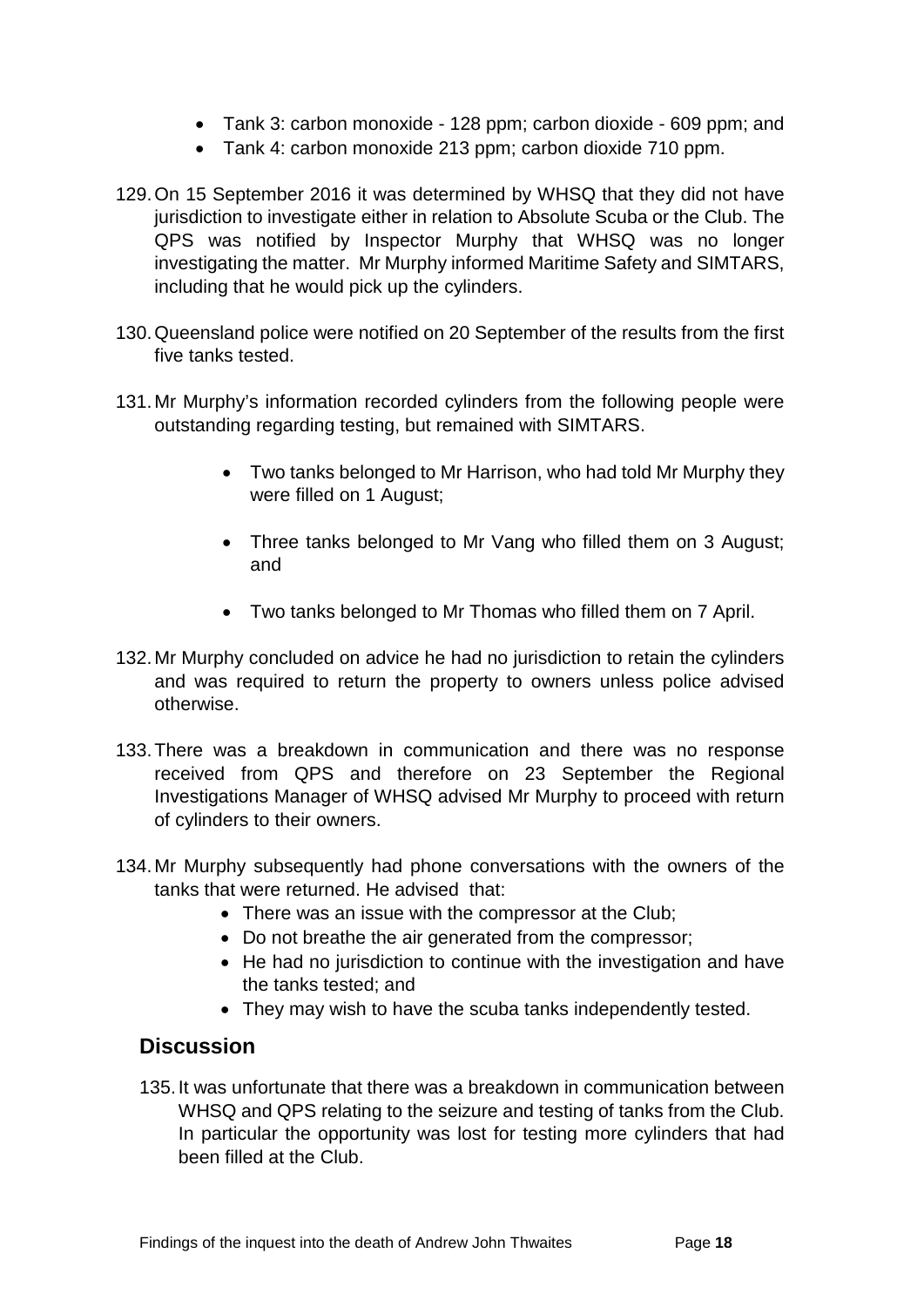- 136.It is clear that WHSQ communicated with police but unfortunately a response was not received before cylinders were returned to their owners prior to testing.
- 137.What is however quite clear, is that all of the cylinders taken from the Club (and samples from the bank of cylinders at the Club) that were tested either by:
	- Handheld carbon monoxide detector at Dive Dive Dive; or
	- SIMTARS, as delivered by Queensland Police Service had elevated levels of carbon monoxide. The range was huge, between 6 ppm to 1,485ppm. (It is noted here that the storage bank cylinders had not been used for some years.)
- 138.Additionally, two individual Club members whose cylinders were filled at the Club and tested by SMITARS had elevated levels of carbon monoxide. The readings were between 6 ppm and 213 ppm.
- 139.Before moving on to examination of the Club and its compressor, the Maritime Safety investigation is considered.

## <span id="page-21-0"></span>**Maritime Safety Queensland investigation**

- 140.The Maritime authority was involved in the investigation of the business Absolute Scuba focusing on the vessel Nemo and compliance with the Federal requirement for a Safety Management System. An inspection of the vessel occurred on 12 August 2016. An Improvement Notice and a Prohibition Notice were issued and subsequently complied with.
- 141.On 19 August 2016, Investigators re-attended the vessel and conducted operational monitoring in relation to various emergency procedures (i.e. man overboard, engine room fire, anchor deployment). There were significant issues with the Safety Management System and the crew could not demonstrate that they could carry out the procedures within the requirements. However, the crew could demonstrate that they could safely operate the vessel and the investigator was confident that with changes put in place since the initial inspection and operational monitoring, there will be continued improvement.
- 142.The issues were resolved and the improvement notices and prohibition notices were subsequently lifted.

#### <span id="page-21-1"></span>**The Underwater Research Group of Queensland Inc. (the Club) and its compressor**

143. The Club has been operating for many years with its constitution written in 1954.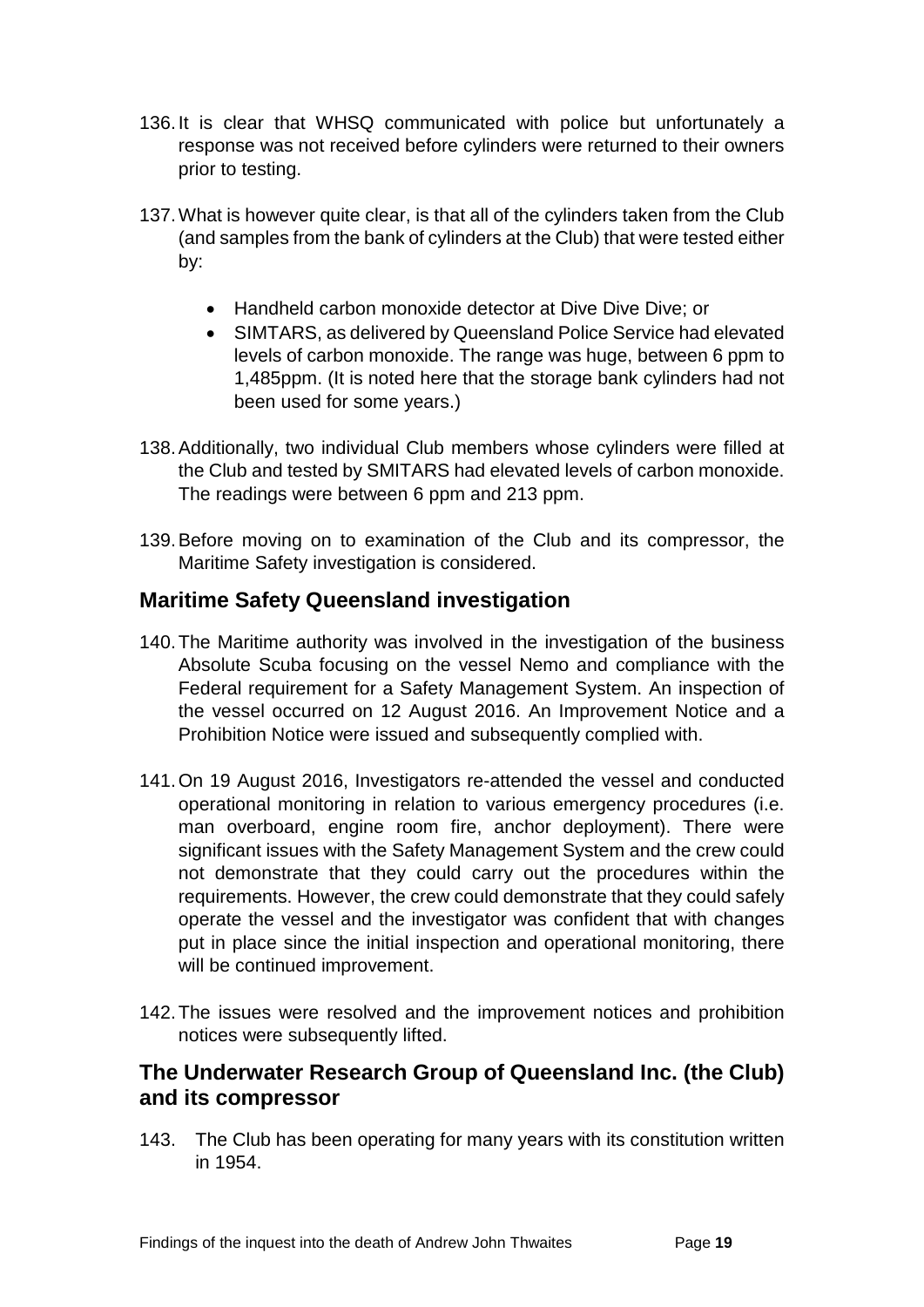- 144.In 1996 the Club purchased at auction a second hand Ingersoll-Rand Compressor for \$4000. It was air cooled and oil lubricated with four stages of compression, driven by a three phase electric motor.
- 145.The Compressor's date of manufacture is not known however operating instructions located on line and provided by Mr Hunt are dated the year 1970.
- 146.No documents in relation to the Compressor's purchase were provided to the inquest.
- 147.The Compressor was fitted with the following:
	- Primary oil and water separator fitted to the compressor block assembly and connected downstream of the final stage after cooler;
	- A secondary oil and water separator; and
	- A third stage oil and water separator of stainless steel construction mounted on the compressor frame (of unknown fabrication).
- 148.The compressor was housed in a separate ground level building. There was a rear section of concrete block construction housing the compressor. An internal door separated this area from the front section which contained a cylinder filling control panel with storage bank of cylinders.
- 149.A cylinder filling control panel was mounted on the wall between the two rooms of the compressor shed. The cylinder connection to the scuba cylinder was via two flexible high pressure hoses and yoke connectors. Supply to the panel was from the compressor line and two connections for storage bank cylinders. There were eight cylinders to store compressed air. The system was split into one bank of two cylinders and one bank of six cylinders.
- 150.An air filter was located on the outside of the compressor shed adjacent to a golf course.
- 151.At the Club's Annual General Meeting six compressor operators were nominated to fill tanks on a Wednesday night when the Club members meet socially.
- 152.The roles and responsibilities of these compressor operators were to:
	- Know how to use the compressor and how to fill up members' tanks;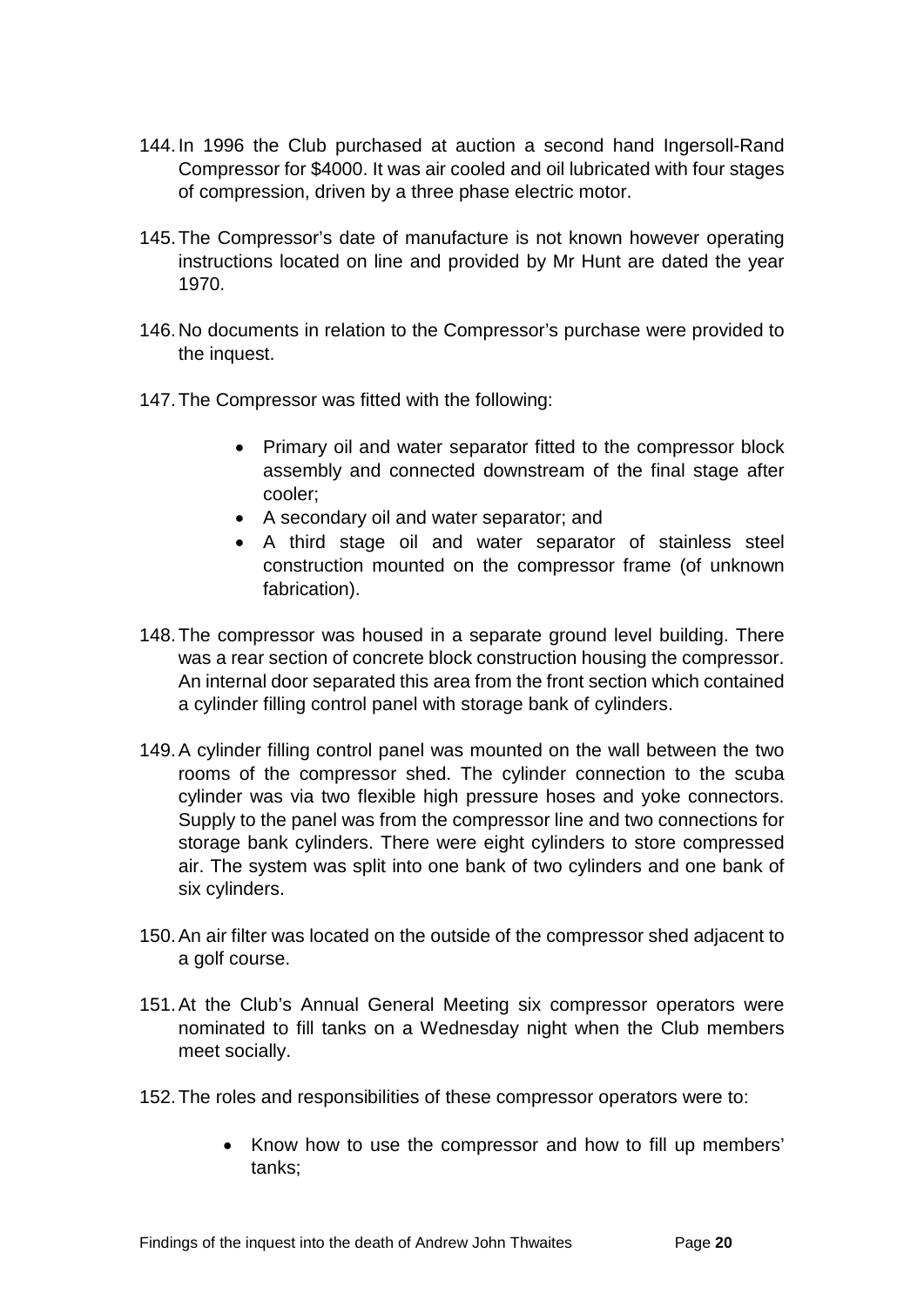- Fill up members' tanks;
- Teach other club members how to fill up their tanks; and
- Encourage club members to learn how to fill up their tanks.
- 153.Club members would purchase a tag from the Club's canteen after a donation of \$5.00 or the presentation of a pre-paid card. The member could purchase a card for \$45 which allowed them to fill ten tanks.
- 154.The Club maintained a 'tank fill log'. The tank fill log records the date of fill; number of tanks filled; name of filler and space for a signature.
- 155.The tank fill log did not identify individual cylinders filled.

## <span id="page-23-0"></span>**Evidence from the Club compressor operators**

- 156. At the time of Mr Thwaites' death, the six appointed Compressor operators were:
	- **Mr Peter Harrison**, a long standing member of the Club since 1981. Mr Harrison was a retired electrician and had 47 years of diving experience;
	- **Mr Gary Broomfield** had been a member since 2013. He had previously worked as a dive instructor for a commercial diving operation for 7 years. Prior to that, he had been an electrician for 25 years. He was familiar with filling tanks from his previous experience at a dive shop (Nautilus);
	- **Mr Gary Davis** had been diving since 1986 and had been a member since 2012. At the time of Mr Thwaites' death, he had been appointed as the vice president for approximately a week. He had a basic knowledge of compressors and motors but not much knowledge regarding maintenance;
	- **Mr Alan Dodd** had been a member since 2004 and held the position of Club Captain from 2006 until 2010. He was responsible for maintenance of the club house and associated activities;
	- **Mr Scott Bratton**; **and** 
		- **Mr Gary ('Ash') Thomas**. Mr Thomas was previously a selfemployed electrical mechanic and refrigeration and air conditioning mechanic from 1970 to 2015. Mr Thomas has now retired. Between September 2002 and June 2005, his work included servicing, repairing and maintaining the air conditioning, fresh and exhaust air plant, air compressors, water and waste pumps, and all other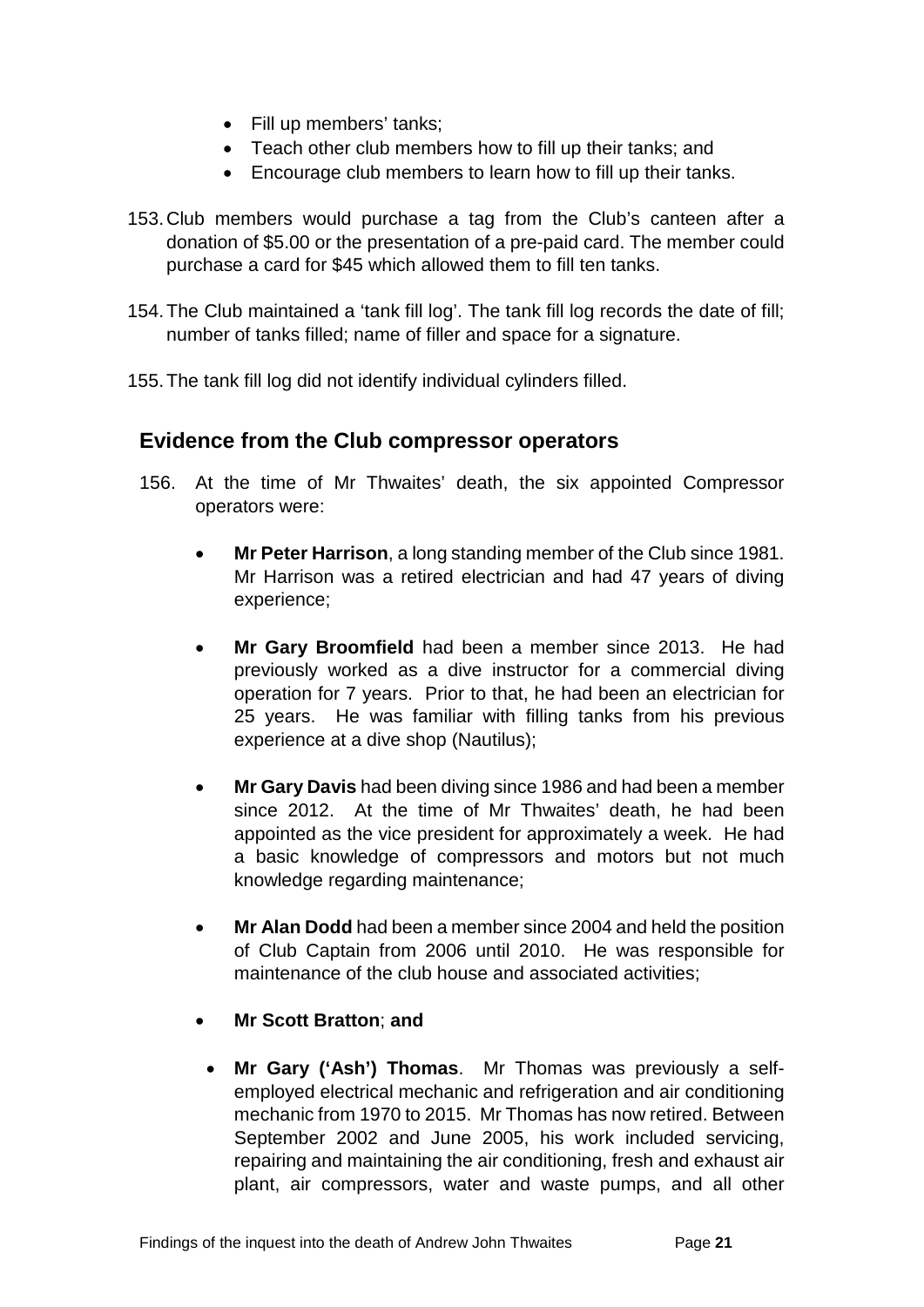machinery at an entertainment facility in Brisbane. Those compressors were not used to fill scuba tanks. Mr Thomas had never been employed to provide breathing air from a compressor. He held current licences in:

- (i) Electrical Workers Licence, Electrical Mechanic, Queensland;
- (ii) Electrical Contractors Licence, Queensland; and
- (iii) ARC Refrigeration and Air Conditioning Licence, Australia.
- 157.With the exception of Mr Bratton, five of the Compressor operators gave information to the coronial investigation and provided evidence at the inquest.
- 158.A formal claim of privilege was made in respect of evidence provided by Mr Thomas and was granted.
- 159. Their evidence was generally consistent and is summarised as follows: [1](#page-24-0)
	- The research involved in purchase of the second hand Ingersoll-Rand compressor was minimal. There was reliance on a history that it had previously been used in a dive business up north;
	- According to the constitution, the 'Dive Captain' had the role to maintain the Club's compressor, but not everyone who filled that role over the years had expertise to oversee maintenance of the compressor. Other members from time to time volunteered with maintenance if they had experience and expertise to service and repair the compressor. No single person was designated but two members in particular had been involved over the years. These persons were Mr Lynton Holroyd (who had installed the Compressor) and most recently, Mr Thomas;
	- The Compressor was completely submerged during the 2011 floods. Work was undertaken by Mr Thomas following the flood to restore the Compressor to operational service. It was raised 800mm above its previous position. It was thought this would improve circulation around the Compressor, although there was no indication of technical advice being sought. The internal area of the room was increased by 6 cubic metres. A commercial wall fan was installed which operated while the Compressor was working;

<span id="page-24-0"></span><sup>1</sup> A detailed account of the evidence can be found at Appendix 1  $\overline{a}$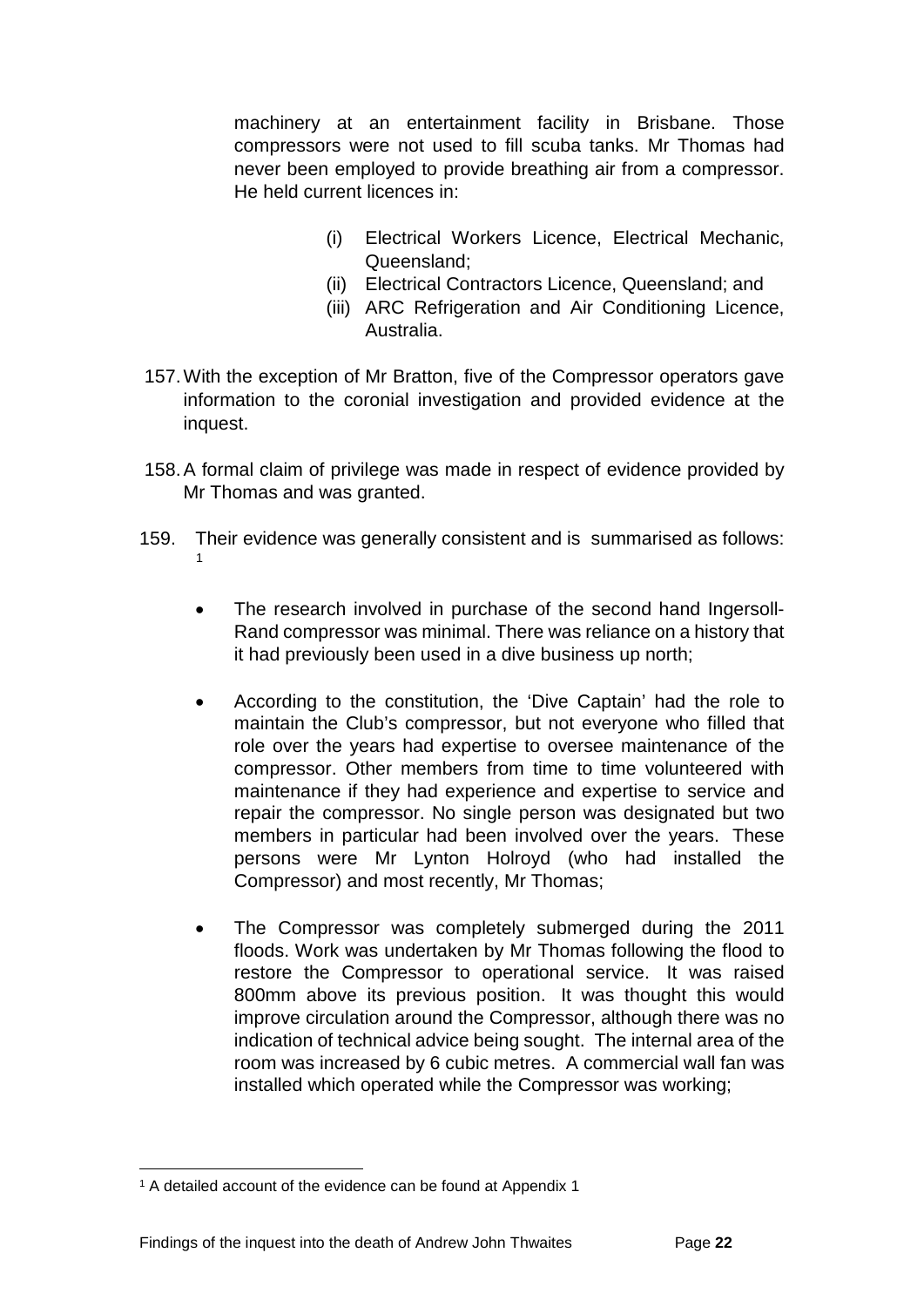- The Club had a history of seeking voluntary assistance from members to repair the compressor as and when required. It was a matter of identifying who amongst the current members was best suited to the particular problem to be solved. There was no information of the Club paying for external technical expert service or repair of the compressor;
	- After 2011 when Mr Thomas rebuilt the Compressor following the flood, he fell into the voluntary role of performing maintenance on the Compressor;
	- Mr Thomas' maintenance regime included:
		- (i) Check the belts once a month;
		- (ii) Check the oil on the first Monday in every month;
		- (iii) Change the filters every year or every 400 tanks, which ever came first; and
		- (iv) Annual service
	- This annual service included rechecking the belts for wear and tear and realigning the belts. He gave everything a bit of a clean. He would drain the oil completely and then top the oil up. Mr Thomas would ensure the air valves were clean and check the air inlet filter;
	- The last service was carried out in September 2015 by Mr Thomas at which time he said the state of the oil was quite good, honey coloured and there was no smell. Mr Thomas was not aware however that oil can get old and gave evidence to the effect that if the can is sealed, the oil should be ok;
	- There had been instances in the past where there were issues with the Compressor's gaskets including in 2013 and 2014 when Mr Thomas had made his own gaskets;
	- There were no concerns regarding the maintenance of the Compressor and it was believed that Mr Thomas was qualified to deal with the Compressor due to his experience as an air conditioning mechanic;
	- The Compressor would usually be run for 2-3 hours each Wednesday night to fill tanks and it would take approximately 15 minutes to fill a tank;
	- The bank of eight cylinders had not been operational for a number of years due to faulty valves which were unable to be sourced to replace;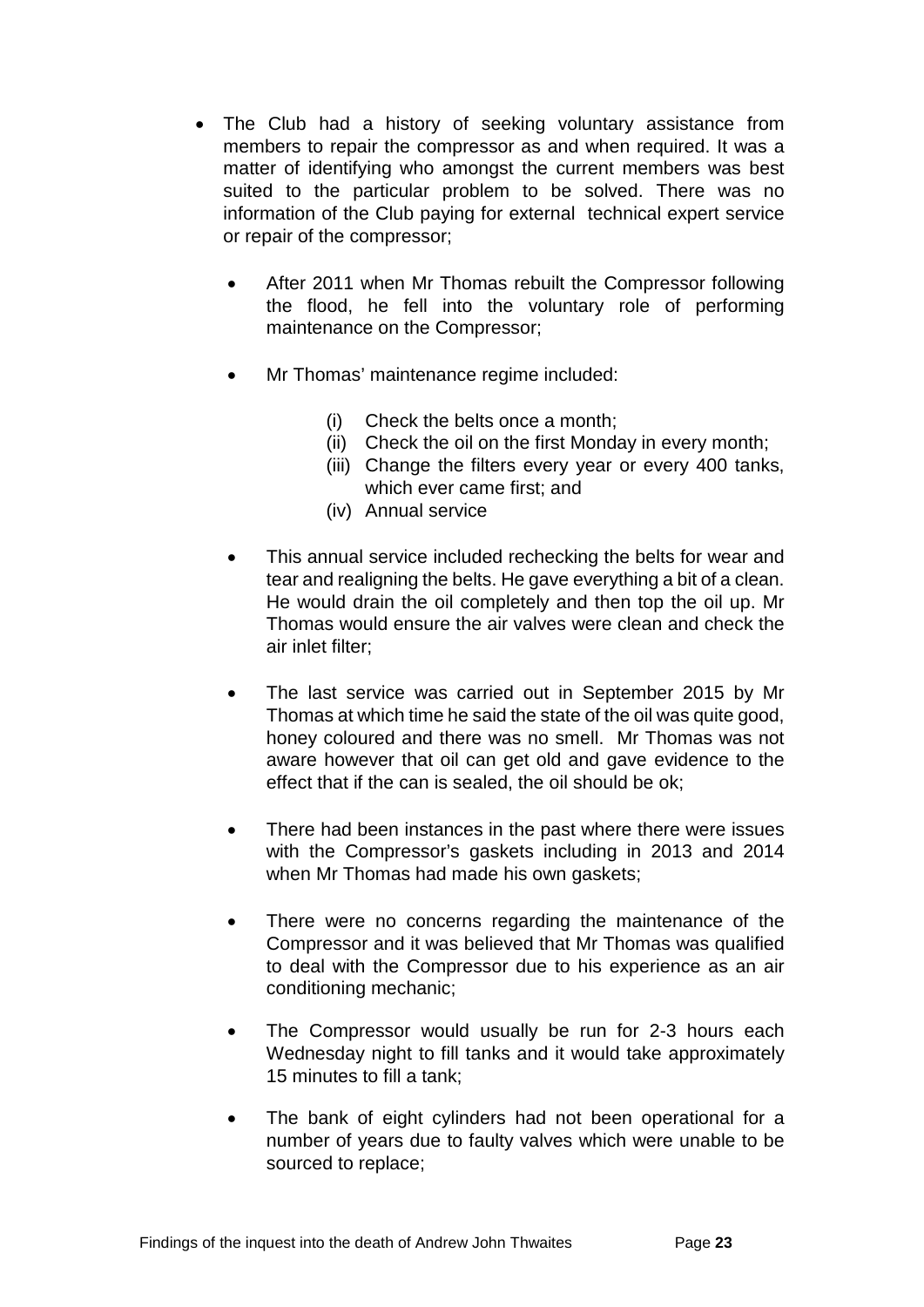- It was the Club's practice that if anyone was interested in filling their own tank or in helping out, they would be shown how to use the Compressor so they could fill their own tanks;
- The 'rule' that appointed compressor operators were present and supervised other club members if they filled tanks was not applied once it was considered a member was competent to fill cylinders;
- Due to the noise of the Compressor whilst in operation, the internal door to the shed where it was housed, was ordinarily kept closed;
- The Compressor was not fitted with a temperature gauge and there was no way of knowing how hot the Compressor would be at any time;
- There was no schedule or record of maintenance activities kept in relation to the Compressor with the exception of a record of filter changes which Mr Thomas had implemented in 2015;
- There was no history of paying for external servicing to be performed;
- There was no operating manual available to the Club in relation to the Compressor's operation and Mr Thomas had never read a manual specific to *this* compressor (although he had read manuals for similar compressors in the past);
- In the time that the Club owned the Compressor, there were no previous concerns raised in relation to the quality of the air. However, there was no means of testing the air quality from the Compressor and it had not been tested at any time since 2011;
- No checks of the Australian Standards had occurred nor had any research been undertaken in relation to the possible dangers relevant to the Compressor and breathable air;
- There was no knowledge of the potential for internal combustion occurring within the Compressor giving rise to carbon monoxide, carbon dioxide and other contaminants;
	- The members were generally very experienced and passionate divers, but there was no appreciation of potential risks arising from the state of the Compressor or the manner in which it was maintained and repaired. Ad hoc replacement parts were invented (such as gaskets of varying thickness and diameters), when it became difficult to source appropriate parts;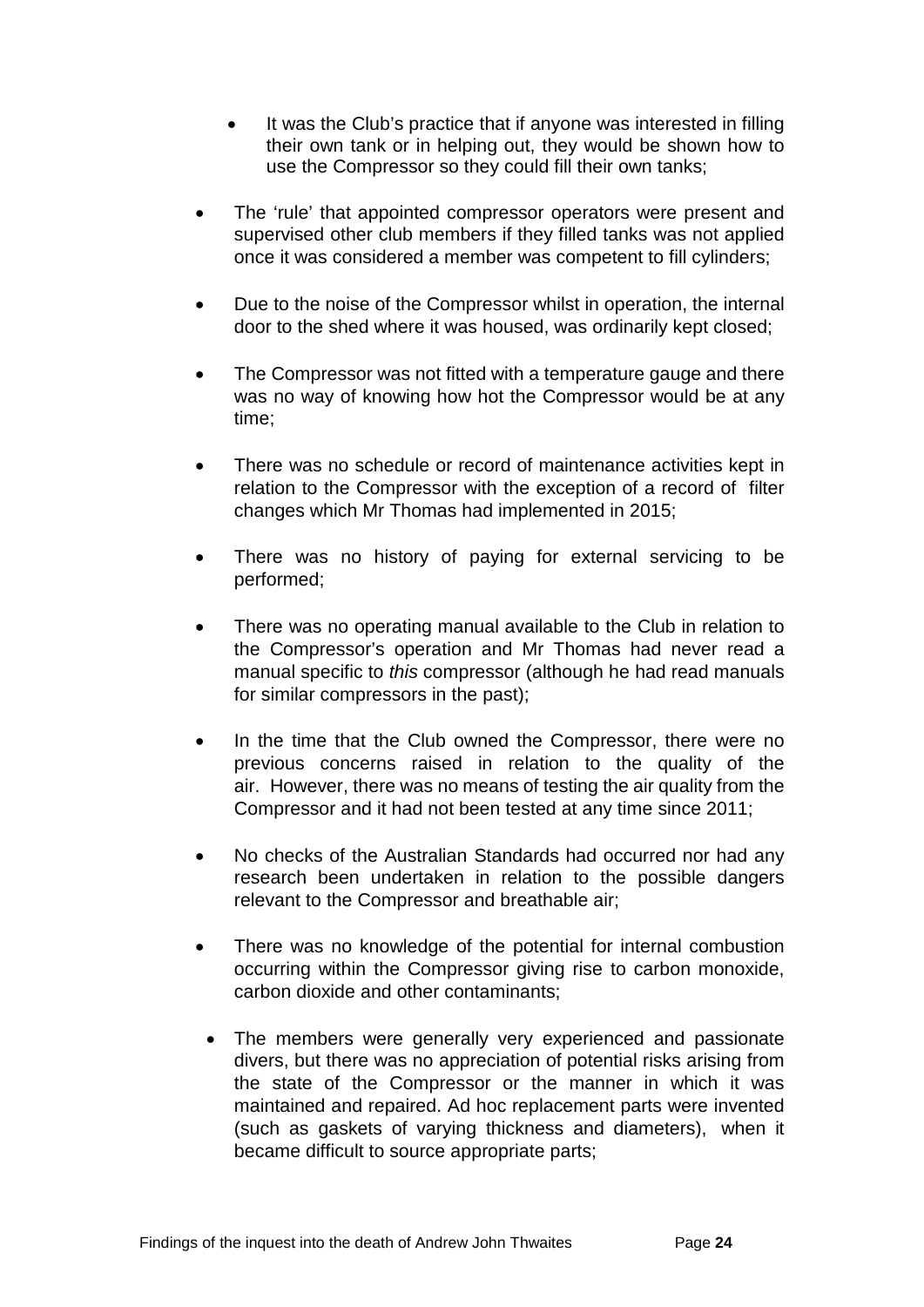- Even after Mr Thwaites' death and subsequent discovery of contaminated cylinders taken from other Club members, there was a degree of denial from those most senior Club members on whose experience other members were reliant; and
- A number of the Compressor operators were unaware of a similar death having occurred in Australia and New Zealand from contaminated air from an air compressor.

#### <span id="page-27-0"></span>**Events leading to seizure of the compressor**

- 160. There was uncertainty about events relating to the Club compressor in the months of July and August prior to its final seizure. Via correspondence from the Club's lawyers, Mr Broomfield says he operated the compressor on (Wednesday) 6 July 2016, stating he was the only operator on that day. He says that the Compressor had been operating for a period of approximately 20 minutes when Mr Bloomfield realised it was not running at its full capacity. He was filling two of his own tanks at the time and explained that it was not pressurising properly. He recalls leaving the tanks and going up to see Mr Thomas to bring him back down for a look. He says that they shut the compressor down and locked off the tanks and there were no further investigations at that stage.
- 161. Mr Broomfield's name appears in the tank fill log as having filled two tanks on an unknown day during 'July 2016'. Mr Thomas' club membership number appears in the Club attendance record for 6 July 2016 though Mr Broomfield's name does not.
- 162. In his statement, Mr Harrison said that on 13 July 2016, he was filling his cylinders when he could hear hot air escaping from the Compressor. It sounded to him as if a gasket had blown at the first stage. He could not recall whether anyone else was in the room but thinks someone made him aware of it. He thinks Mr Thomas went to check it. Mr Harrison was not noted in either the attendance log or tank fill log on 13 July 2016. His name does appear on the attendance log for 6 July 2016 but not in the tank fill log for this date. In his evidence, he confirmed that he had not been filling tanks but it was on this date that he recalls the Compressor blowing air out of the gasket.
- 163. Via correspondence from the Club's lawyers, Mr Thomas says that it was on 13 July 2016, he was informed by Mr Broomfield that the Compressor was not working to its full capacity. It is noted that Mr Thomas' name also appears in the attendance record for this date but Mr Broomfield's does not.
- 164. It is difficult to reconcile the evidence as to when the Compressor was not working to its full capacity and when Mr Thomas was informed of same. It could have been either on 6 or 13 July or on both occasions.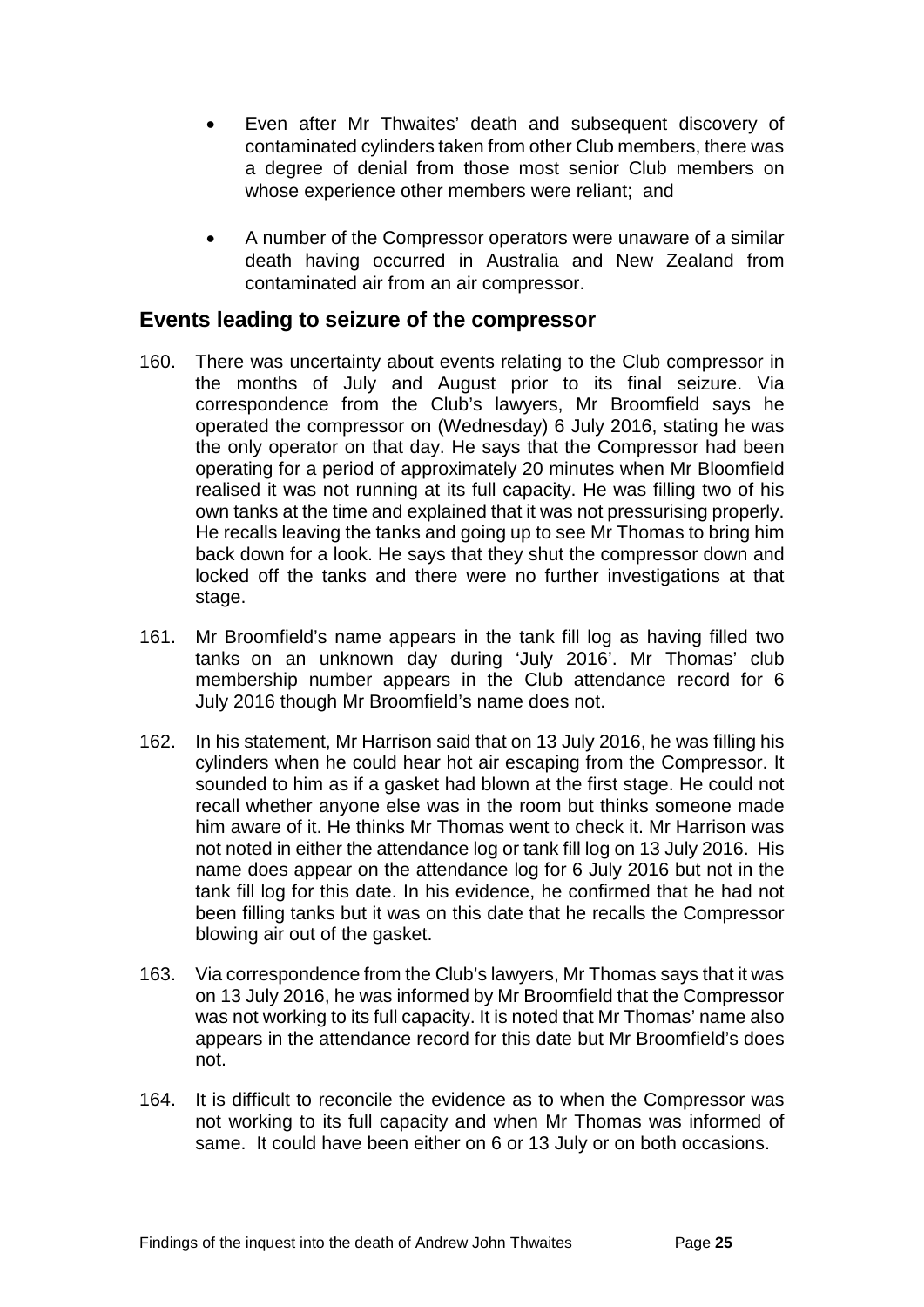- 165. On 13 July 2016, Mr Thwaites' name appears in both the attendance log and the tank fill log. Mr Davis confirmed that Mr Thwaites was filling tanks on that night.
- 166. Following the gasket issue, Mr Thomas says that he rang the Brisbane branch of Atlas Copco (Atlas), about the leaking gasket. He says that the operator transferred his call to the service/spare parts department. He does not recall the name of the person he spoke with. He says he had never previously purchased parts from them but thought they might have the parts (gasket) for an Ingersoll Rand compressor or be able to direct him to someone who stocked the parts. He was told they do not stock Ingersoll- Rand parts nor did they know of anyone else who could help him.
- 167. Mr Thomas says that someone at Atlas told him 'when our guys are out in the field, we use a liquid gasket. Make sure it's a high temperature one'.
- 168. Atlas denied that there had ever been a call received from the Club in which advice was provided about using a high pressure liquid sealant.
- 169. On (Monday) 18 July 2016, Mr Thomas and Mr Harrison replaced the head on stage 1 and removed the old gasket, which was replaced with a high temperature liquid gasket. Mr Thomas checked the oil levels of the compressor and its fanbelts. No issues were discovered. Mr Thomas said that the level of the oil was near enough to full.
- 170. Mr Thomas did not think that there was potential for contamination due to the blown gasket. He says that it didn't enter his mind to inform the people who had filled their tanks on 13 July to dump the air.
- 171. On 3 August 2016, tanks 1 to 6 in the bank of cylinders were partly filled by Mr Thomas. On 8 August 2016, Mr Thomas finished filling tanks 1 and 6 and started to fill tanks 7 and 8. After two and a half hours of continuous running, the electrical circuit breaker on the club's switchboard tripped and the compressor stopped. Mr Thomas removed the belts from the electrical motor and tested the electrical motor, which was running correctly. He then rang Mr Dodd who said words to the effect of 'leave it and we'll check it on the night of 10 August 2016'.
- 172. On 10 August 2016, Mr Thomas and Mr Dodd removed the top of stage 1 and found that the compressor's rings had collapsed. No further work on the compressor was undertaken.

#### <span id="page-28-0"></span>**Discussion of evidence concerning when and where Ms Masterman and Mr Thwaites filled their tanks and the dive trips when tanks were used**

173. Ms Masterman and Mr Thwaites owned 7 full sized scuba tanks. (two 15 litre tanks, four 12 litre tanks, and one 10 litre tank.) They also owned four small pony bottles for emergency use not relevant to his matter.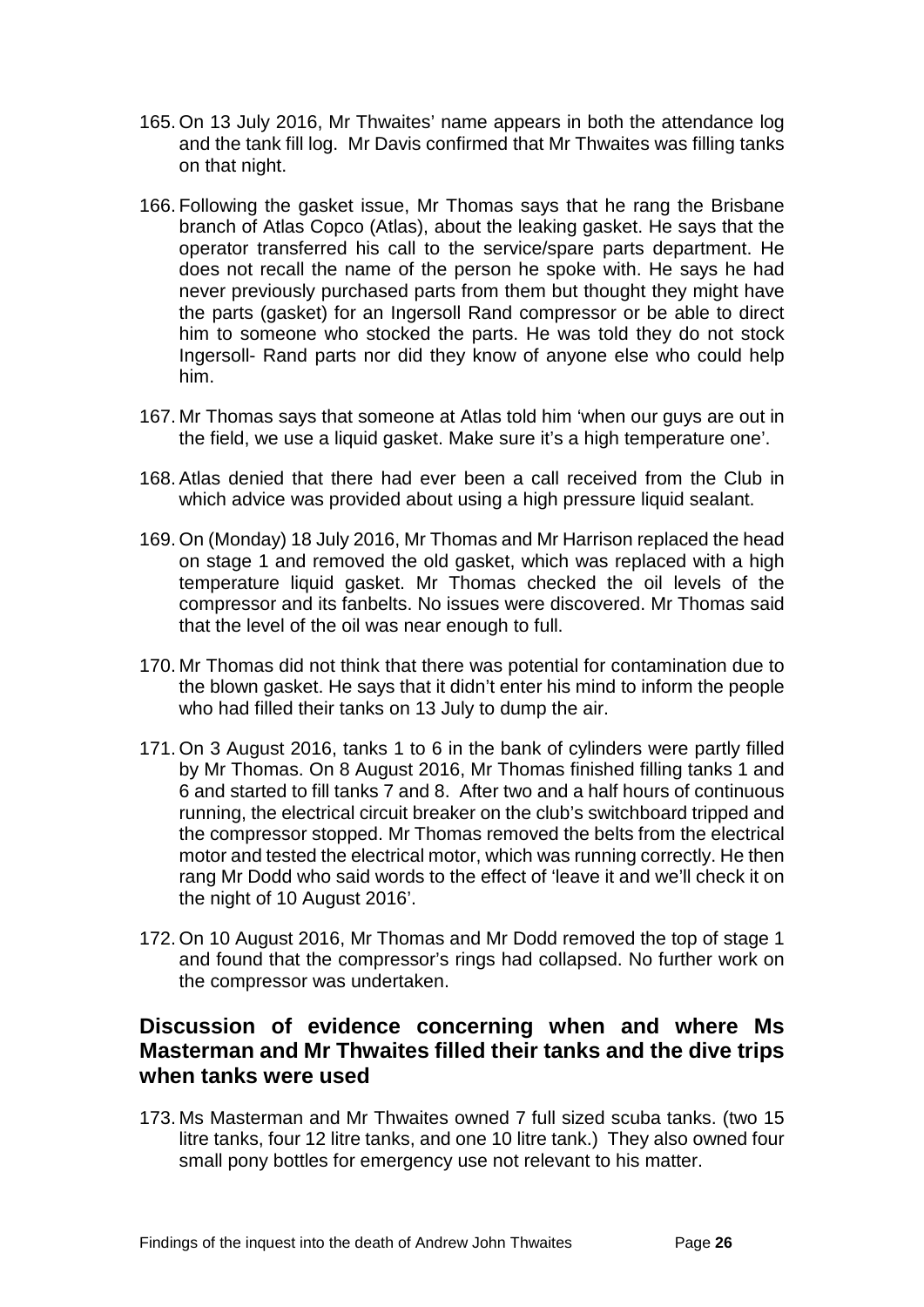- 174. Their practice was to fill 4 or 6 of the large tanks at a time on the Wednesday night at club meetings. They generally matched their 15 Litre and 12 Litre tanks together for dives as their air consumption was very similar.
- 175. The Club meeting attendance log for 2016 records Mr Thwaites and Ms Masterman's attendances on 8 occasions. The most recent occasions were on 29 June 2016, 13 July 2016 and finally on 3 August 2016, which was the annual general meeting.
- 176. There were inconsistencies in the evidence provided by Ms Masterman.
- 177. Her first two statements reported the last time they filled their tanks was on 27 July 2016. She said Mr Thwaites filled all 6 tanks. However, she conceded their names did not appear on the attendance record for the club meeting on that date. It is noted the statement was taken on the day Mr Thwaites had gone missing.
- 178. The WHSQ inspector Mr Murphy recorded Ms Masterman told him she had last filled their tanks at the club on 3 August which was consistent with what she said to Senior Constable McIlvain
- 179. At the inquest she thought this might not have been the case because the compressor was really loud and she did not think it would have been running during the annual general meeting. (It is however noted the tank fill record indicates seven tanks were filled on that date.)
- 180. In the third statement provided to the inquest Ms Masterman set out a dive log taken from entries made by Mr Thwaites in his Facebook page. Based on that information she thought the tanks must have been filled between 10 and 24 July 2016.
- 181. Ms Masterman thought the last dive they had undertaken prior to 10 August was on 24 July when they did three mini dives each at Green Island, in Moreton Bay. At the inquest she corrected this information, accepting this dive occurred on 30 July.
- 182. Her final conclusion was that the last date they filled tanks at the club was 13 July 2016. Andrew Thwaites' name appears in the name column and there are initials in the signature column subsequently identified as Gary Davis. Seven tanks were documented as filled. Therefore, Ms Masterman considered this most likely included two pony bottles.
- 183. Later in evidence Mr Gary Davis confirmed Mr Thwaites was filling tanks on 13 July. Mr Davis left his tanks for Mr Thwaites to fill. When he returned, only some tanks had been filled. Mr Davis then filled his own 2 tanks and possibly, another member's as well. He crossed out the number of tanks filled in the tank filled column and entered the new total of '7'. Mr Thwaites had signed his name in the name column. Mr Davis signed his initial in the signature column.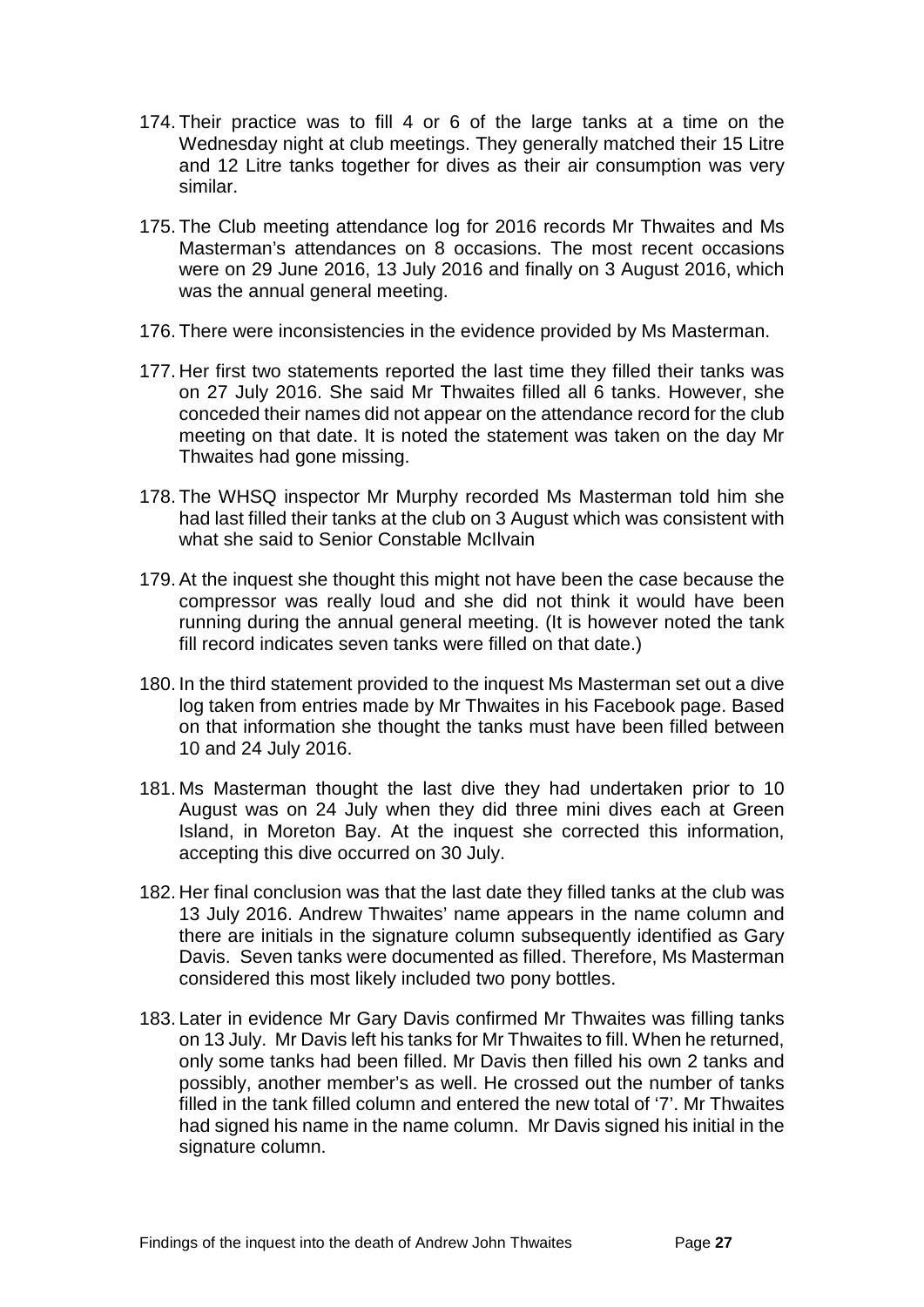- 184. This does not support Ms Masterman's assertion that seven of their tanks were filled by Mr Thwaites at the club on 13 July 2016, but it does confirm Mr Thwaites filled four or five tanks at the club on that date.
- 185. Significantly, 13 July was the date on which Mr Harrison said air was heard escaping from the compressor indicating a gasket had blown which was subsequently 'repaired' by means of a liquid sealant applied by Mr Thomas.
- 186. Problems had been noticed from 6 July when the compressor was taking a lot longer to fill cylinders.
- 187. Ms Masterman had told Ms Williamson they were going to fill their own tanks at Under Water Research Group Inc. prior to the dive. In her first statement provided on the day of the dive Ms Masterman told police 'Andrew and I always fill up our tanks at Underwater Research Group Qld.' It is noted there was some degree of scepticism on the part of the Club to Ms Masterman's statement that the tanks used by Mr Thwaites and Ms Masterman had been filled at the Club.
- 188. It is acknowledged there was confusion and variation in Ms Masterman's information about exactly when the tanks were filled at the Club, just as there was confusion and variation in the Club's information about when the compressor was leaking and when it was repaired.
- 189. However ultimately it is accepted on the balance of probability that the tanks were filled at the club having regard to the following:
	- Ms Masterman and Mr Thwaites had told Ms Williamson prior to the 10 August trip they did not require pre-filled tanks as they had their own tanks which they filled at the Club, where they were members;
	- The possibility they had filled their tanks from a compressor Mr Thwaites had recently purchased second hand from an overseas source was raised. Mr Hunt from Pressure Technologies was asked to inspect this compressor. Mr Hunt noted that the electrical supply cable was fitted with a European type electric plug. Mr Hunt tested the compressor with a universal adapter plug connected to a common power cable. The compressor could not be operated and there was no indication of power to the motor. He concluded that it could not be operated for filling scuba cylinders in its present condition. Mr Hunt's evidence in relation to this compressor is accepted. Accordingly, it is concluded that their tanks were not filled from this source.
		- Ms Masterman's uncertainty and confusion over dates when the tanks were filled is unsurprising given the timing of the first statement whilst affected by grief and, unwittingly, from carbon monoxide toxicity, and the lack of access to the club records of tank fill and attendance logs.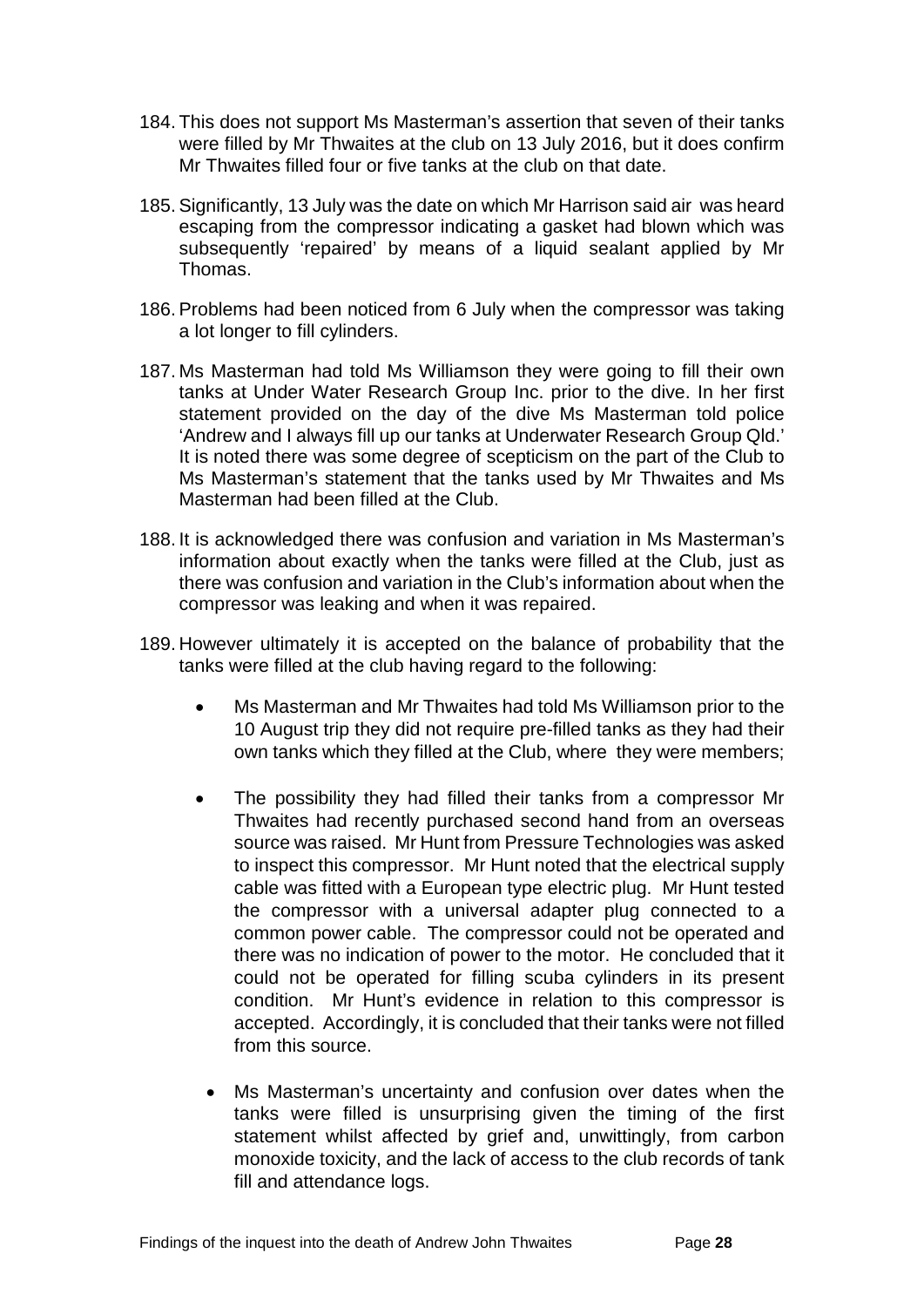- Ms Masterman narrowed the range of dates by reference to Mr Thwaites' own dive records to between 10 and 24 July 2016.
- By the time of her evidence at the inquest, when shown the tank fill log, she accepted it was Mr Thwaites' signature for last filling tanks at the Club on 13 July.
- Significantly, Mr Dodd confirmed he followed Mr Thwaites in filling two or three tanks on 13 July after an interval of 45-60 minutes and turned the compressor back on.
- Finally, and most importantly, there is the evidence of analysis of other Club member's tanks filled at the Club during this period which were subsequently tested. A number of tanks tested at Dive Dive Dive and at SIMTARS were contaminated to varying degrees by carbon monoxide.

#### <span id="page-31-0"></span>**Technical expert evidence provided to the inquest related to breathing air compressors and systems**

- 190.Mr Bill Hunt owns and operates 'Sea-Lab Systems Pty Ltd' trading as Pressure Technologies. He is a qualified mechanic with 40 years' experience in breathing air systems. He acknowledged he was a member of the Club for approximately one year in the 70's.
- 191.Of particular pertinence to this investigation, Mr Hunt is a member of the Australian Standards Committee, ME2/5 which wrote Australian Standard 3848 for breathable air when filling portable cylinders.
- 192.Mr Hunt informed the police who investigate on behalf of the coroner that on 12 August 2016 (two days after Mr Thwaites' death) there was initial enquiry made with his company about a scuba dive compressor for a dive club. The inquiry was from Mr Ash Thomas, a member of the Underwater Research Group Queensland. There was no further follow up from the Club regarding a replacement compressor.
- 193.On 12 August 2016, Mr Hunt became aware of a dive related death when the Queensland Police Diving Squad requested his assistance to inspect a diver's regulator. Mr Hunt examined the regulator on 17 August concluding it was in good working order. He subsequently examined the compressor at the Underwater Research Group of Queensland on 31 August 2016 at the premises of the Club at Yeronga. The resulting assessment is contained in Mr Hunt's report headed 'Inspection and investigation of a breathing air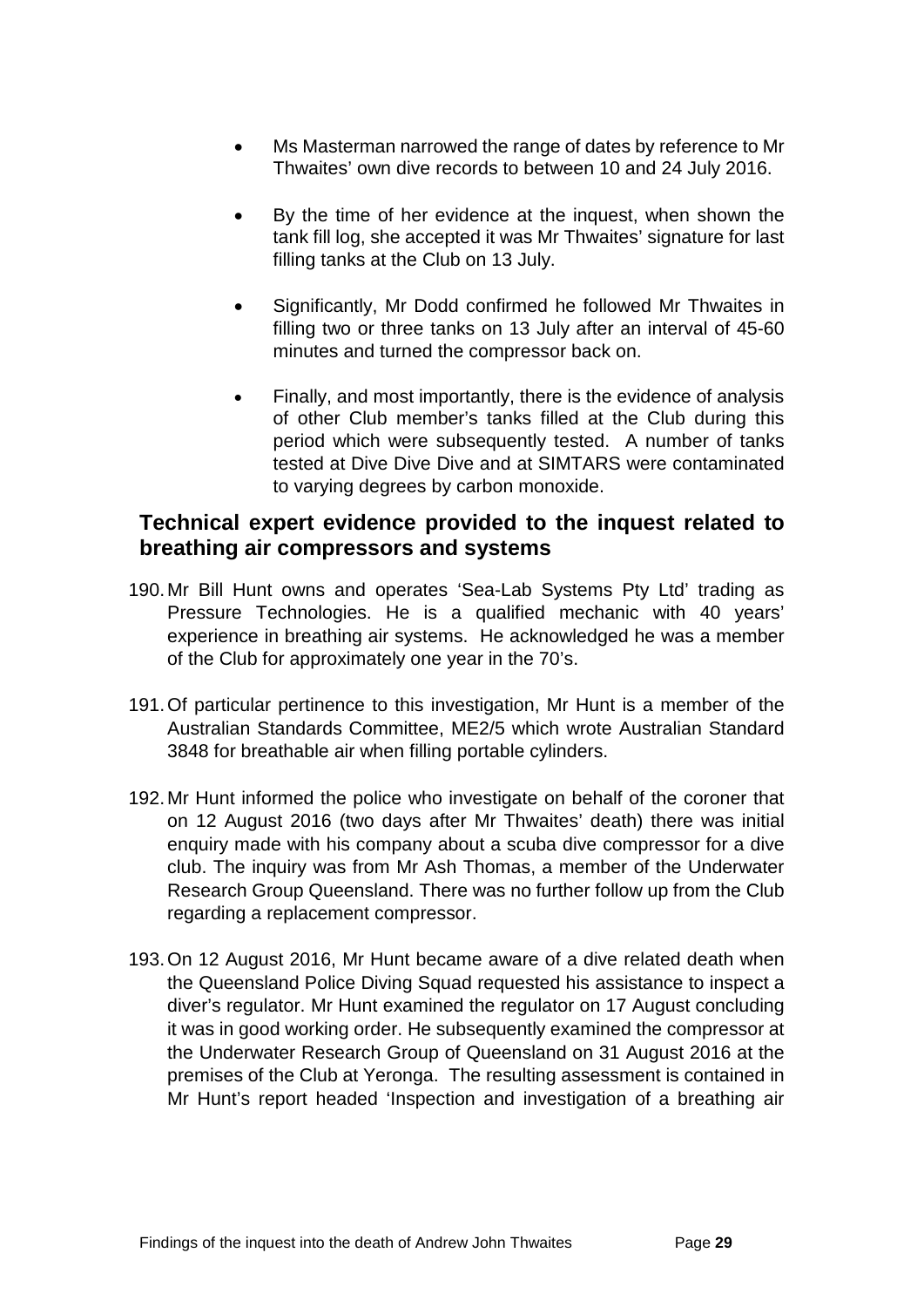compressor', dated 18 October 2016.[2](#page-32-0) The report attached a copy of the compressor product manual and compressor theory report.

- 194.Mr Hunt also disclosed that several days after his examination of the compressor he received an email from Kelly Anne Masterman. She was requesting support to improve Australian Standards relating to dive safety. He subsequently telephoned her and had a conversation. He informed her of his support on the issue but also that he could not discuss Mr Thwaites' death as he was involved in the investigation.
- 195.About a week later Mr Hunt became aware another business named Dive Dive Dive was testing and cleaning cylinders which were involved in the investigation. He therefore arranged to pick the cylinders up and conduct his own testing on the contents and informed the police accordingly.
- 196.This examination was initiated by Mr Hunt. He did not furnish a report regarding his findings but he found some of the tanks had elevated levels of carbon monoxide and carbon dioxide. This was consistent with what he understood Dive Dive Dive had determined. He returned the tanks to that business.
- 197.Mr Hunt explained the key standards applicable to SCUBA diving air quality. Australian Standard 2299 was written principally for the commercial diver to provide equipment and standards of operation in commercial diving operations.
- 198.Australian Standard 3848 was intended for the use of a filling station operators filling portable cylinders. This may apply to oxygen for medical purposes, or breathing air for scuba diving, or respiratory purposes such as firefighting.
- 199.There is also a Queensland Recreational Dive Code of Conduct under Workplace Health and Safety which refers to both of the two Australian standards. The diving code recommends people filling cylinders follow the Australian standard 3848 code and that air quality standards be maintained in accordance to standard 2299 (applicable to commercial divers) and standard 3848 (applicable to filling station operators.)
- 200.Mr Hunt pointed out that groups such as Underwater Research Group of Queensland are not required to comply with these standards or code of conduct.

<span id="page-32-0"></span><sup>2</sup> Exhibit E2 and E4  $\overline{a}$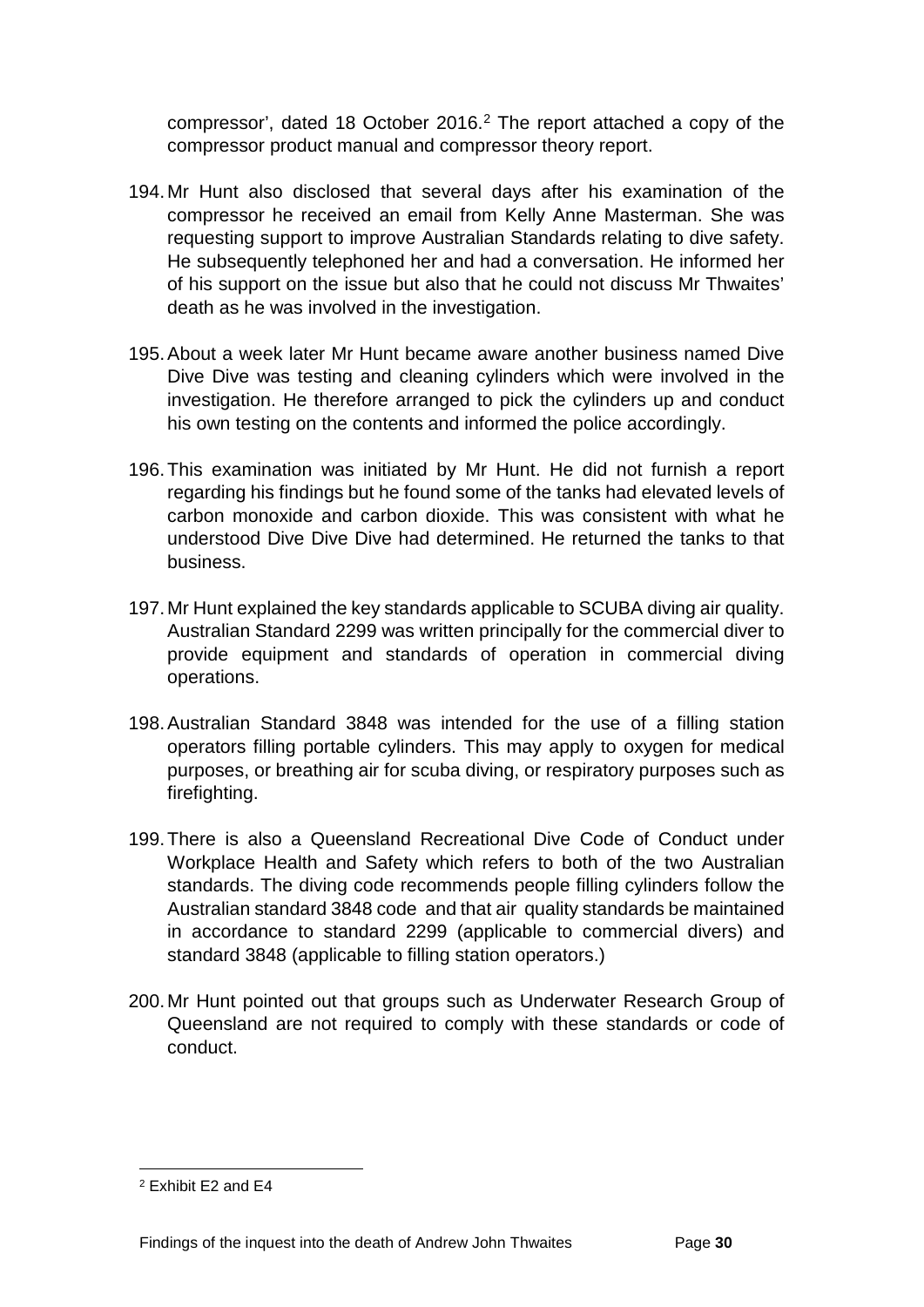## <span id="page-33-0"></span>**Examination of the compressor at the Club**

- 201.Mr Hunt's examination of the compressor was limited by the circumstances. Essentially the compressor had failed and the first stage cylinder head and valves had been removed as well as stage two discharge valve assembly and housing. It could not be operated.
- 202.Mr Hunt advised the Compressor is air cooled and requires significant flow of air through the cooling coils and across the cylinder heads and barrels to remove the heat of compression and the drive energy. He observed the location of the compressor on a stand, well above floor height, may have contributed to heat looping of the cooling, recycling heated air through the compressor cooling coils. This could not be tested as the compressor did not operate.
- 203.In his oral evidence Mr Hunt stated the size of the space in which the compressor was situated and the small ventilation fan in the side wall was inadequate. The recommended air flow required for minimum cooling of the compressor had not been met.
- 204.The lubricating oil level was checked in the crank house and was at the minimum marking level. Mr Hunt said this impacts on both the capacity to lubricate moving parts within the compressor and the role of the oil in internally cooling the compressor.
- 205.Mr Hunt observed that the oil was dark in colour and had a strong odour. This indicated the oil had probably run a significant number of hours or had been operating under high temperatures. The oil degrades with use, picking up particles, which discolours it, as does operating at high temperature.
- 206.The Ingersoll-Rand manual recommends the oil level be checked daily before use. There were no records found of oil changes or topping up.
- 207.The particular type of oil (Shell Corena P 150) was appropriate. However, storage in a 20 litre drum was sub optimal. Oil should be kept in small sealed containers to reduce deterioration due to gassing off of the volatile additives. If older than five years, Mr Hunt considered it should be disposed of and replaced.
- 208.The condition of the compressor could only be assessed from visual inspection. There were significant carbon deposits of the barrel and piston. Seizure of the piston was evident by the deposits of aluminium on the cylinder walls. There were also significant deposits of carbon and lubricant which indicates significant overheating of the compressor.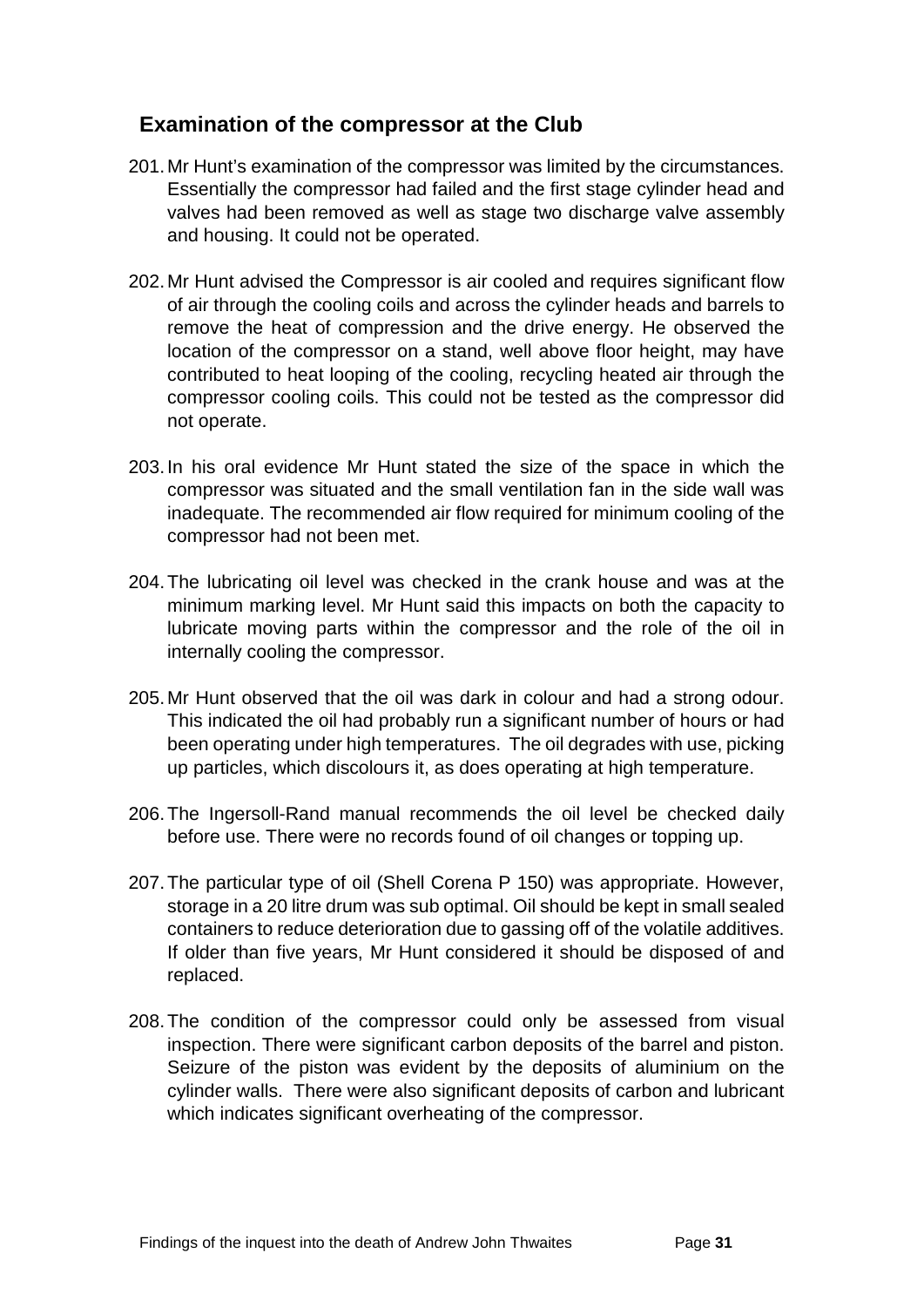- 209.The fact that the compressor had been immersed in the 2011 flood was not necessarily an issue provided it was subsequently correctly repaired. Essentially a thorough disassembly and cleaning was required.
- 210.Mr Hunt reviewed the filtration system which is essential in all lubricated breathing air compressors to remove contaminants that may be introduced into the air from the lubricating oil. He documented the following:
	- Primary oil and water separator fitted to the compressor block assembly and connected downstream of the final stage after call. It appeared to be an original fitted to the compressor during manufacture'
	- Secondary oil and water separator branded 'Domnick Hunter';
	- Third stage of oil and water separator of stainless steel construction noted on the compressor frame. No fabrication details were indicated on the pressure vessel;
	- A pressure maintaining valve was fitted downstream from the third separator; and
	- A dual column filter was wall mounted in the corner of the room. Airflow is from the pressure maintaining valve and up to the cylinder filling panel. These filter columns were removed for further examination.
- 211.The filter columns were constructed from stainless steel pipe with a removable brass head at the top and a removable brass plug in the base and had no markings. There was no information of the fabricator, of the working pressure, of test pressure marks, of the date of manufacture or retesting marks. Therefore the pressure rating of the filter columns was not available to an operator for any markings or other available information. Mr Hunt compared the apparatus with standard industrial pipe charts and considered they may be suitable for use up to 25Mpa (a measure of pressure), but this could not be confirmed without further engineering investigation.
- 212.Significantly, Mr Hunt commented on the connection of the two columns by a link of stainless steel tube connected with twin ferrule compression fittings. He was concerned with the fitting. None of the tubing had been deburred. If properly assembled in accordance with manufacturer's instructions, 'Swagelok' fittings are high-strength and effective. If incorrectly applied it has the potential for the tubing to pull out from the ferrule with enormous force and potential for significant injury to the operator. As the filtration column takes the full operating pressure of the system, if it were to fail, it would be catastrophic.
- 213.In terms of the filtration, if air can escape to the atmosphere, the machine is simply pumping to atmosphere rather than producing air to fill the cylinder.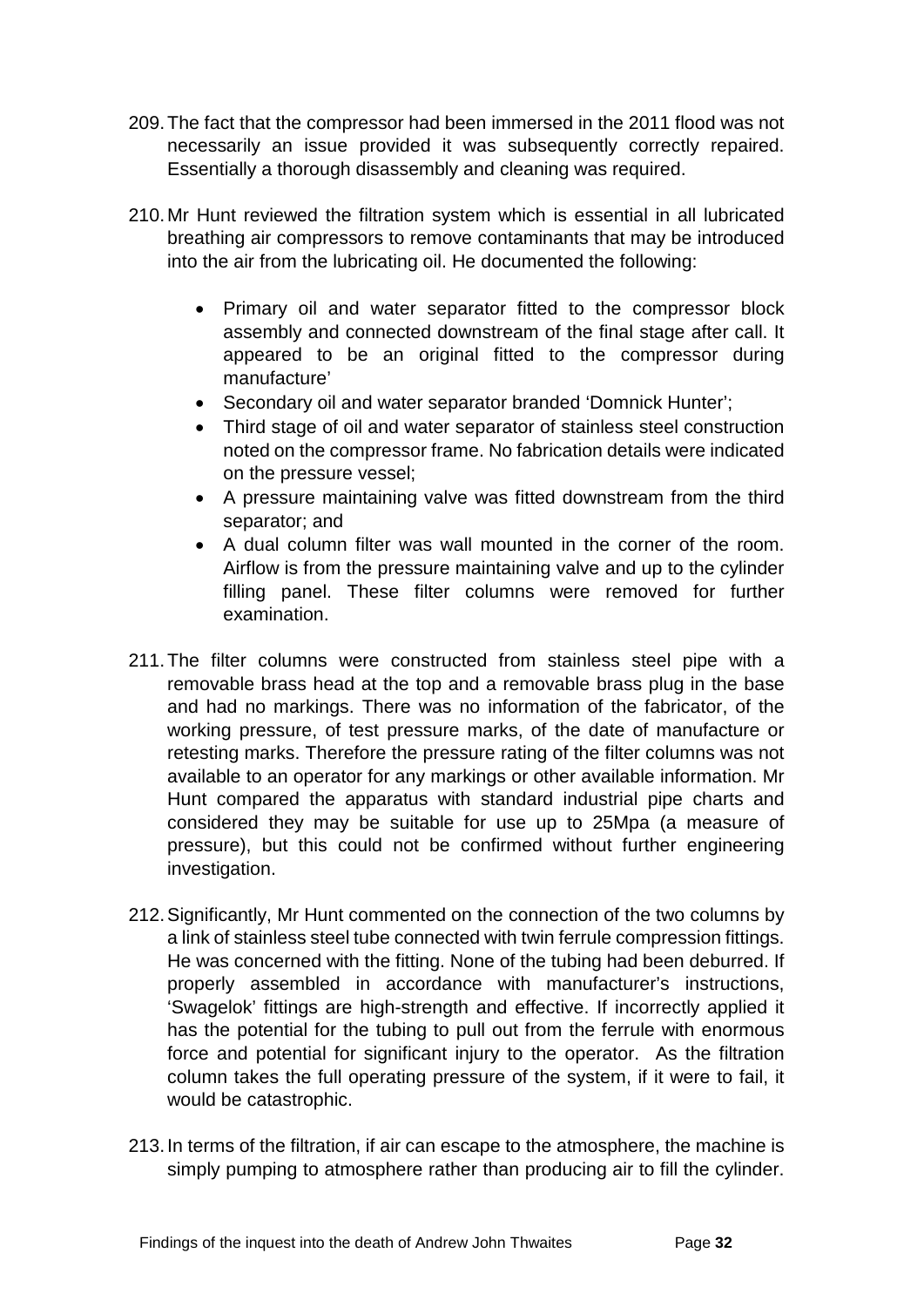It will take longer to run to fill the cylinder and run harder. In an environment of poor ventilation it will be running hotter than it should.

- 214.This was confirmed by close examination and measurement of the fittings which were found to be outside operating tolerance and not in accordance with correct practice for this type of high-pressure connection.
- 215.The top heads of the columns were removed and found to have Teflon tape used to assist the O ring seal. The actual O ring seals were in poor condition.
- 216.Mr Hunt then explained his testing of the filter media within the columns of stainless steel. There were two components used in the filter media columns. The first was called molecular sieve, which principally removes moisture and some types of volatile organic compounds. That then enables the second component of activated carbon to work correctly. Mr Hunt tested the molecular sieve and found it to be completely inactive. This might be an explanation why the moisture content in the scuba cylinder was high.
- 217.There was no test available for evaluating the effectiveness of the activated carbon, but a 'very, very high odour' was evident indicating it was saturated. It adsorbs the hydrocarbons and contaminants in the air until it reaches a point called rollover. It then discharges and desorbs those elements back into the air stream.
- 218.There was a further problem with the size of the felt pad at the end of the column to prevent dust being carried through into the breathing air. The diameter of felt pads used was smaller than the diameter of the tubes, leaving an open path for dust and particles to pass through.
- 219.Mr Hunt provided a comparison between an ordinary industrial compressor in a factory pumping some service air around the factory with a breathing air compressor. If a piston ring is worn and it uses a bit of extra oil, it really might not be too significant. But in a breathing air compressor the oil control is really important to take the oil out of the breathing air. The oil control by the piston rings is critical to the process. If they are worn and they are passing too much oil, it impacts on the operation of the machine. If excessively worn, the piston rings are bypassed and do not seal correctly. This allows air back into the crankcase of the compressor. It reduces the efficiency, increases the run times, increases the heat, and deteriorates the oil.
- 220.There was evidence in the inquest referring to a 'brown mist' in the compressor room. (Its existence was denied by club executive members.) Mr Hunt agreed it was possible that the compressor was venting to the atmosphere and there was excess crank case pressure releasing crank case fumes into the atmosphere. Whilst this was not specifically tested the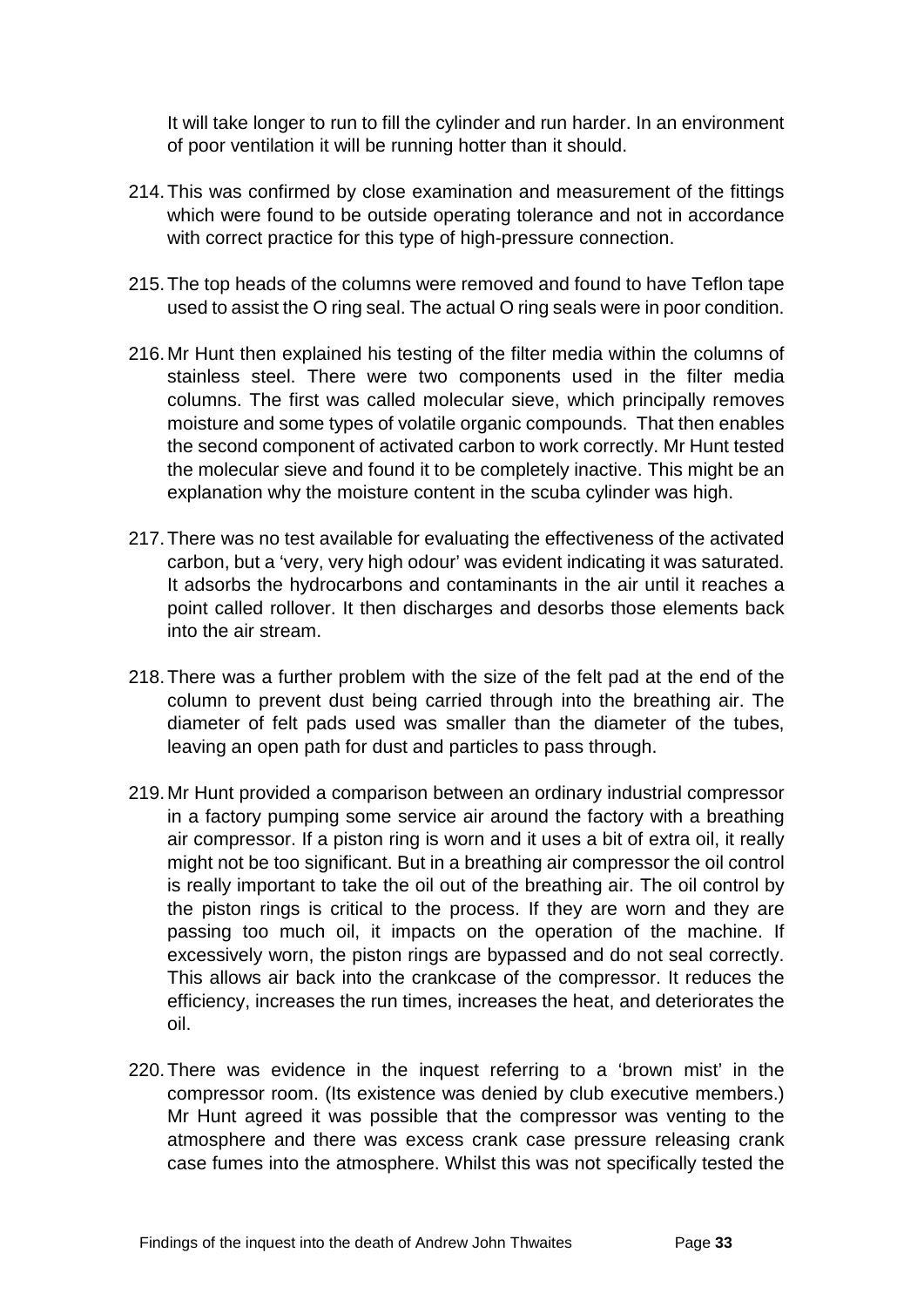description of the brown mist was consistent with the way the compressor was operating.

- 221.Mr Hunt noted some compressor filter systems use a catalyst to remove small quantities of carbon monoxide that may be ingested into the intake or generated by breakdown of the lubricant. No catalyst was found in either column. He also remarked on the absence of a reverse flow check valve to prevent reverse pressurisation infiltration system. A pressure maintaining valve to control the filter column pressures and the adsorption and desorption process that occurs in the filter media was also not fitted.
- 222.Mr Hunt's report then looked at the cylinder filling system. The age of manufacture and installation could not be determined. There were no current testing tags. The normal procedure for testing scuba diving cylinders in Australia is annually. The normal test interval of storage cylinders attached on a scuba compressor was every five years. He also observed the pressure relief valve fitted into the connecting line to the 6 cylinder bank was blanked off, thus making it non-functional as a safety valve.
- 223.Air samples were taken from all of the eight storage cylinders and analysed. All samples included carbon monoxide higher then permitted under Australian Standard 2299 for divers' air.
- 224.Samples of breathing air taken from Mr Thwaites' cylinder showed significant high levels of carbon monoxide and carbon dioxide. This raised the possible source of contamination as:
	- Intake contamination, for example where exhaust of an internal combustion engine is close by. This possibility was discounted noting the air intake was external on the rear wall of the building which was adjacent to a golf course;
	- Internal production of contaminants from operating temperatures outside of normal parameters and breakdown of the compressor lubricating oil;
	- Ignition of the lubricating oil due to high operating temperatures: and
	- All of the above circumstances**.**
- 225.Mr Hunt considered the visible damage to the compressor indicated overheating and lubricant breakdown during the operation of the compressor. This was consistent with the strong odour of burnt oil in the filter is. The remaining lubricant in the crank case also had a strong odour of overheated oil.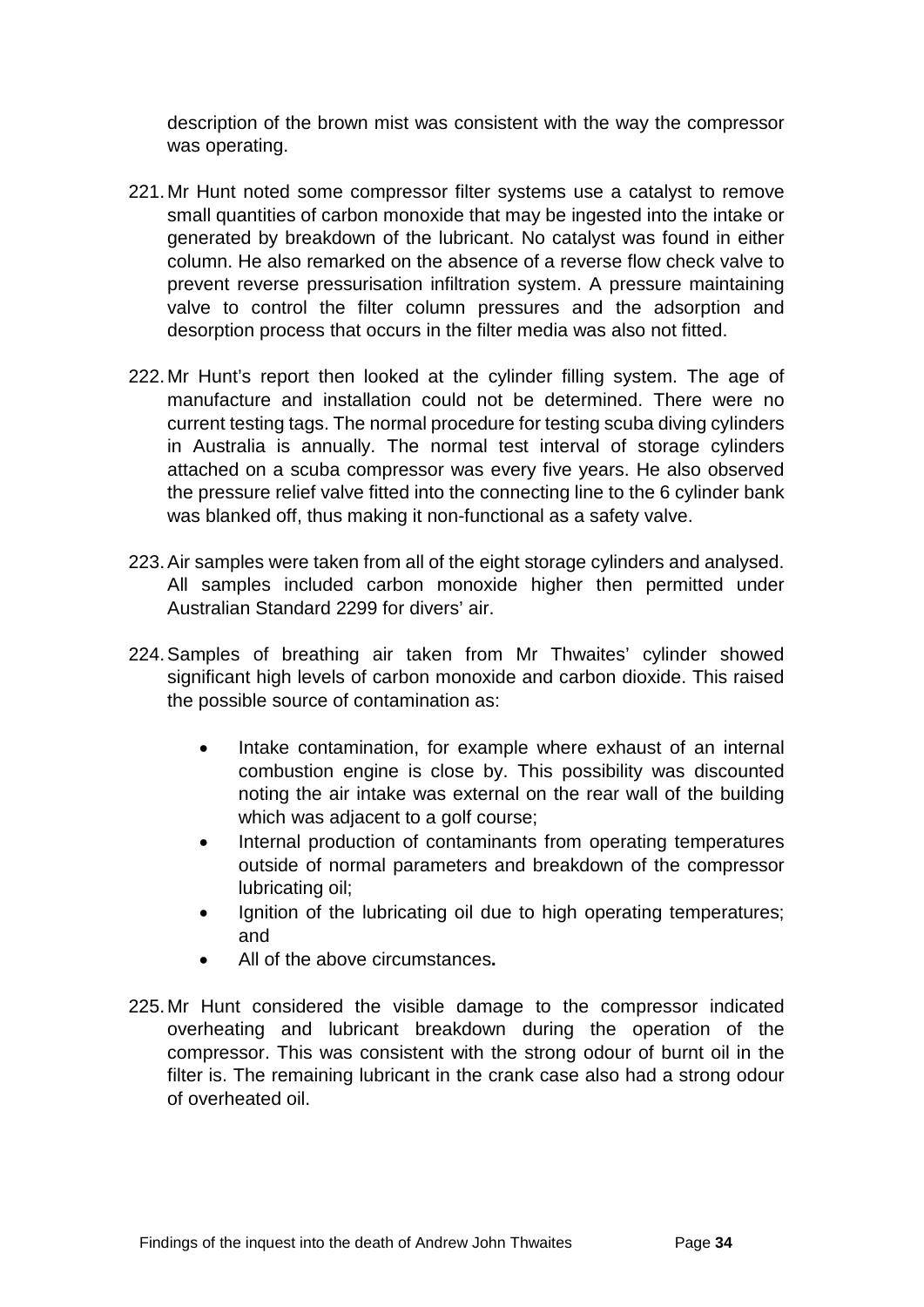## <span id="page-37-0"></span>**Mr Hunt's conclusions:**

- The compressor was of unknown operating condition when last used to fill cylinders. The lack of available operating or servicing records indicated a lack of formal system of maintenance or monitoring. Whilst he said it was his belief that the maintenance of the club compressor was being handled by some probably well intentioned people, they were operating out of the area of required expertise;
- There was physical evidence in the stage I piston and barrel that the compressor had overheated and seized the piston in the barrel while operating;
- Likewise, the stage II discharge valve housing also indicated overheating;
- The high levels of contaminants in the sampled air were consistent with production from within an overheated compressor;
- The compressor room ventilation was limited, not within guidelines and inadequate for this type of compressor;
- The filter columns were exhausted and ineffective. The filter media indicated elevated levels of contamination evident by emission of volatile organic compounds and strong odours;
- The general condition of the compressor as well as the absence of maintenance records and the type of installation, demonstrated it was not appropriately maintained in accordance with:

-recommendations from the manufacturer;

- -Australian Standards for filling dive cylinders as out lined in the Code of Practice; and
- -available information recommended from manufacturers of breathing air compressors.
- 226.Mr Hunt helpfully attached addendum to his report to assist readers of a non-technical background with respect to high pressure breathing air compressors and a research report on carbon monoxide in compressed air.
- 227.In his oral evidence Mr Hunt emphasised what was important for people using air compressors for breathing air. A mechanical qualification would be helpful. Significantly, there must be specific guidelines and sufficient mechanical aptitude to work on the machine.
- 228.The Australian Standard 3848 is the guideline for filling portable cylinders. It is a publically available document which should inform the practice of how breathing air cylinders are filled.
- 229.Mr Hunt was asked to comment on the high level of carbon monoxide identified in Mr Thwaites' second tank in comparison to lower levels in other tanks (filled on the same day.) He responded that the examination of the compressor showed there had been ignition occurring in the compression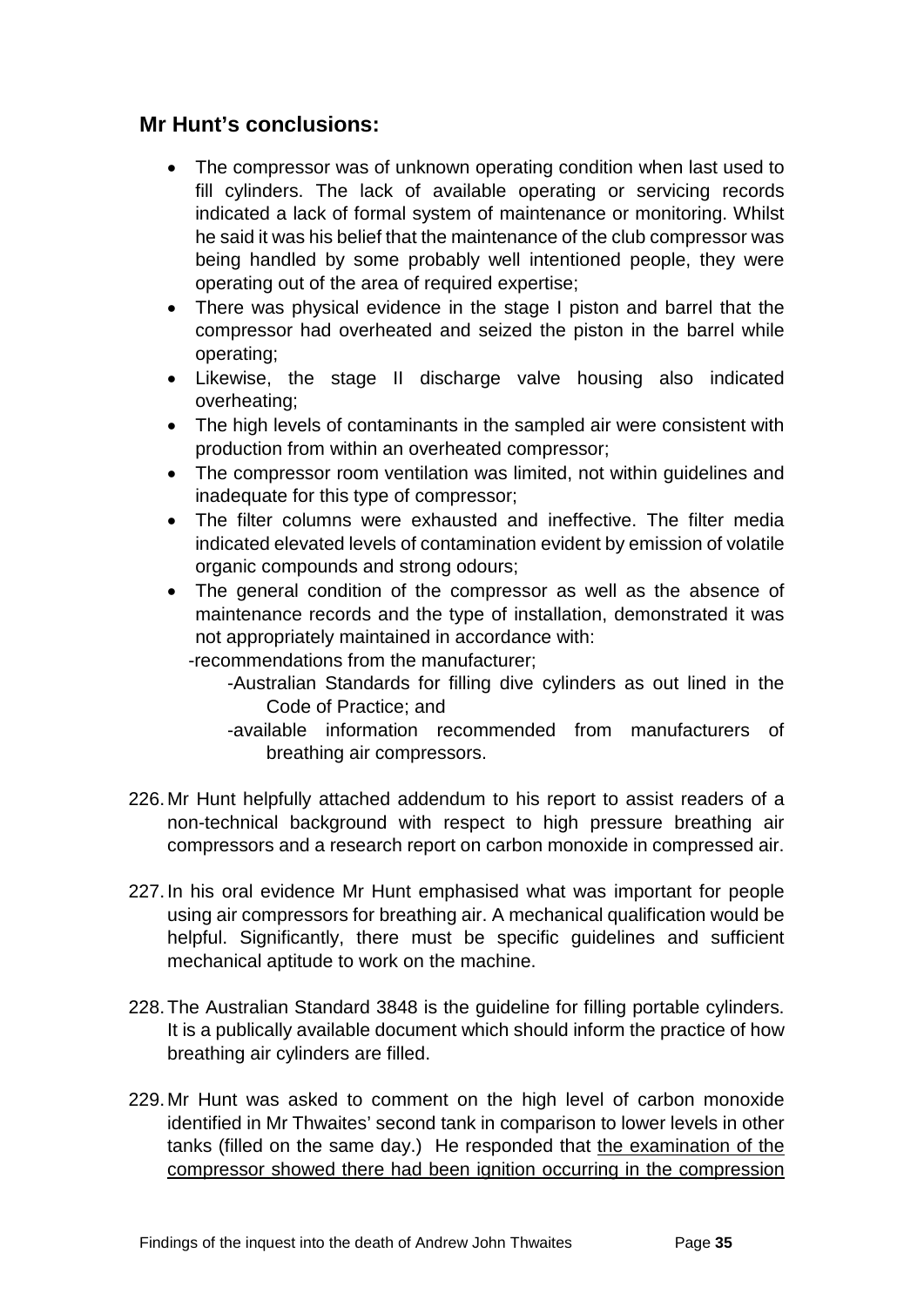process which generated high levels of carbon monoxide. It was unknown whether this was a short or long event. A short event could explain how one tank might have quite different levels of carbon monoxide to another. The process was similar to 'dieseling' which can occur in a diesel engine. The fuel is injected into the cylinder of the diesel engine and ignites, pushing the pistons up and down.

- 230.The same process occurs in a compressor if you have hot oil, high temperatures and the right compression. The oil will ignite creating the carbon monoxide and carbon dioxide gas within the compressor.
- 231.Essentially Mr Hunt stated the state of the compressor when he examined it, even though unable to operate it and in its disassembled state indicated a lack of proper maintenance over time. This resulted in seizure. He would not call the procedures in place good operating procedures.
- 232.The state of the oil observed in the compressor was consistent with being very, very hot in operation, and may have been running hot for some time.
- 233.In the context of the club's operations, proper practice would require checking the oil every time the compressor was about to be used, ensuring there is sufficient oil. This keeps the machine lubricated and with sufficient oil so that the compressor does not over heat.
- 234.The compressor room was inadequate in size and ventilation for the size of the machine.
- 235.The filtration was not working because the fittings were outside the operating tolerance and the O rings were in poor condition. The molecular sieve was exhausted and not functioning as filtration
- 236.All of these factors were part of the maintenance regime required to ensure the breathing air would meet the required specification.
- 237.The state of compressor was not the result of the final seizing event, it had developed over the operating time of the compressor.
- 238.There was no carbon monoxide catalyst fitted. In this respect Mr Hunt acknowledged there were differing practices in the industry. It was quite possible to have a compressor generating a safe breathable air product without a carbon monoxide catalyst.
- 239.Overall Mr Hunt's view was there was a low level of workmanship and skill on a very old machine. The conversion of the compressor to produce breathing air had been fairly poorly done and certainly not by industry standards. The maintenance levels were quite poor as well.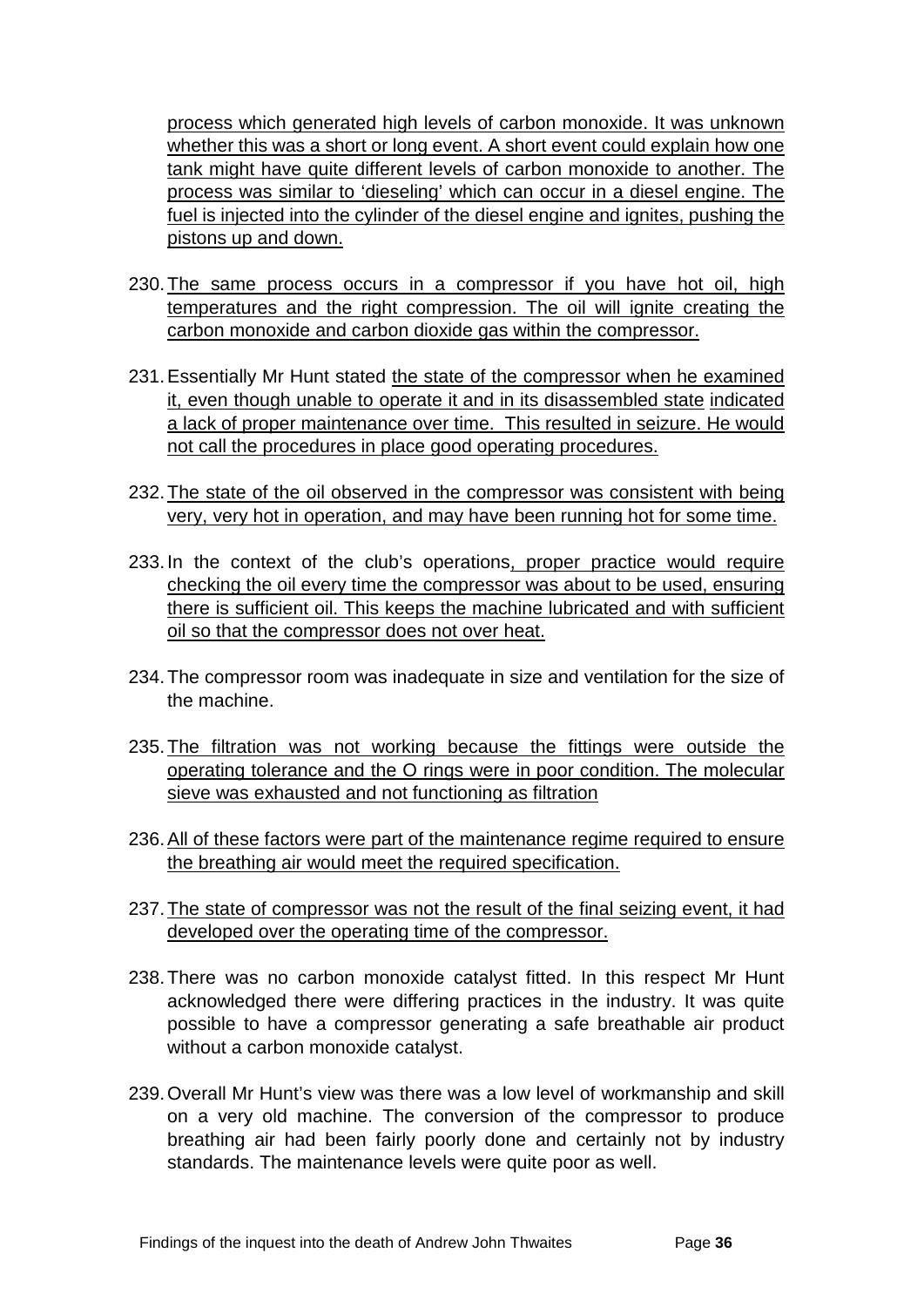## <span id="page-39-0"></span>**Findings required by s. 45**

- 240.Section 45 of the *Coroners Act 2003* requires the coroner investigating a death to make findings, if possible, of who, how, when and where the person died, and what caused the person to die.
	- (a) The identity of the deceased person is Andrew John Thwaites.
	- (b) Mr Thwaites was participating in recreational scuba diving with his partner Ms Kelly-Anne Masterman on 10 August 2016 at Cherubs Cave, which is at Henderson Rock in Moreton Bay, Queensland. It was a privately arranged group of 14 experienced divers. Ms Masterman was a qualified Dive Master with 1,350 previous dives. When she met Mr Thwaites in 2011 he had completed 10 dives. By 2016 he was an Advanced Open Water Diver with 300 further dives.

He and his partner were using their own four cylinders which he had filled at the Underwater Research Group of Queensland Inc. on 13 July 2016. They were members of the group and regularly filled their cylinders from the club's compressor.

Their first dive was uneventful. They re-entered the water together at 1.30pm and planned to dive for 50 minutes. They descended to 27 metres and then remained around the 22–23 metre range until approximately the 10<sup>th</sup> minute of the dive. Mr Thwaites signalled to his dive partner by circular hand motions around his stomach that he was feeling unwell and indicated he was ending the dive. His partner did not perceive that he was seriously unwell or anxious or panicked.

They commenced the ascent together but at the 11  $\frac{1}{2}$  minute of the dive they became separated as they took different paths round a rock pinnacle. Mr Thwaites' partner lost sight of him. The subsequent review of Mr Thwaites' dive computer showed the rate of his ascent increased rapidly from 6 to 7.5 metres per minute, to greater than 9 metres per minute during the 12<sup>th</sup> minute of the dive. He went from 12.5 metres to 1.7 metres during that period. He may have briefly reached the surface, as the recording by the dive computer watch is at 30 second intervals.

His partner continued the ascent and thought she recognised him from his distinctive fluorescent dive cap. He was above her, holding onto another boat's anchor line.

For the last 15 metres below the surface there was a strong current and Mr Thwaites' partner proceeded directly to the dive boat, without a safety stop, presuming he was safe. She re-boarded the vessel at 15 or 16 minutes from the commencement of the dive (according to her two dive watches.)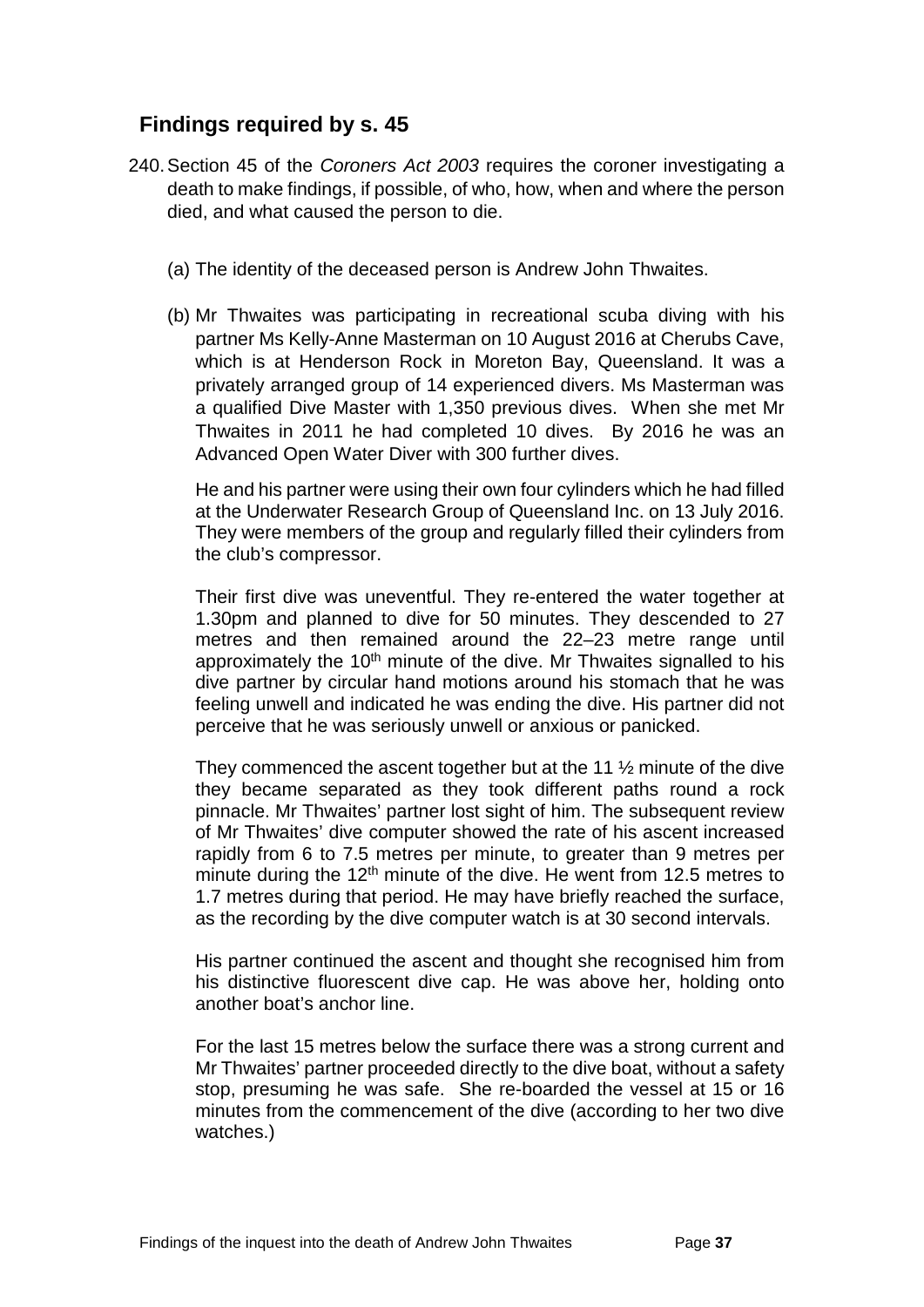Those aboard the dive vessel Nemo had seen Mr Thwaites' fluorescent dive cap briefly at, or near, the surface of the water a couple of minutes before his partner climbed aboard. They were unaware of any problem and assumed Mr Thwaites actively descended, to continue his dive, or swim below the surface back to the boat. He was between 40-75 metres astern when his fluorescent cap was last seen.

It took some time before there was realisation that Mr Thwaites was not aboard the nearby vessel and was indeed 'missing.' A search was commenced by the second boat in the vicinity while divers from Mr Thwaites' group returned, unaware of these events.

There was no knowledge at the time that Mr Thwaites had become severely impaired and incapacitated and subsequently drowned due to contamination of the compressed air in his cylinder.

It was determined that his second dive cylinder had 2,366 parts per million of carbon monoxide. The recommended upper level is 5 ppm. Increased pressure at depth increases the partial pressure of both the toxic gas and other gases, including oxygen.<sup>[3](#page-40-0)</sup> At 2,366 ppm of carbon monoxide, toxicity would be similar to that experienced from a surface exposure of 6-7,000 ppm.

As Mr Thwaites ascended his oxygen levels decreased and carbon monoxide poisoning effects continued. He lost consciousness at, or near the water's surface. He sank from 1.7 metres to 29.5 metres within around 60 seconds. From the  $14<sup>th</sup>$  minute of the dive he remained at that level.

The expert evidence of Dr Ian Millar was accepted that Mr Thwaites' situation was irreversible from the point where he started to descend passively. It was not possible for him to be salvaged even if rescued from shortly after he commenced his final descent. The theoretical timeframe was as short as 10 seconds, maybe as long as 30–45 seconds.

Even if rescued prior to his final descent, Mr Thwaites would have been suffering severe carbon monoxide poisoning, and possibly water inhalation and subarachnoid haemorrhage. His survival would not have been guaranteed.

Mr Thwaites' body was recovered the following day on 11<sup>th</sup> of August 2016 by police divers.

The source of contamination of Mr Thwaites' air cylinder was the electrically powered air compressor owned, operated and maintained by the Underwater Research Group of Queensland Inc. Contamination occurred within the air compressor due to;

 $\overline{a}$ 

<span id="page-40-0"></span><sup>3</sup> Dr Millar Exhibit M2.1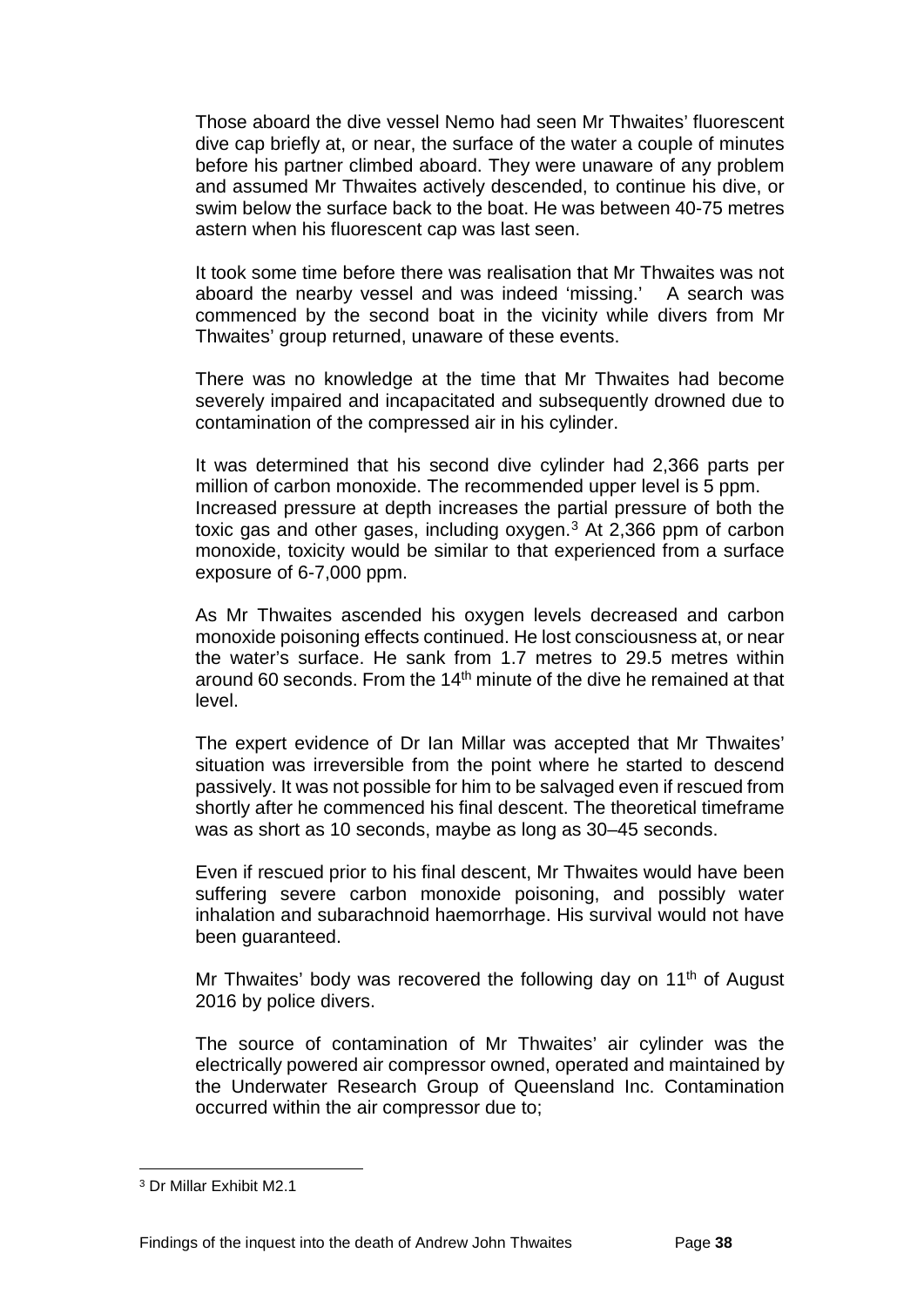- (a) internal production of contaminants from operating temperatures outside the normal parameters and the breakdown of the compressor lubricating oil, coupled with
- (b) the ignition of lubricating oil in overheated compressor cylinders.[4](#page-41-0)

It was unknown whether the ignition event was of a short or long interval. A short event could explain how one tank might have quite different levels of carbon monoxide to another. The process was similar to 'dieseling.' In the context of an oil cooled electric compressor, if you have hot oil, high temperatures and the right compression, the oil can ignite, creating carbon monoxide and carbon dioxide gas within the compressor.

The expert review of the compressor undertaken by Mr William Hunt identified the following factors associated with the overheating causing production of carbon monoxide within the compressor:

- (i) Lack of formal system of appropriate maintenance and monitoring,
- (ii) Physical damage to the stage I piston and barrel and the stage II discharge valve housing, caused by overheating,
- (iii) Inadequate ventilation of the compressor room,
- (iv) Exhausted/inactive filter columns,
- (v) Inappropriate fittings in filtration column non-compliant in size and composition,
- (vi) Absence of temperature gauge,
- (vii) Absence of compressor manuals to guide servicing and maintenance.

Some members of the Club were aware from about 6 August 2016 that the compressor was making an unusual noise, and was not efficiently filling tanks. A 'blown gasket' was presumed. The compressor remained in use on 13 July and was subsequently repaired on 18 July 2016. The compressor was used on 27 July, 1 August and 3 August but ultimately failed and the compressor seized on 8 August 2016.

The members of the club using the compressor to fill their diving tanks had no understanding or appreciation of the potential risk of contamination of air from the poorly maintained compressor.

The members of the club did not reference the Australian Standards applicable to production of breathing air for filling portable cylinders (Australian Standard 3848.)

The members of the Club did not have any mechanism on the premises to test for contamination of tanks filled from the compressor, nor did they pursue external testing.

<span id="page-41-0"></span><sup>4</sup> Mr W Hunt Ex E  $\overline{a}$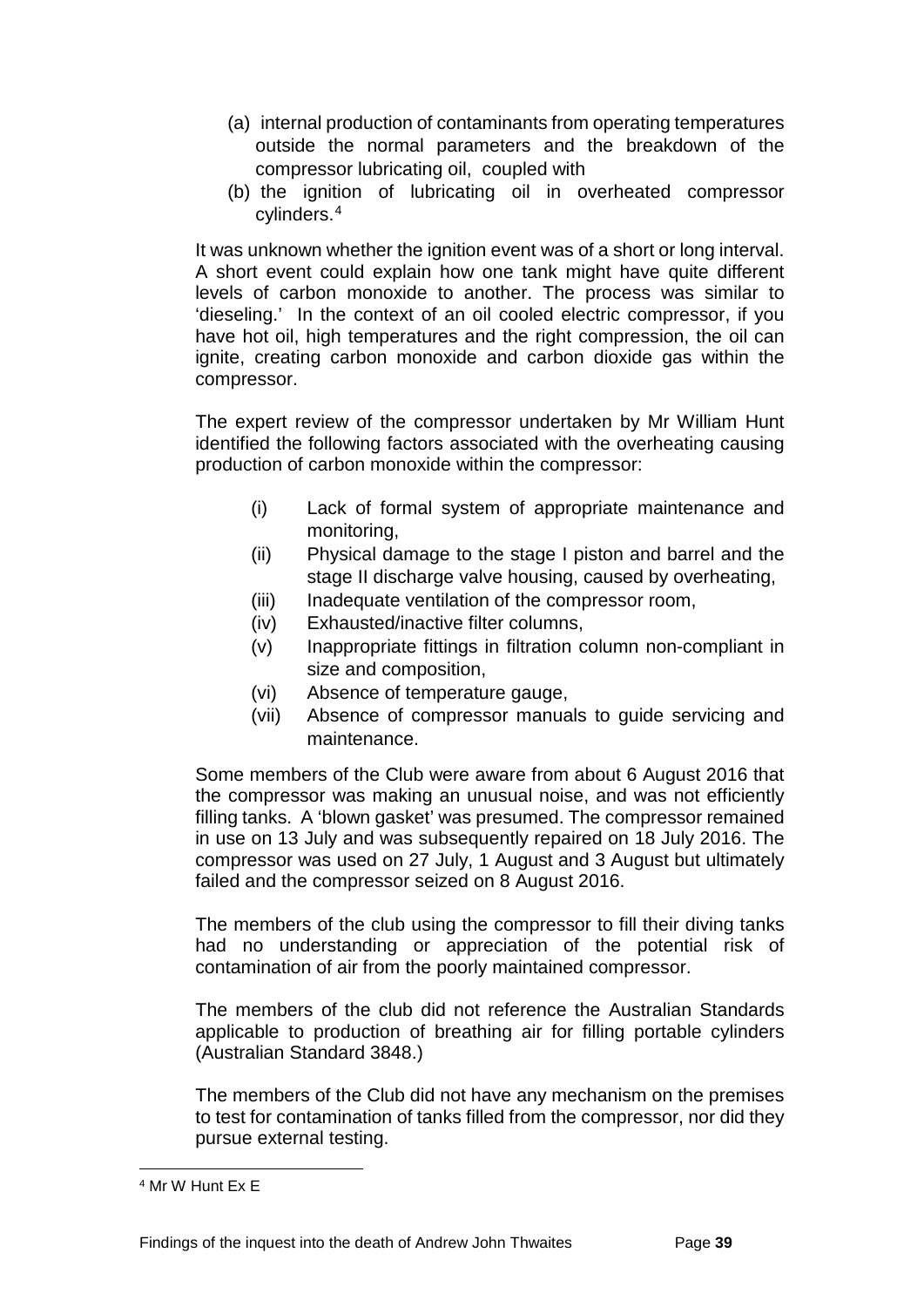The members of the Club undertook all maintenance and repairs of the compressor from within their own membership without independent external technical involvement.

- (c) Mr Thwaites died on 10 August 2016.
- (d) Mr Thwaites died at Cherubs Cave, Henderson Rock, Moreton Bay in Queensland.
- (e) The cause of Mr Thwaites' death was carbon monoxide poisoning causing unconsciousness underwater and drowning.

## <span id="page-42-0"></span>**Coroner's Comments s. 46 Coroners Act 2003**

- 241.**Mr Thwaites' death was tragic and avoidable. It is to be hoped that knowledge of the circumstances of his death will help to prevent another similar tragedy.**
- 242.The inquest was greatly assisted by the expert advice and submissions provided by Dr Ian Millar, Mr John Lippmann and Mr William Hunt. I will read out some only f the comments relating to public health, and ways to prevent deaths occurring in similar circumstances in the future.
- 243.**Dr Ian Millar**'s expert evidence as a hyperbaric medicine and specialist in diving medicine was accepted<sup>5</sup>. He has researched and developed expertise in breathing air compressors installed at hyperbaric facilities around the world. Mr Thwaites died due to carbon monoxide toxicity which caused incapacitation and resultant drowning. The primary issue and root cause of his death was contamination of air within the compressor from which he filled his tanks.
- 244.Dr Millar put forward a number of recommendations aimed to improve safety for divers and reduce the likelihood of death caused by contamination of breathing air. The first was :
	- (i) **All Breathing air compressors be fitted with a carbon monoxide alarm.** (Handheld carbon monoxide gas analysers are available for between \$200- \$300. Single use carbon monoxide testing balloons that change colour cost between \$10 and \$20 each. These are best suited for divers who travel occasionally to locations where they are uncertain of compressed air quality.) Dr Millar suggested if a requirement for carbon monoxide alarms was established, the measurement instrument industry would respond with suitable

<span id="page-42-1"></span><sup>5</sup> Exhibit M2.2  $\overline{a}$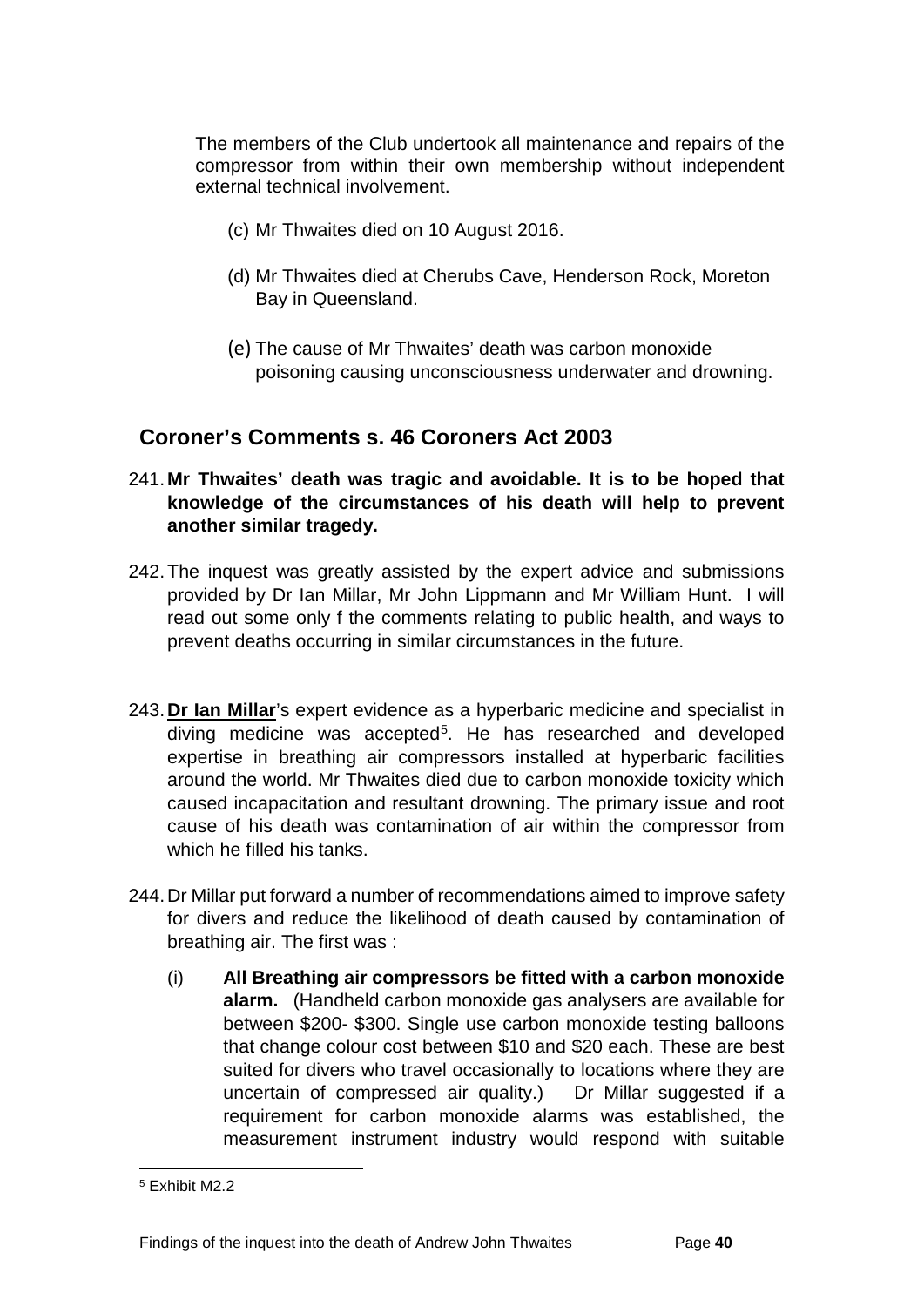products at reasonable cost. To save lives, carbon monoxide alarms do not need to have the same sensitivity to measure 5 ppm of carbon monoxide as required by periodic hydrostatic air testing of compressed air cylinders. An alarm threshold of 50, or even 100 ppm would be sufficient to prevent death.

- **(ii) The Australian Standards 3848 for breathing air from compressors should be promoted to inform appropriate selection of compressors fitted with filtration systems designed for breathing air production.**
- **(iii) Compressor systems for production of breathing air should be maintained and repaired by competent persons, trained according to manufacturers' recommendations, and using approved parts.**
- **(iv) There should be targeted information and education about safe use of breathing air compressors, including proper maintenance to prevent contamination. Education is necessary to improve understanding of the very real risks of carbon monoxide contamination. The importance of filling with air from properly installed and operated compressors with filtration equipment which has been properly maintained is paramount. It is suggested that government funding is provided to Divers Alert Network to deliver a targeted education and awareness campaign around the risks and how to improve safety for divers filling their tanks with 'breathable air' from compressors.**

Dr Millar suggested –

- 245. **(v) Registration of all high pressure breathing air compressors. dependent only upon the intended or actual use of the compressor to supply humans with compressed breathing air.**
- 246.**Mr John Lippmann** is the Founder, Chairman and **Director of Research of Divers Alert Network Asia Pacific, (DAN)** which has 14,000 members, half of whom are based in Australia. Mr Lippmann has forty years of dive experience and is totally committed to improving safety for recreational divers.
- 247.Mr Lippmann identified many issues in common with Dr Millar, which I will not repeat. Some of the additional comments were :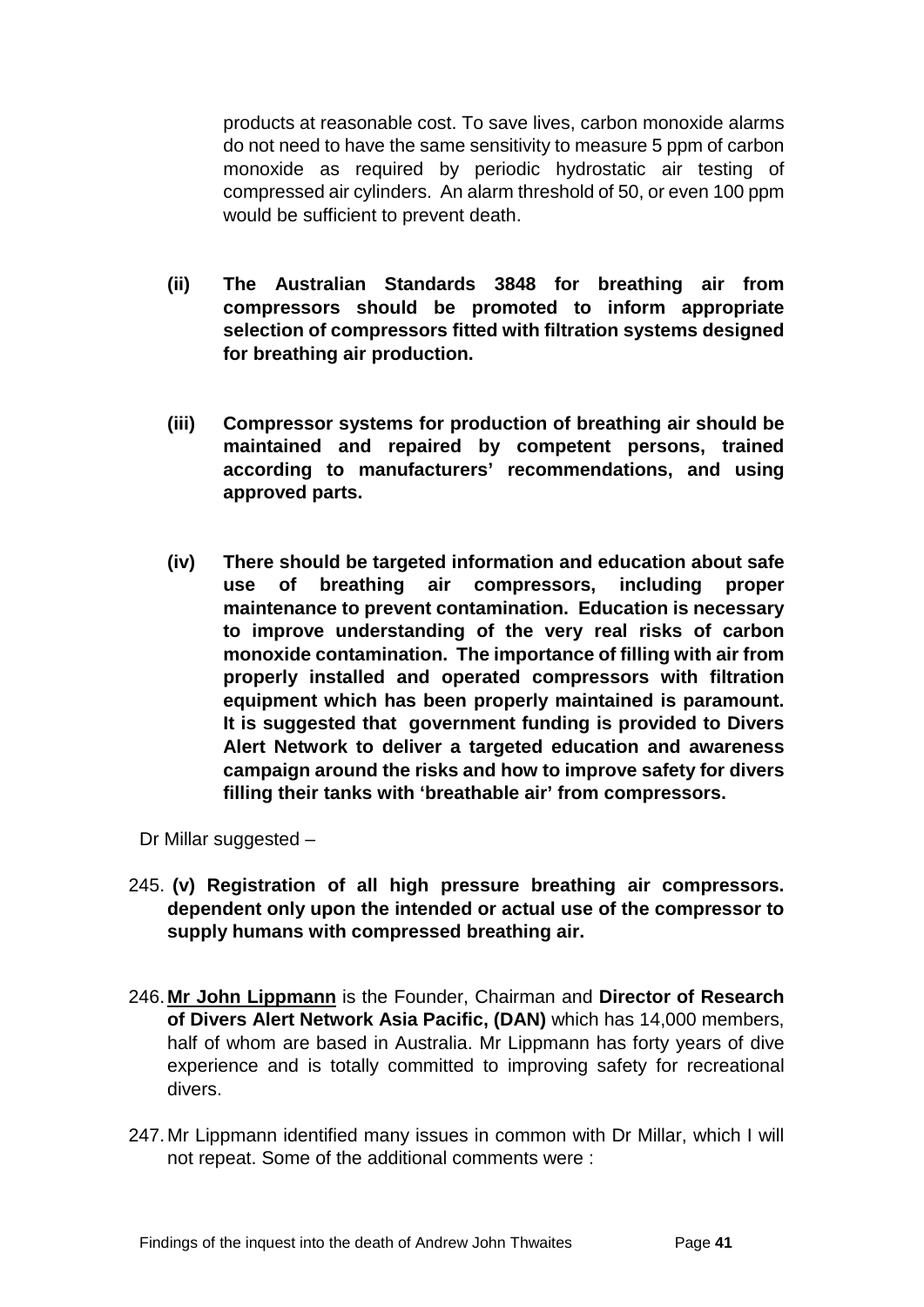- **(vi) Three monthly gas analysis of air from the compressor and also following any modification or repair. These requirements should apply to dive clubs as well as commercial operators and be encouraged for private users.**
- **(v) Testing of at least one cylinder filled at each operation of a breathing air compressor**
- **(vi) Creation of appropriate training/certification system for filling compressed breathing gas tanks for diving**
- 248.Some of Mr Lippmann's comments to improve safety went beyond matters pertinent to establishing the cause or contributing factors in Mr Thwaites's death. It is not implied that these additional matters were causative or contributory to Mr Thwaites' death. They are however safety issues raised in the context of events around Mr Thwaites' death and are included for consideration for that purpose.
	- **(vii) Inclusion of a diver recall procedure in a boat safety or pre-dive briefing**
	- **(viii) Encouraged use of written pre-dive briefing checklists to ensure coverage of important information**
- **(ix) Bare boat charterers to provide checklist to hirers detailing what services are provided and what services are not provided, including diver recall procedure. Return of the document signed by the hirer confirms they have read and understood the services provided and they will provide other services necessary to provide safe conduct of the dive.**
- 249.**Mr William Hunt**, provided invaluable technical expertise regarding breathing air compressors based on forty years' experience in the industry, and what can go wrong. He was a member of the Australian Standards Committee which wrote the standard for breathable air when filling portable cylinders. He did not specifically make recommendations.

250.His message was succinct :

**(x) There is a longstanding Australian Standard (38348 and/or 2299) for breathing air produced by air compressors when filling portable cylinders. It does not say to whom it applies, it states the quality and standards which must be adhered to for air that is being produced for breathing by humans ……Comply with this standard.**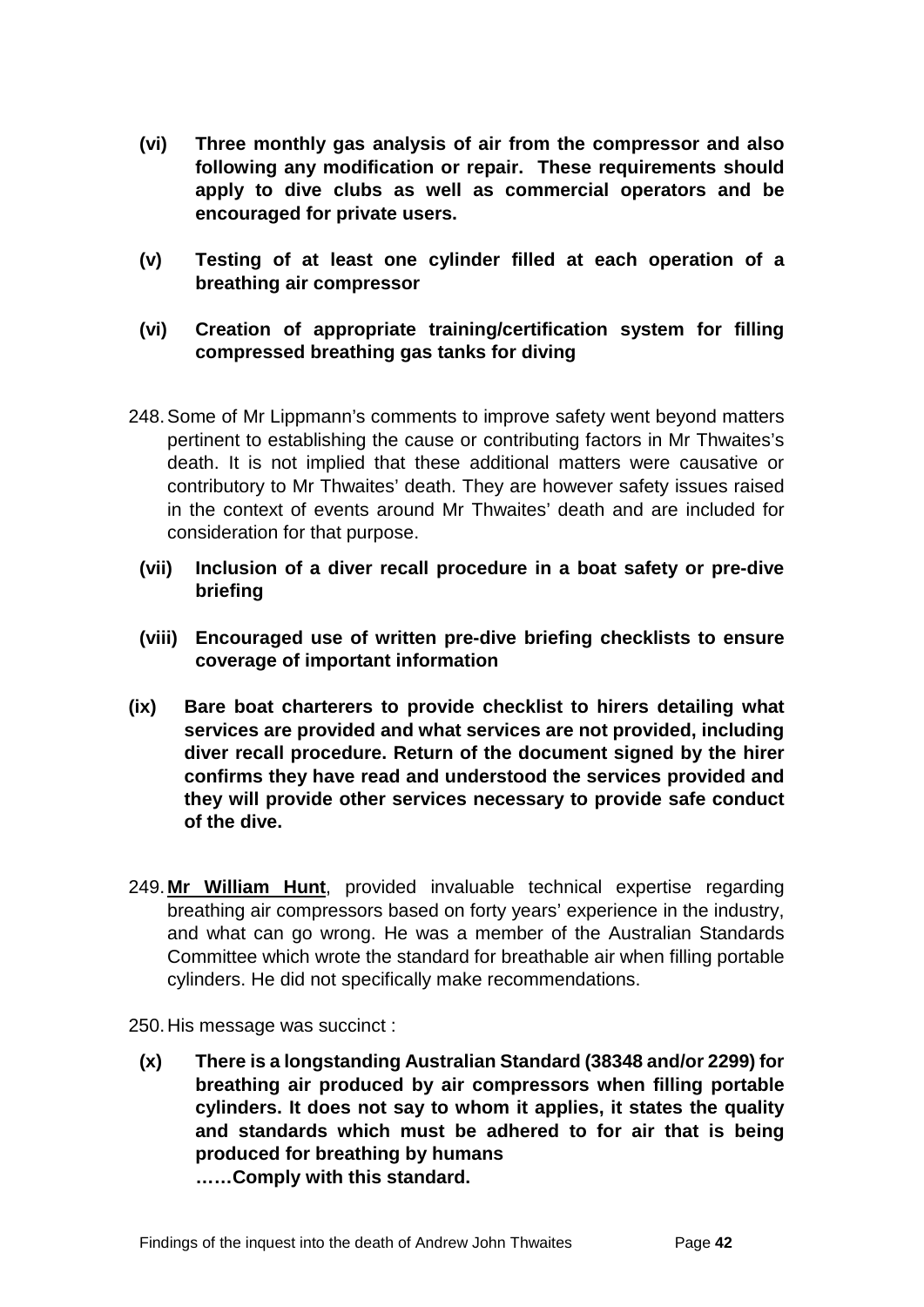He said-

**(xi) Compressors such as the very old Ingersoll-Rand electrical compressor, which was designed to be cooled by air flow around it and lubricant oil within it, can overheat and ignite oil within the compressor, generating contaminants including odourless, tasteless, toxic carbon monoxide.**

Finally, Mr Hunt said-

- (xii) **If a compressor is not properly configured, filtered, operated, maintained and competently repaired with appropriate parts, there is a risk of such an internal ignition and combustion event. Contamination of the compressed air can occur**.
- 251.**There are some other issues**, questions and risks raised in the context of these events, **but again, I emphasize not directly relevant to Mr Thwaite's death.**
- 252.The events of 10 August 2016 occurred on a bare boat charter. On the evidence at the inquest this kind of arrangement appears to be an increasing practice with the decline of numbers of dive shops. There are potential risks to diver safety in such arrangements due to confusion over the applicability of the various legislation (*Safety in Recreational Water Activities Act 2011*, and Regulations; *Work Health and Safety Act 2011*, and Regulations; and Recreational Diving, Recreational Technical Diving and Snorkelling Code of practice 2011).
- 253.This particular arrangement was considered beyond the jurisdictional scope of Work Health and Safety.
- 254.On this particular day, there was confusion and ultimately no agreement about which individuals were performing the various roles of dive supervisor, dive master, lookout and associated responsibilities.
- 255.The diver recall protocol and what might be done if a diver was missing was not addressed.
- 256.There was no exchange of documentation (electronically) until after the event.
- 257.In this context it is recommended:
	- **(xiii) that the legislation relating to recreational diving** (*Safety in Recreational Water Activities Act 2011* and the *Work Health Safety Act*  and Regulations together with the Recreational Diving, Recreational Technical Diving and Snorkelling Code of Practice 2011**) be reviewed.** (six points not read out)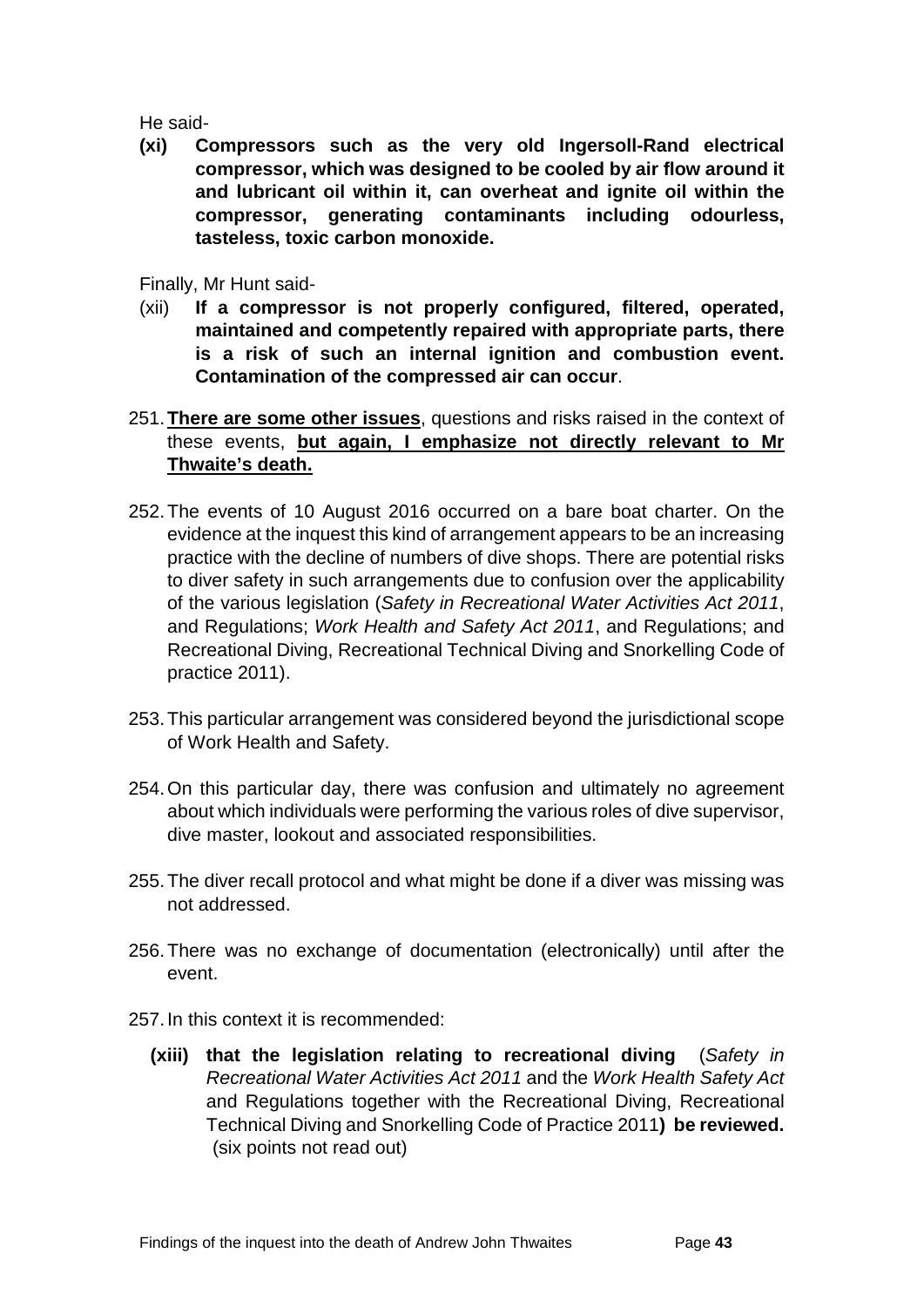- 258.**Maritime Safety Queensland reviewed the operations of the charter vessel.** What was not remarked upon in that review was the suitability of the dive vessel which was equipped with a full chain anchor but without a tender.
- 259.At the end of each of the two dives on 10 August 2016, two divers failed to ascend in accordance with instructions up the full anchor chain. They surfaced some distance from the vessel. On the first occasion, the divers deployed their high visibility buoyancy devices and continued drifting. They were among the last divers to surface and the vessel Nemo was therefore able to pull anchor and retrieve them.
- 260.Unlike other dive vessels, the chain did not stop at approximately 30 metres with a float attached and then a rope back to the winch. This allows the Skipper or deckhand to leave the site and retrieve divers whilst allowing a position of ascent on the float for divers who may still be in the water.
- 261.On the second dive, two divers from the charter vessel were retrieved by a second vessel in the vicinity which was already searching for Mr Thwaites while their vessel, Nemo, waited for the return of the rest of the dive group.
- 262.It is emphasised there is no suggestion that this limitation of the vessel being unable to immediately pull anchor and respond, had any bearing on the circumstances of Mr Thwaites' death. It is however an issue that should be reviewed from the perspective of diver safety. It is recommended that:
	- **(xiv) Dive vessels' capacity to immediately respond to a diver / swimmer drifting on the surface be reviewed. The review should have regard to the availability of a tender and the capacity of the vessel to pull anchor immediately without stranding remaining divers underwater without a line to return to.**
- 263.**Air testing**. It was noted that police testing of air quality from Mr Thwaites' cylinder took the usual turnaround time of about 10 days. It would be helpful if the Police Dive Squad had access to an immediate testing device. This would at least alert them to identify a possible risk promptly, which could be very important for other dovers who could also have contaminated air in their tanks.
	- **(xv) The Police Dive Squad be equipped with suitable initial testing device / capability of air quality, prior to formal testing.**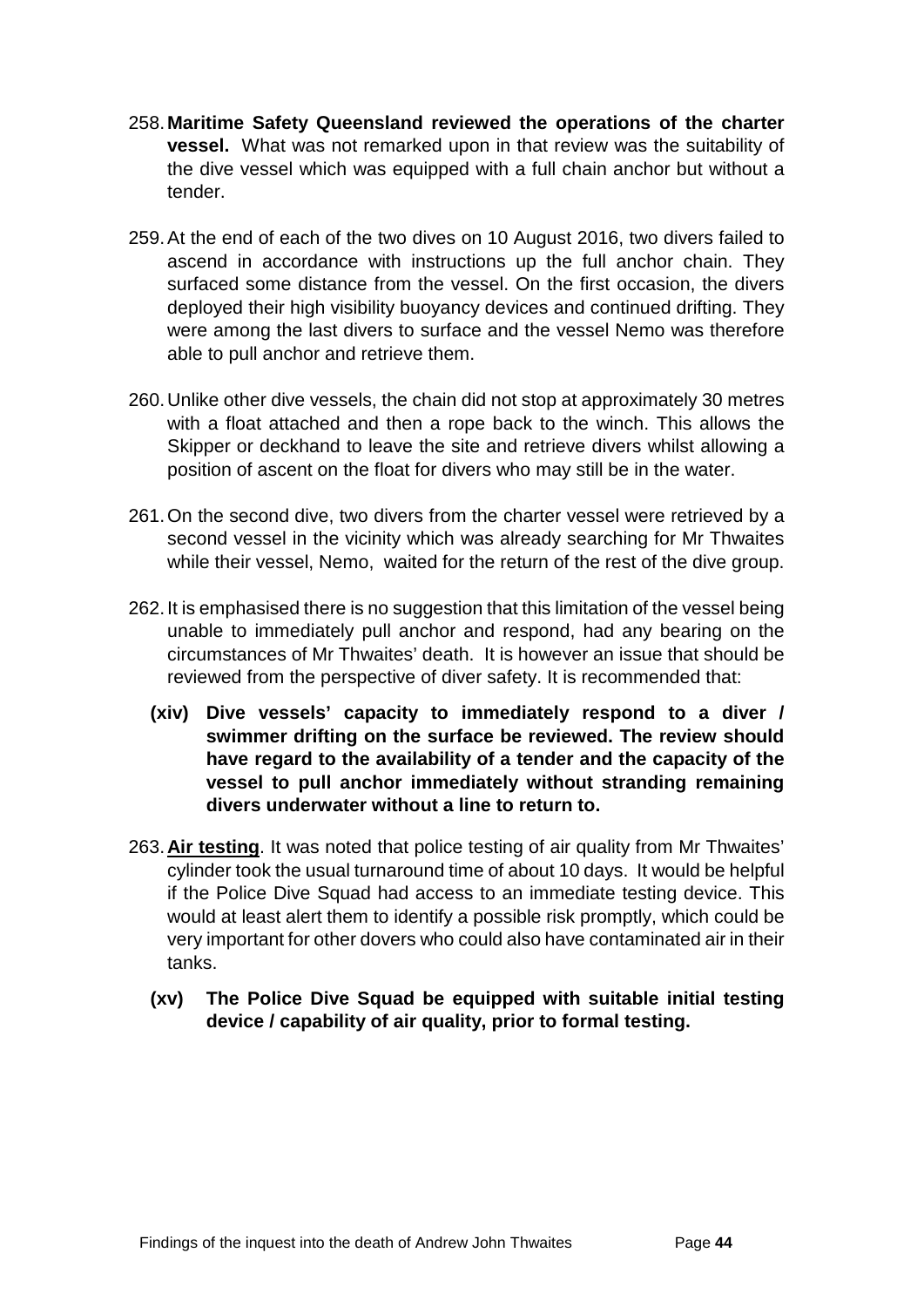- 264.**In conclusion**, the most important issue identified following Mr Thwaites' tragic death was the need for education to alert divers of the risk of contamination when filling their cylinders. The risk of carbon monoxide contamination is a lethal risk, and a 'sniff' test will do nothing to alert a diver to the odourless gas. Divers can improve their own safety by informing themselves of the Australian standard for breathable air.
- 265.Divers should recognise that contamination can come from the external environment, but also from an internal ignition and combustion within an air compressor. This can occur if the compressor is not properly configured, filtered, cooled, and maintained and repaired. This risk can include electrical compressors.
- 266.A hand held testing device used every time a tank is filled should be part of every diver's equipment and routine. A diver's life depends on the reliability of their air supply underwater.
- 267.I thank all those who have participated in, and assisted with this inquest.

The inquest is closed.

Christine Clements Brisbane Coroner Brisbane 24 July 2018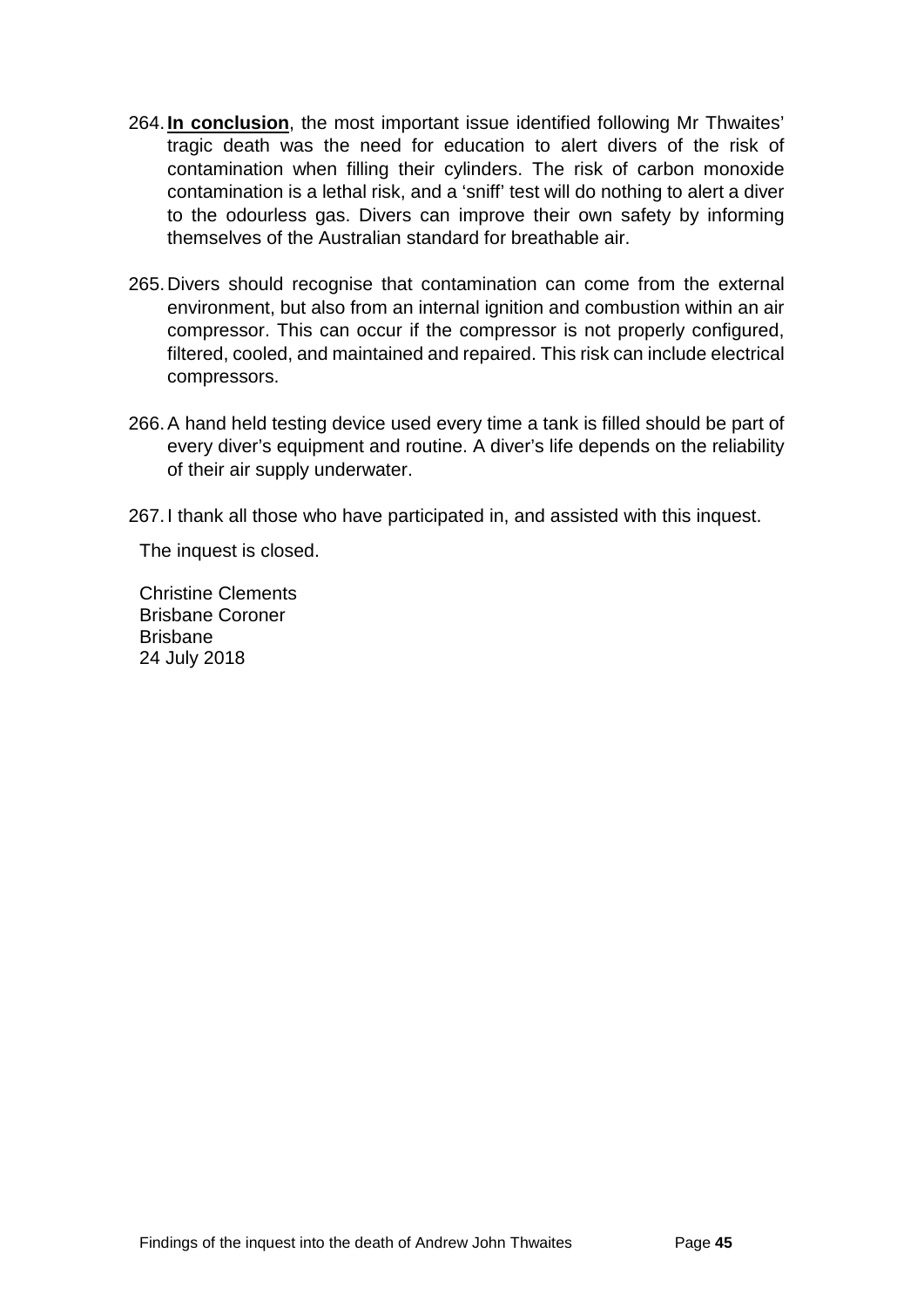#### **Appendix 1 - Evidence of Compressor Operators**

#### <span id="page-48-1"></span><span id="page-48-0"></span>**Evidence from Mr Peter Harrison**

- 1. Mr Peter Harrison was a longstanding member of the Club since 1981. He is a retired electrician. He had 47 years of diving experience and was unaware of any other death having occurred from contaminated air from an air compressor. Over the 36 years he said he was unaware of any other occasion when there was concern regarding the air quality from the compressor.
- 2. He was president of the Club between 1993 and 1996 and again in the early 2000's for 3 years. He has been the boat captain for the past 21 years.
- 3. Mr Harrison was the club member directly involved in purchase of the Ingersoll – Rand compressor in 1996, which remained the Club compressor at the time of Mr Thwaites' death. The compressor was purchased at auction for \$4000 and had previously been used in a commercial dive shop 'up north'. This influenced Mr Harrison in his decision to purchase the compressor for the club. Mr Harrison assessed it on that history and its construction from cast iron and its appearance. He assumed it was purpose built for breathing air compression as it was sold as a complete system including the filling stations/pipe works. Mr Harrison was not provided with log books or a manufacturer's manual. He made no other enquiry.
- 4. The Compressor was installed at the club by Mr Lynton Holroyd and another club member who has since passed away. In 2011 the Compressor went under water in the Brisbane River flood. Work was undertaken by Mr Ash Thomas to restore the Compressor to operational service. The Compressor was raised 800 mm above its previous position. It was thought this would improve air circulation around the Compressor. The internal area of the room was increased by 6m<sup>3</sup>. A high efficiency commercial wall fan was installed which operated while the compressor was working.
- 5. It was when Mr Thomas attempted to fill those banks that the compressor seized up on 8 August 2016 and did not work again.
- 6. Mr Harrison was not surprised that there were high carbon monoxide readings from samples taken from these banks after Mr Thwaites' death, given that the compressor had seized up while they were being filled.
- 7. Mr Harrison voiced the widely held but mistaken belief that there was no risk of carbon monoxide contamination from the compressor prior to it seizing. He said: 'As the compressor was electrically driven and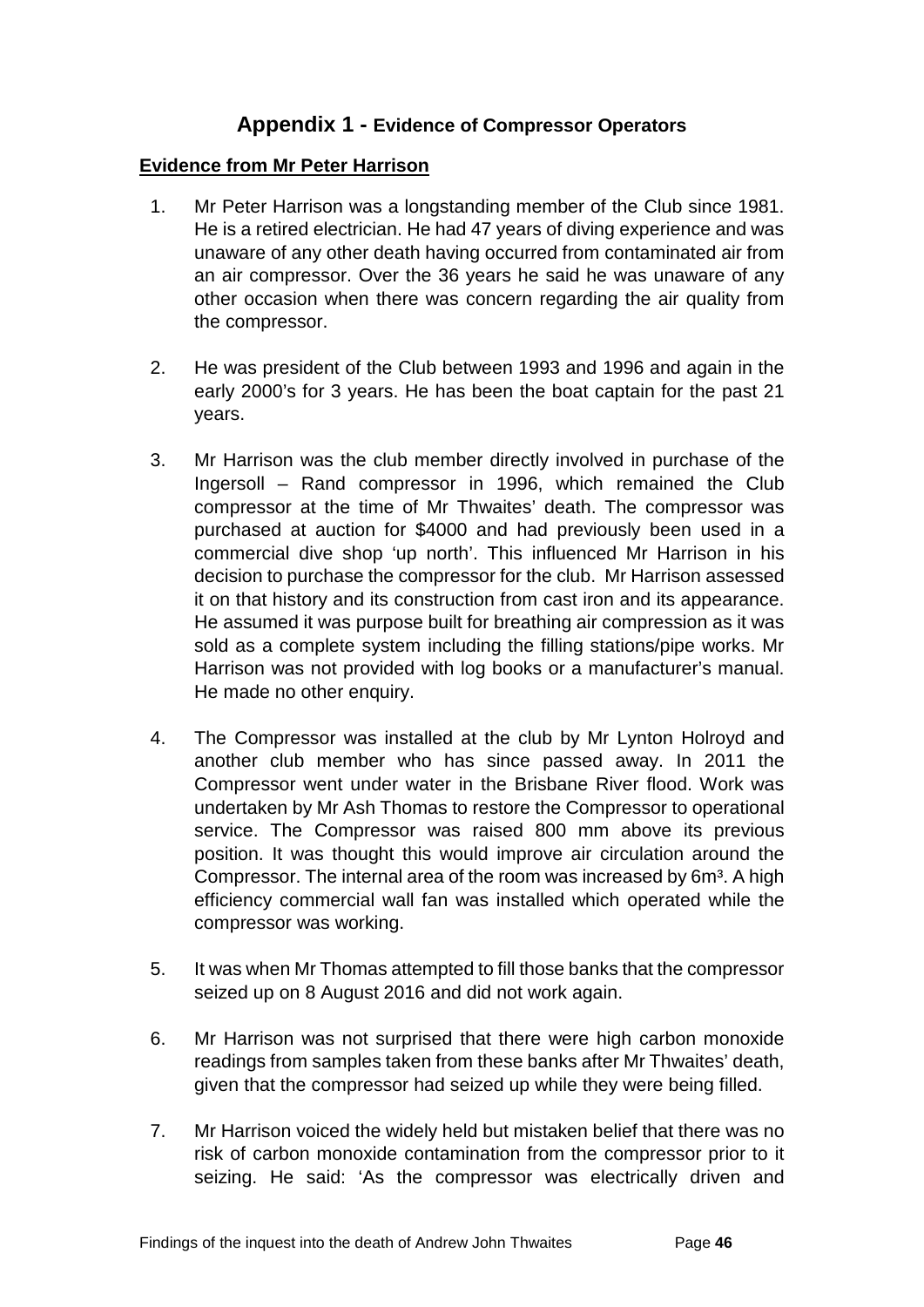therefore free from carbon monoxide emissions, only contaminants in the surrounding ambient would be expected to be drawn into the compressor.' The air intake was drawn from outside the compressor shed on a wall backing onto a golf course.

- 8. Mr Harrison said the Club had a members' meeting each Wednesday during which they could fill their tanks. The compressor would run as required for up to two hours, but often for less than one hour. Mr Harrison explained the nominated compressor operators were members who other members could go to for guidance as to how to fill the cylinders from the compressor. He said it was not the case that member needed to be a nominated compressor operator to fill a tank. Knowledge was required how to start and shut down the compressor and bleed the filters.
- 9. There was an instruction card on filling procedures fixed to the wall next to the filling station. This was for filling the two cylinders off the 8-clamps. Mr Harrison wrote up that document in 1992 for the original two compressors prior to the purchase of the Ingersoll-Rand in 1996. The instructions remained on the wall as a step-by-step instruction for filling the tanks from the compressor as the procedure was the same. One of the original compresses was also an Ingersoll-Rand.
- 10. It would take 10-15 minutes to fill each cylinder depending on size, and if two cylinders were being filled together. The cylinders was placed in a barrel of water to keep them cool whilst filling.
- 11. Mr Harrison said he had very little to do with the maintenance of the compressor but would help on occasions.
- 12. On 13 July 2016 he said he was filling his cylinders when he heard air escaping from the compressor. He thought it was a gasket which had blown at the first stage of the compressor. The compressor could not be used after this date until it had been fixed. It is noted the tank fill log does not record Mr Harrison's name or signature on that date. Andrew Thwaites' name is written in the left hand column. The signature in the right hand column has been identified as Gary Davis. Nor does Mr Harrison's name appear in the attendance log for 13 July.
- 13. Mr Harrison said the following Monday, 18 July Ash Thomas rang him to ask him to go to the Club and help him fix it. Mr Thomas told him he had phoned a local business for advice on how to effect repairs. Mr Harrison understood advice had been given to use a high pressure gasket sealing substance in the absence of availability of a correctly sized gasket. Mr Harrison attended and helped Mr Thomas with the gasket repair. They cleaned out the old gasket, cleaned the surfaces up then put a special compound ('glue') in to replace the gasket. He said Mr Thomas had not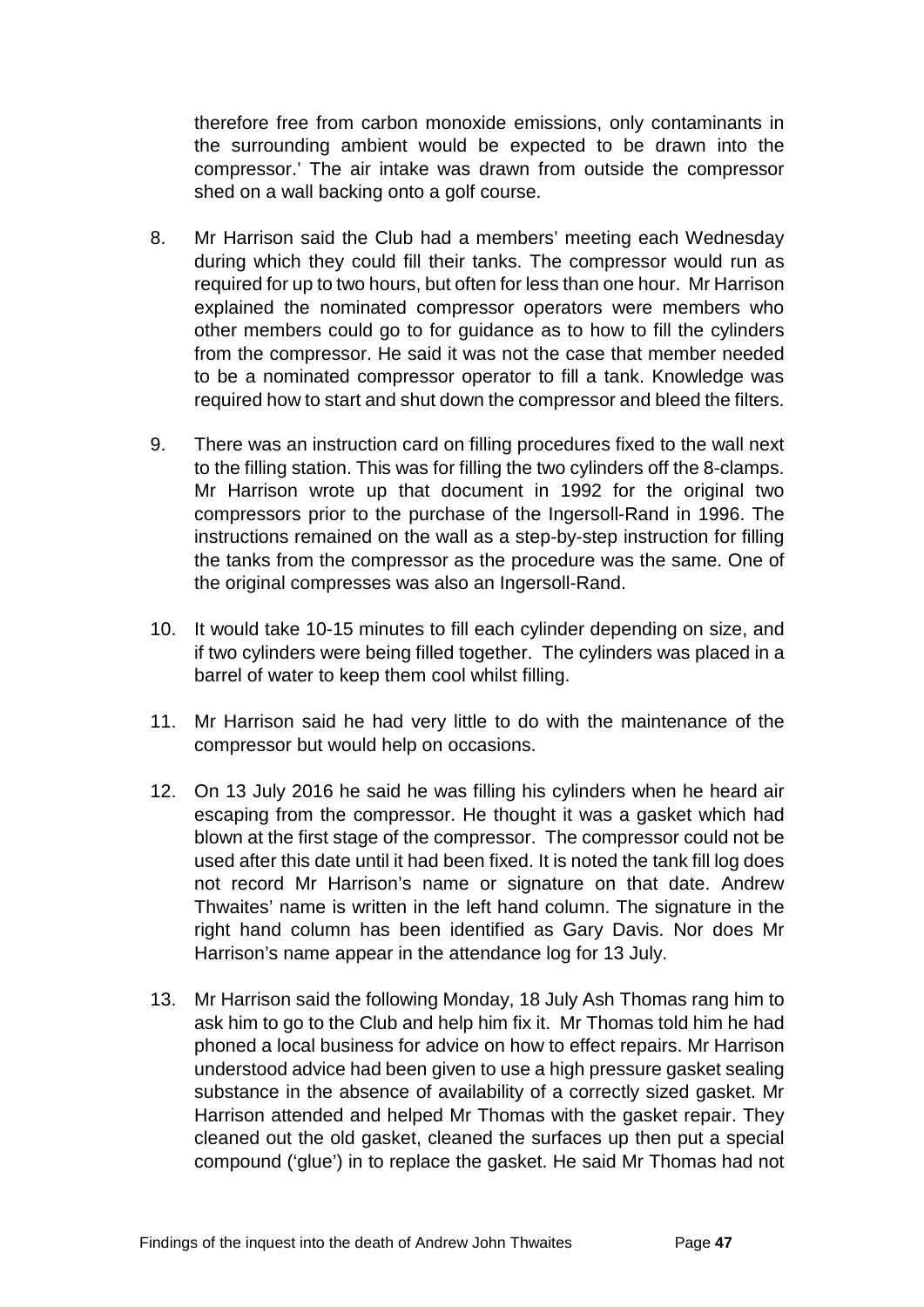used that type of gasket before. (There is no record of either the attendance log on 18 July.)

- 14. Mr Harrisons' name does appear in the attendance log on 17 July 2016, which was a Sunday. It is the only entry on that day. There is no entry in the tank fill log on that date.
- 15. Mr Harrison said he was not present at the 20 July 2016 Wednesday meeting. He was in Tenterfield. As far as he is aware the compressor was working that night. (It is noted there are no entries in the tank fill log on 20 July.)
- 16. Mr Harrison said on 27 July he was present at the meeting. He said the compressor was being used and he did not recall any issues about the compressor that evening. (The tank fill log on 27 July records 5 tanks filled by Gary Davis.)
- 17. It is noted Mr Harrison's name next appears on the tank fill log on 1 August 2016, a Monday, and he recorded filling 2 tanks. There was no entry on the attendance log, presumably because it was only Mr Harrison in attendance. The next record of Mr Harrison on the attendance log was at the AGM on 3 August.
- 18. Mr Harrison subsequently stated (via his lawyers) that he used the cylinder filled at the compressor on 1 August when he went diving at Curtain Art Reef in Moreton Bay on 7 October. He suffered no ill effects.
- 19. Mr Harrison said at the time of Mr Thwaites' death one of Mr Harrison's cylinders still had the air in it from the Club compressor. He said he had another cylinder filled by another compressor, (his own compressor.) (T 4-84) He filled it just before he took the two tanks to be tested. He said he was interested to see how the two tanks compared. He had the air in both of these cylinders analysed at Dive Tech on 6 September 2016. Both results were within normal parameters. He identified the test results of the cylinder he claimed had been filled at the Club as PH1. The cylinder that had been filled elsewhere was tested with results marked P H 2.
- 20. Both test results had an identical comment:

'Distinct odour in sample cylinder Must be cleaned before use.' Mr Harrison said he could not detect the odour referred to.

21. The only variation in results was for carbon monoxide. PH 1, which was said to be the tank filled from the Club's compressor, had a carbon monoxide level of 2 ppm which is within the allowable range. The tank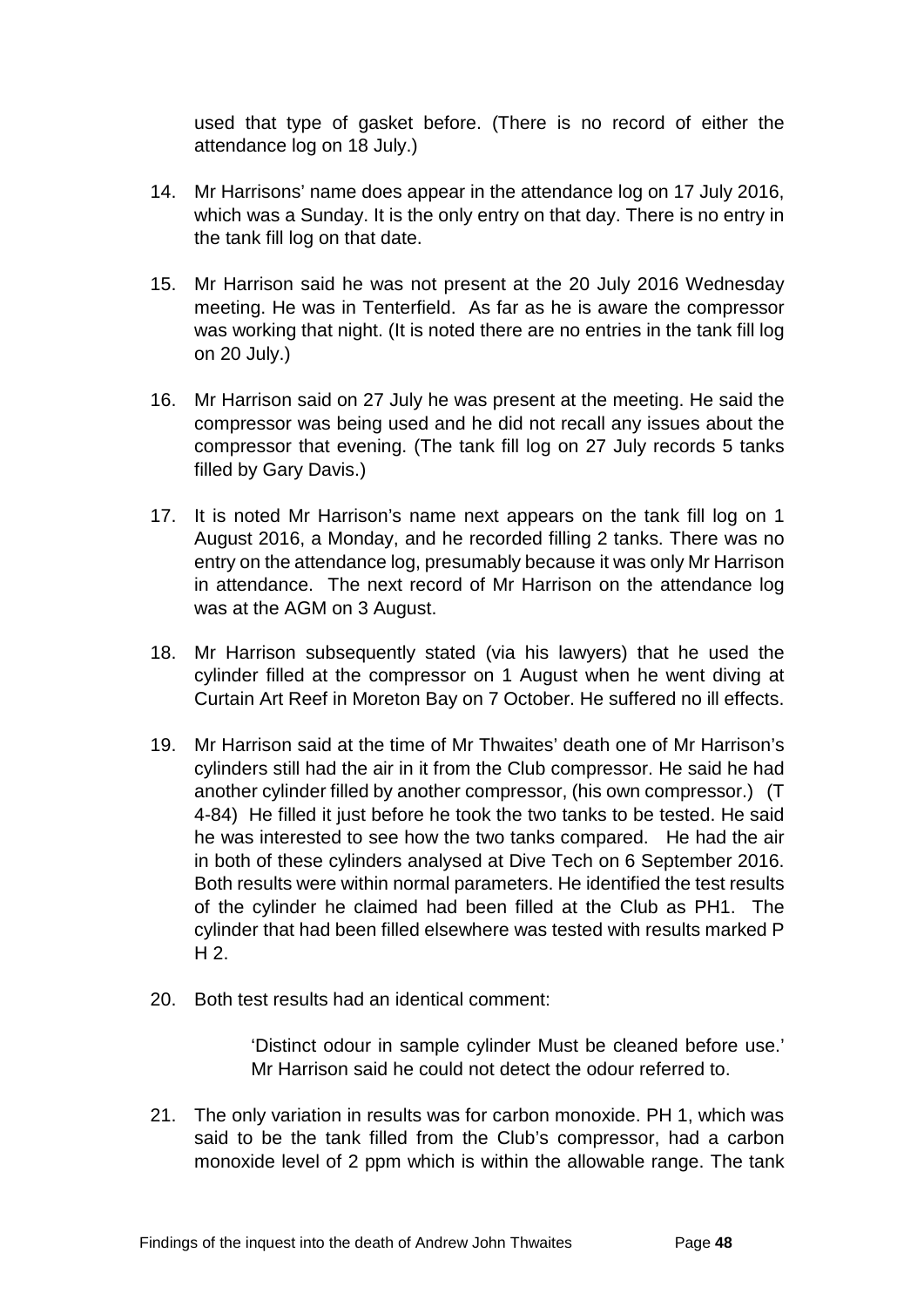said to be filled from his home compressor had 0 ppm of carbon monoxide.

- 22. The levels of carbon dioxide, oxygen and water vapour were identical.
- 23. Subsequently, on 8 August the compressor seized and stopped working and has not been used since. The club has used a portable compressor and a carbon monoxide analyser to test for carbon monoxide.
- 24. Mr Harrison said he was not advised of test results of any of the sampling from the Club on 30 August when the search warrant was executed, only what he had heard from people talking.
- 25. Mr Harrison confirmed the door between the two sections in the compressor room was usually closed when compressor was being operated due to noise. There was no temperature gauge to enable monitoring.
- 26. The reliability of Mr Harrison's statement, information to his lawyers and evidence at the inquest were challenged. (This is prefaced by the comment that Mr Harrison had a serious health issue around this time and thought his memory may have been impaired, as well as the passage of time. He had however relied on a personal diary to assist him, as well as a personal dive log.)
- 27. In the course of further questions Mr Harrison conceded although he usually filled his two tanks at the Club, he also had a home compressor which he sometimes used.
- 28. He had dates recorded when he filled tanks from his home compressor.
- 29. His two tanks, which he said he had last filled at the Club on 1 August, had previously been filled at home on an unknown date in July for 60 minutes to 200 bar pressure.
- 30. The next documented fill from his home compressor was fill number 21 on 5 September 2016. But this referred to his third tank, described as the white one, which was not hydrostatically tested and was reserved for use solely on Mr Harrison's boat.
- 31. Fill number 22 occurred on 11 October of Mr Harrison's two tanks, described as red / silver. This however was after he said he had used the tank he had filled at the Club on a dive on 6 September.
- 32. There was therefore no record made by Mr Harrison of what he said occurred, namely between 30 August and 6 September when his two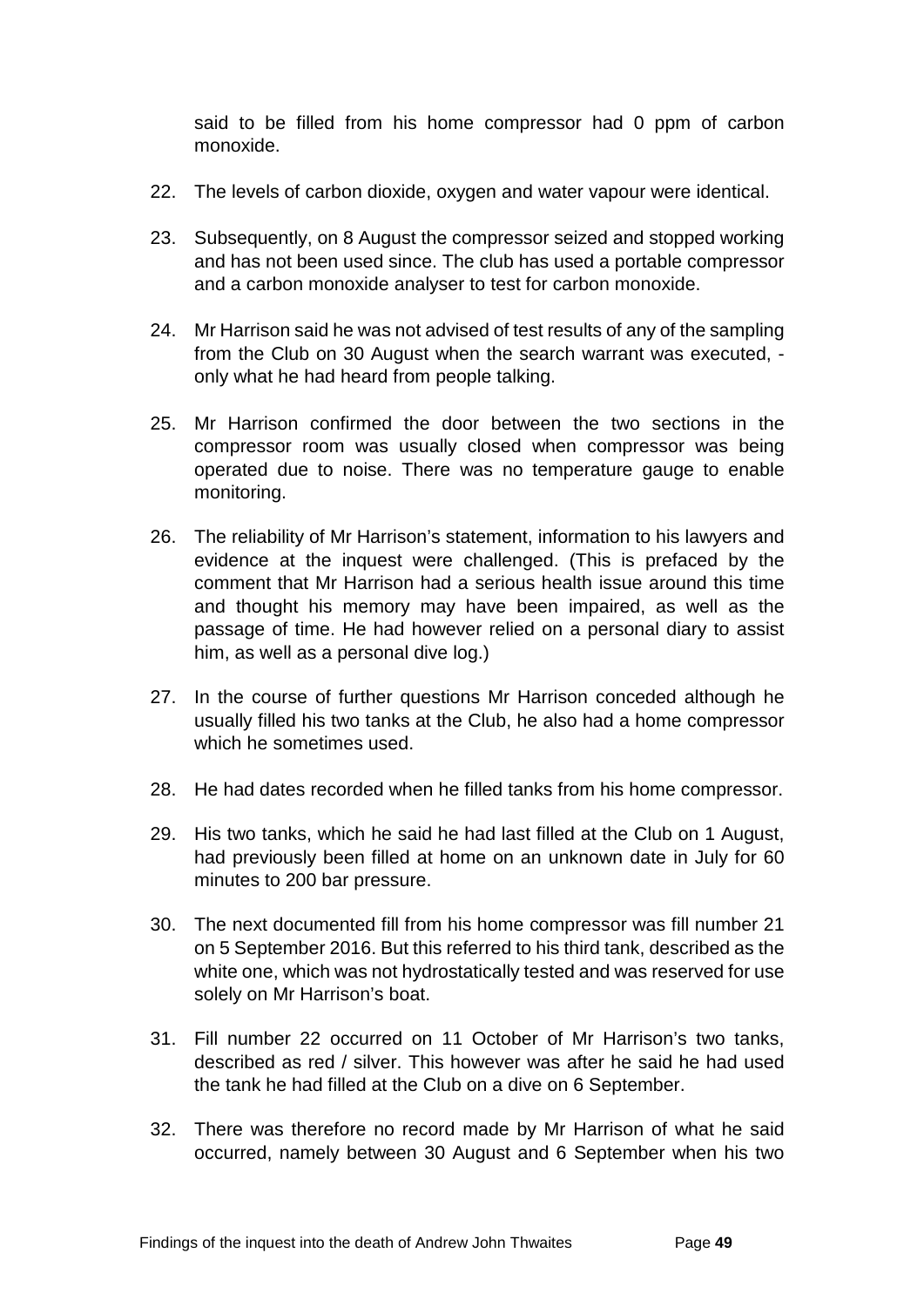tanks were tested at Dive Tek , he emptied and refilled one tank at home before taking both tanks for testing. No explanation was provided.

- 33. Mr Harrison said every time he filled his cylinders at the Club he made a record in the tank fill log. Therefore the only times he filled at the Club between 30 March 2016 and 3 August was on 11 May (road trip) and 1 August.
- 34. He stated the day to day maintenance of the compressor was generally undertaken by Ash Thomas, checking oil and belts. With respect to any repairs required it was Mr Thomas who would investigate from the Club members who was best skilled to undertake the job. He could recall Alan Dodd, Lynton and Ash Thomas being involved in repairs over the last 12 months
- 35. After the most recent blown gasket, which he thought occurred on 13 July, he said he helped Mr Thomas with repairs on the following Monday, 18 July. He was not noted in the attendance log or tank fill log on that date, and acknowledged therefore he may have been mistaken with the date. He can recall being asked by Mr Thomas to have a look and thinks it was 13 July by reference to a trip to Tenterfield around that time.
- 36. His first evidence was they moved the head by a number of millimetres to gain access. Then he said they removed the head, but not the barrel. Then he conceded he could see the top of the pistons, and yes, he could see inside the cylinder and felt the rim. There were no gouges or anything. The information was hard to extract.
- 37. Mr Harrison was also quite unhelpful with evidence about his two cylinders, which he said he had filled at the Club on 1 August. (That is, after the blown gasket had been repaired, after Mr Thwaites' last entry of filling tanks on 13 July and before the compressor seized on 3, or 8 August 2016).
- 38. Mr Harrison finally explained that:
	- He had been present on 30 August when the police and Workplace Health and Safety attended with a search warrant and inspected the compressor. The police / workplace health and safety specifically raised the possibility the compressor was the problem and Mr Thwaite's had contamination in his tanks;
	- He could not remember in the week following the search warrant, first talking with Mr Blackwell from Dive Dive Dive about testing, and being advised to go elsewhere where specific measures could be provided;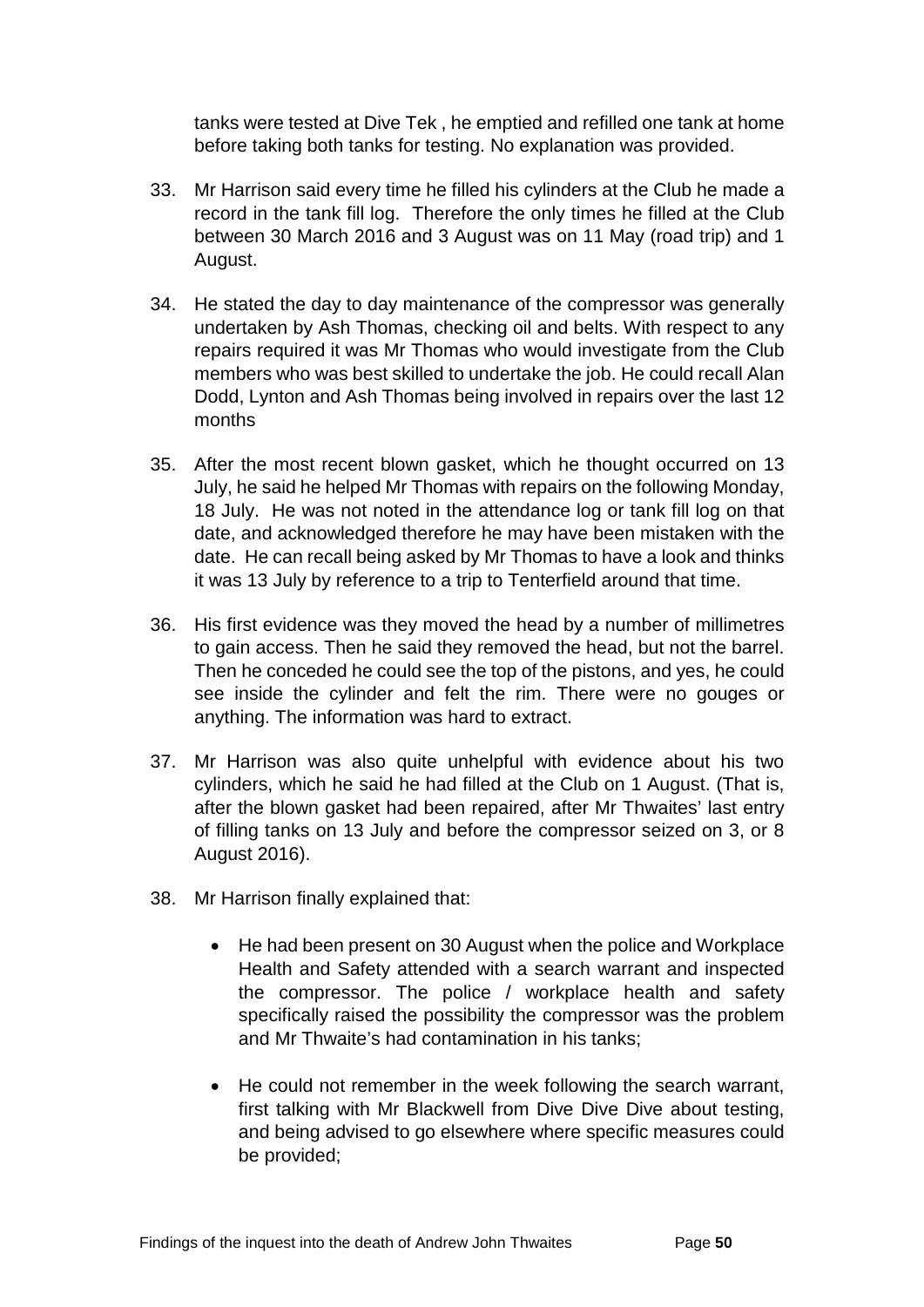- He finally acknowledged , as a member of executive, they sent an email to club members warning them of a potential problem with contaminated air and to cooperate with WHS investigation;
- He emptied one of his two tanks he had filled at the Club on 1 August and refilled it from his home compressor. (There is no entry in his own records reflecting this); and
- He took both tanks to Dive Tek on 6 September to have them tested to make a comparison with the tank he had emptied and re-filled from his home compressor.
- 39. He denied emptying both, re-filling them and then getting them tested.
- 40. He could identify which tank had been filled and was re-assured that both tanks had less than the allowable level of carbon monoxide. He said in the tank he identified as filled at the Club, there was 2 ppm of CO, in comparison to none in the tank he had re-filled at his home compressor. All other test results between the two tanks were identical, including the comment by the test company:

'Distinct odour in sample cylinder. Must be cleaned before use.'

- 41. Mr Harrison said he could not detect any odour and so he used the tank that he said had been filled at the Club on 1 August and dived on 6 September with it, reporting no ill effects.
- 42. He also agreed he had estimated the compressor hours at a guess of 1000 hours when he submitted a charcoal sample for testing from the filter medium. (There was no record of compressor hours he could refer to, only of tank fills.)
- 43. Mr Harrison steadfastly maintained his personal view that there was no contamination of air from the Club compressor. Even at the time of the inquest he said:

'I do not think there was (contaminated air). …My personal view.

44. He was asked:

'And you are still of that view?'

45. Mr Harrison said:

'Well, it is looking very doubtful, but, you know, we did use that compressor for 20 years, never had a problem. Obviously things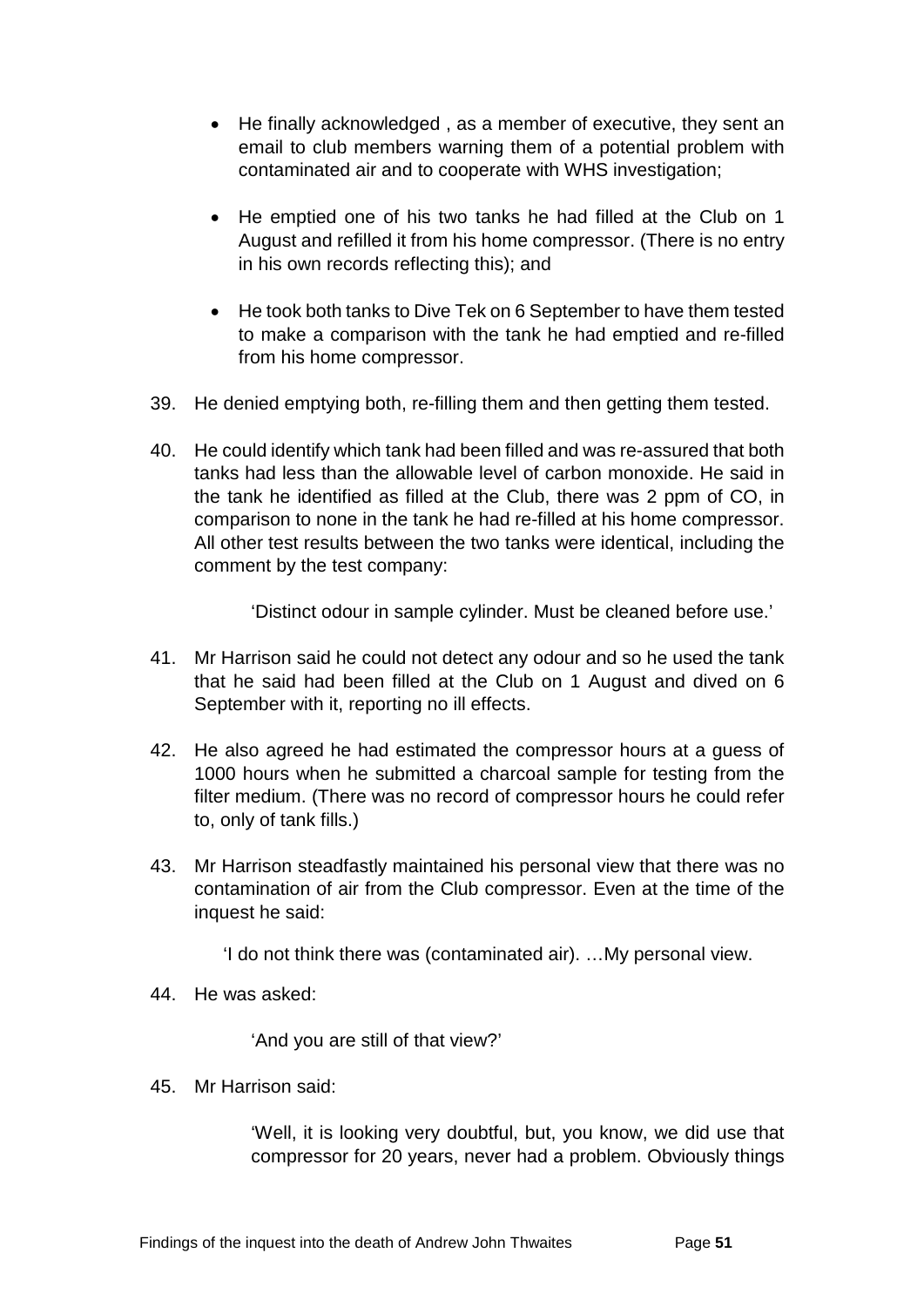do breakdown, and, you know, I hope it is not–I hope its–but there is no alternative, I do not know.'

- 46. The impression Mr Harrison gave was that he could not entertain the possibility that the compressor was the source of contamination, because they had never had such a problem before and he had never heard of such contamination from a compressor in forty years. This was despite acknowledging there was:
	- No schedule or record of maintenance undertaken (apart from a record of filter change);
	- No manual to refer to:
	- No testing of air from the compressor for contamination, including carbon monoxide;
	- No outside expert servicing of the compressor; and
	- Knowledge after the event that Ms Masterman's tanks also had elevated levels of carbon monoxide.
- 47. The good news from Mr Harrisons' evidence was that the Club had moved forward responsibly and:
	- Purchased a hand held carbon monoxide analyser;
	- Purchased a portable compressor;
	- Undertaken research and development of safety schedules around maintenance and testing of the proposed replacement compressor, including; and
	- External testing of compressor sample every 6 months, and compulsory testing of every tank filled at the compressor.

#### <span id="page-54-0"></span>**Evidence from Mr Gary Broomfield**

- 48. Mr Broomfield joined the Club in 2013. He provided a statement in September 2017 and consequently stated he had little memory of events. He had not held a committee position at the club. He previously worked as a dive instructor for a commercial diving operator for 7 years. Prior to that he was an electrician for approximately 25 years.
- 49. He was familiar with filling tanks from his previous work at Nautilus.
- 50. He was unaware of any diving deaths as a result of carbon monoxide poisoning until Mister Thwaites death.
- 51. He expressed no concerns regarding the maintenance of the Club's compressor. He said he had thought it was properly maintained and had no reason to be alerted to any issues. However he also stated he had no knowledge how to maintain the compressor.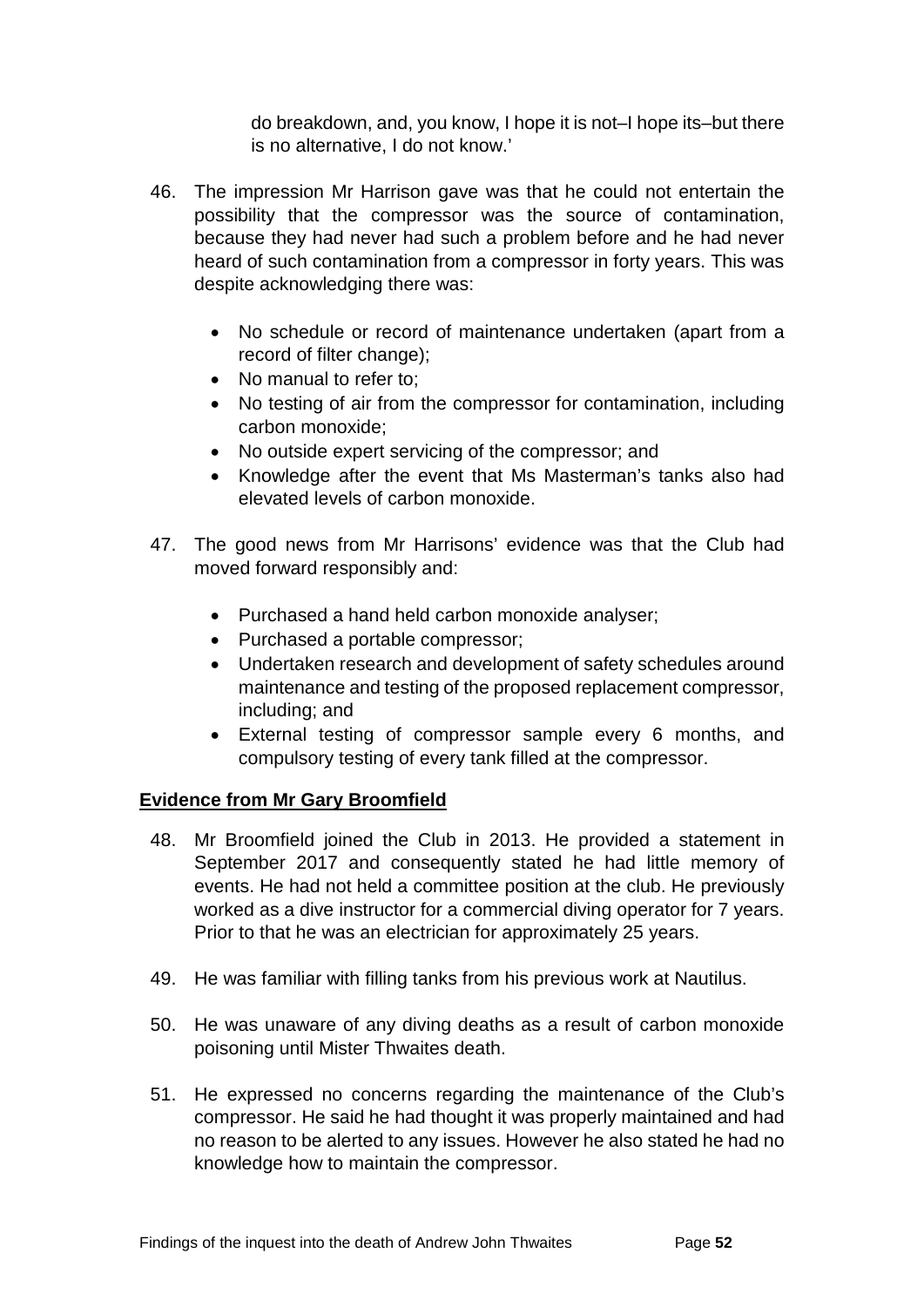- 52. He was a nominated compressor filler because of his previous experience working at Nautilus (dive business). He said the compressor would usually run for an hour or two on the Wednesday Club nights. He confirmed that the temperature was not monitored and you were not able to tell if towards the end of the two hours, the Compressor was getting hot. Mr Broomfield said he would empty the oil and water drains every two tanks. The Club's process on how to use the compressor was very similar to what he knew at Nautilus.
- 53. He confirmed during his time at the club the storage cylinder banks had not worked.
- 54. He recalled in 2014 or 15 there was an issue with the gasket.
- 55. He also recalled an occasion he thought on 6 July 2016 when the compressor was not working to full capacity. It was taking longer than usual to fill his 2 tanks and he notified Ash Thomas who identified a leak. The compressor was shut down and he had not filled tanks subsequently at the club.
- 56. In his evidence at the inquest of interest it was noted:
	- He was unaware of any Australian or New Zealand standards that apply in relation to purity of the air for gas cylinders:
	- He confirmed the temperature was not monitored on the Club Compressor;
	- He only completed the attendance log 'on and off';
	- He always filled in the tank fill log including on 6 July 2016 when he filled 2 tanks, although the entry only records 'July 16';
	- He used a cylinder which had been filled at the club on 6 July 2016 for a dive on 17 July at Gold Coast Sea Way. He did not experience any unusual symptoms;
	- He had cylinders hydro- statically tested and cleaned in September 2016 at Dive Dive Dive, but was not given the carbon monoxide reading. He presumed the reading was okay. He had his tanks cleaned as well;
	- However he acknowledged being told there was an oily smell at the time his tanks were cleaned but he could not detect it;
	- He said he stumbled across information on Facebook indicating his tank (pictured) had been analysed for carbon monoxide. He recognised his tanks but was not absolutely certain. He recalled the reading was 63. He thinks that was filled elsewhere but could not say where; and
	- He had not provided that information to Work Health and Safety or his solicitors. He said he could not be certain it was his tank.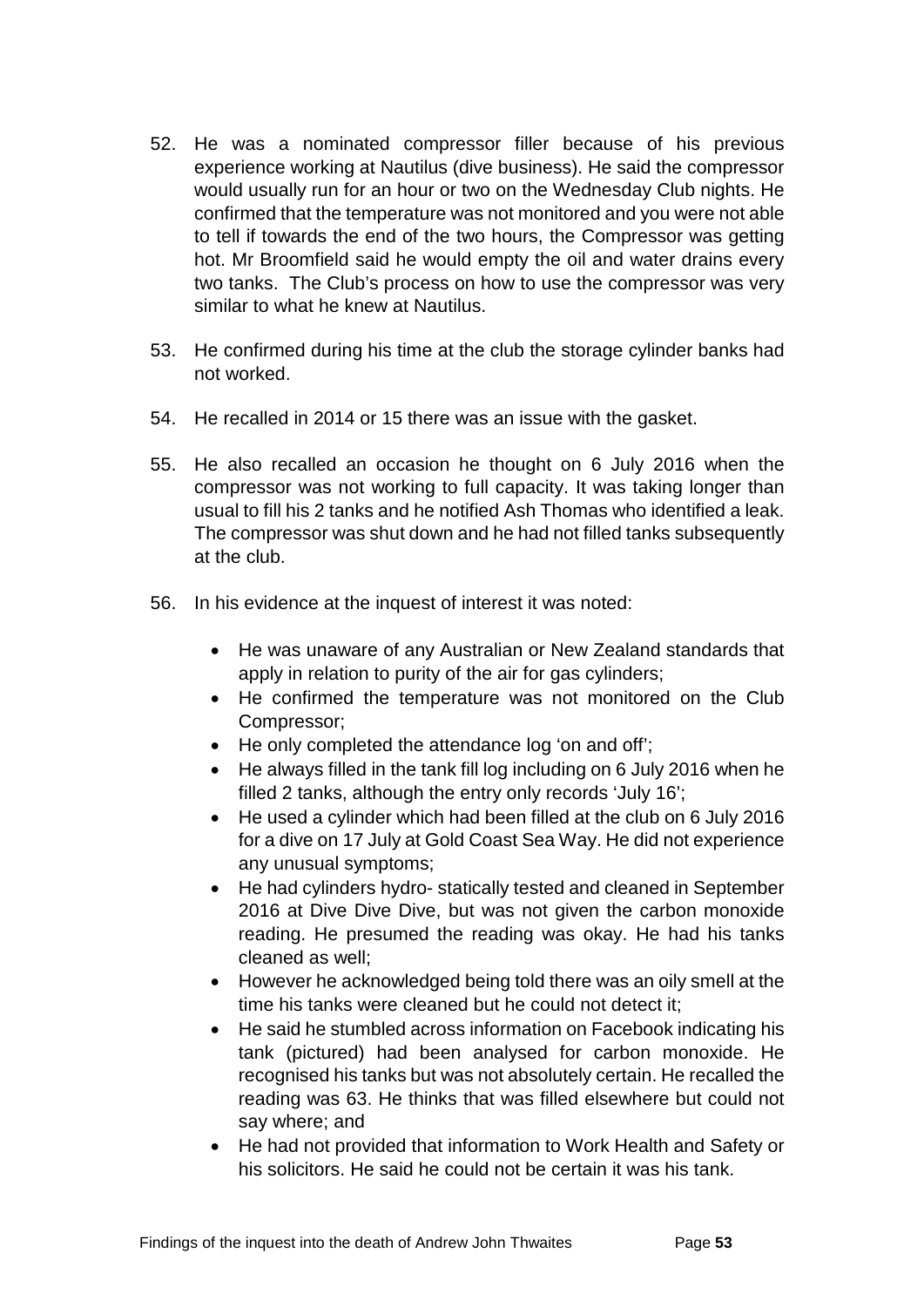- 57. On further examination Mr Broomfield confirmed he was aware there was some suspicion at least surrounding the compressor at the Club.
- 58. He was aware there was a person who came from the police and Workplace Health and Safety and did a search and had a look at the compressor at the club.
- 59. He subsequently accepted that he knew about 3 weeks after Mr Thwaites' death that there might be some issues surrounding air from the Compressor. He denied this issue was a specific focus of talk around the Club.
- 60. The extent of his role in maintenance was changing the filter about 4 years earlier and helping change the gasket the first time it failed in 2014/15. He confirmed any maintenance of the compressor was performed by members of the Club. Ash Thomas had a leading role and he was assisted by other senior members like Linton Holroyd, Peter Harrison, Alan Dodd.
- 61. He and Gary Davis were probably the more experienced compressor operators.
- 62. He filled tanks at the club on only 2 occasions between 30 March and 3 August 2016. He said it was a rule that a compressor operator be present when non-authorised people filled. He considered the tank fill record was entirely accurate.
- 63. He could not describe a maintenance regime for the compressor. He was not involved in maintenance. He did not know whether there were any records of maintenance. He was involved in changing the filter with guidance from Ash. He was unaware of the existence of a manual for the compressor. He was unaware of anyone having a role to check the air quality of the compressor and there was no equipment to do so at the Club.
- 64. He denied awareness of a brown mist in the compressor room at any time. He confirmed the big 8 cylinders described as the bank were never used whilst he was a member.
- 65. He said he was involved with the replacement of the gasket, which required taking the head off the compressor. He said he did not look at the cylinders as he is not mechanically inclined.
- 66. On 6 July he did notice the compressor was not working to its full capacity and told Mr Thomas. There is some uncertainty with the solicitor letter indicating this to Mr Thomas was not told until 13 July.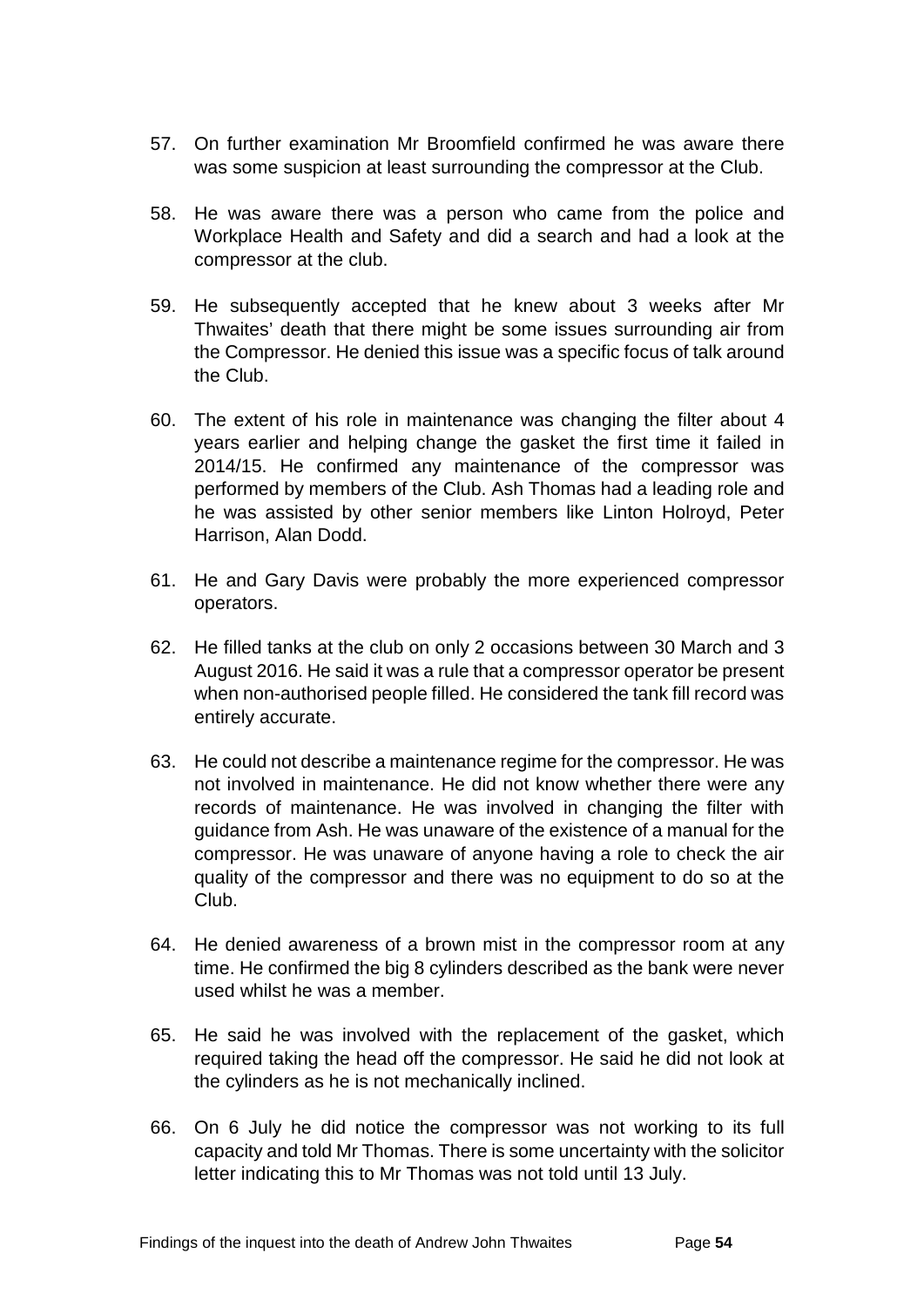#### <span id="page-57-0"></span>**Evidence from Mr Gary Davis**

- 67. Mr Gary Davis was another of the nominated compressor operators. He works as a manager within the Queensland Police Service. He had previously worked at the Nautilus Dive Centre alongside Mr Broomfield. He had been diving since 1986 and was a member of the club since approximately 2012. At the time of Mr Thwaites' death he had been the vice president for about 1 week and continued until August 2017. He attended most club meetings on Wednesday evenings.
- 68. He had basic knowledge of compresses and motors but not much knowledge regarding maintenance. He had no previous knowledge of a diver dying from carbon monoxide poisoning. He had been shown by more senior members of the club how to fill tanks.
- 69. He recalled Mr Thwaites had been shown by a number of people over some weeks how to use the compressor. He had shown an interest in how it operated.
- 70. He recalled filling his tank on the same evening as Mr Thwaites (13 July 2016). The tank fill log required members to record the total number of tanks they filled. This count was recorded to dictate when the compressor needed to be serviced.
- 71. Mr Davis had no concerns regarding the compressor and believed Ash Thomas was qualified to deal with the compressor due to his experience as an air conditioning mechanic.
- 72. He recalled an air leak some time ago which was identified as a blown gasket. He assisted in pulling the head off the compressor. He thought Ash Tomas and Alan Dodd most likely fitted the gasket. There was an earlier similar air leak which had not involved him.
- 73. He was unaware of any external party maintaining or attending to the compressor. He confirmed the Banks had not been used while he was a member. He filled directly from the compressor.
- 74. He confirmed he filled tanks on 13 July and 27 July 2016. On 13 July he filled his two tanks after Mr Thwaites. He confirmed the compressor had been shut down and he restarted it. Possibly, the compressor could have been off for up to an hour. He also filled 3 other tanks belonging to other club members.
- 75. He then dived on 17 July, using 1 tank he had filled on 13 July. That tank was then filled again on 27 July.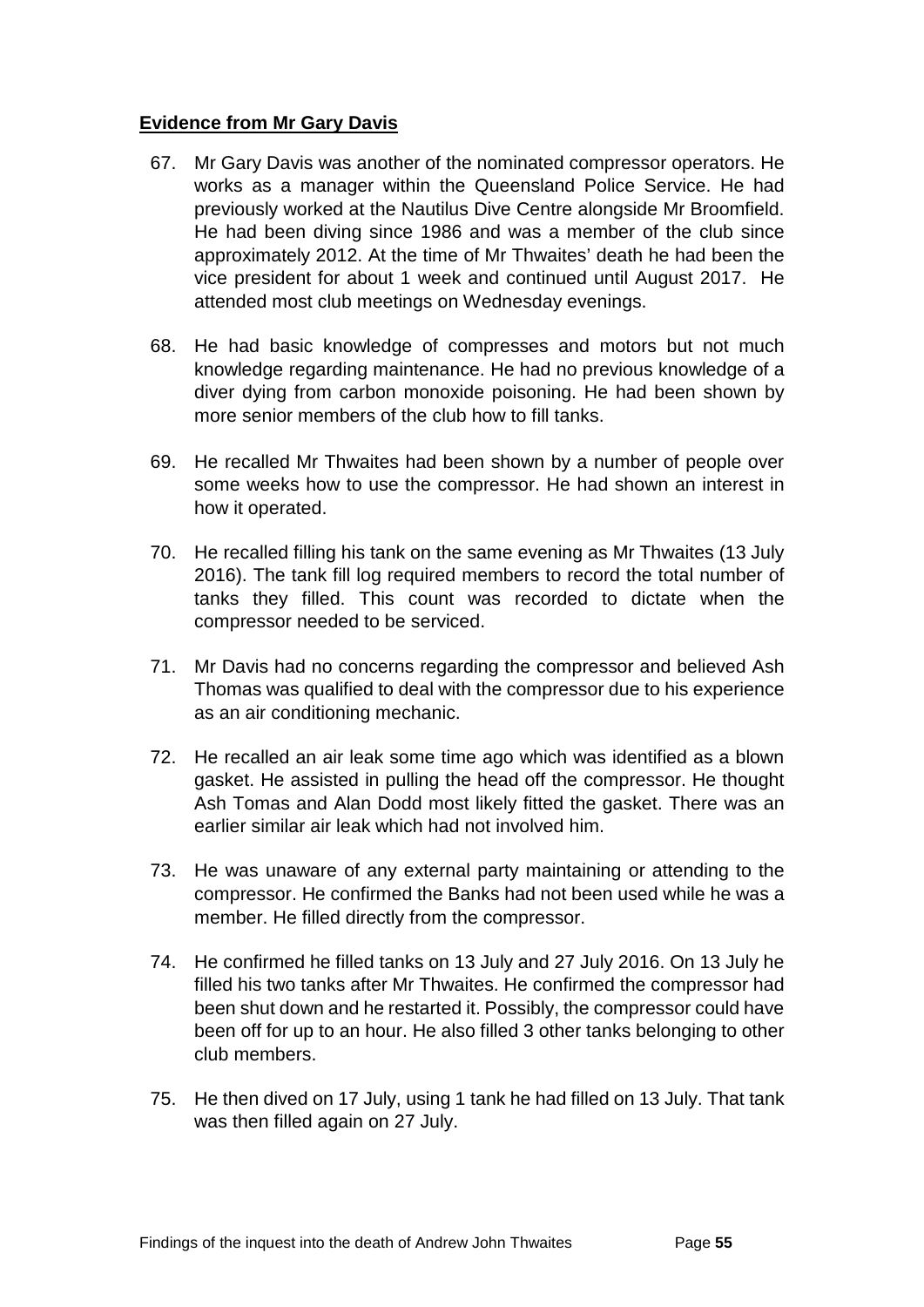- 76. He used his two tanks (which had been filled, one on 13 July and one on 27 July), on 31 July at Flat Rock and Shag Rock. He understood subsequently that this was before Mr Thwaites' death and before he was aware there was a potential issue about the air from the club compressor.
- 77. He did not experience any unusual symptoms after these dives. He confirmed he had some air remaining in the cylinders used in these dives. He agreed he became aware at some point of the investigation into the contents of cylinders filled at the club. He was aware of the email sent out by the club to get tanks tested and to assist workplace health and safety with the investigation. (He was a member of the executive at the time.)
- 78. In his evidence to the inquest Mr Davis disclosed his tanks were taken to Dive Dive Dive. He conceded in his evidence and apologised confirming that if he had asked Dive Dive Dive to test his tanks it would have been due to the carbon monoxide issue, but he could not recall the conversation.
- 79. He clarified as follows I dropped them off to get an air fill at some stage when the compressor had broken down. They advised me that one of the cylinders was out of test and I argued with them because it had been tested but had not then stamped. So I dropped them off to be filled before I was aware of the incident. He found out that one needed to be hydrostatically tested. He could not provide the date which would have subsequently been stamped on to his tank at that time. He stated he would send a photo into the Coroner's Court. There is no record that such photo was received.
- 80. Therefore, he said, he was unable to assist workplace health and safety or the investigation because one of the tanks had been completely emptied and hydrostatically tested. The other had been filled by another compressor.
- 81. All he could say for sure regarding the number of cylinders filled on 13 July was:

'I had 2 of my own cylinders and I ended up with 7. But it is possible that I ended up filling four on that night…… or three, it is likely that I filled more than two'.

- 82. It was probably 45 minutes to an hour after Mr Thwaites had finished filling when Mr Davis filled tanks.
- 83. Mr Dodd was a nominated Compressor operator for 2016. He said essentially that Club members (who were not Compressor operators)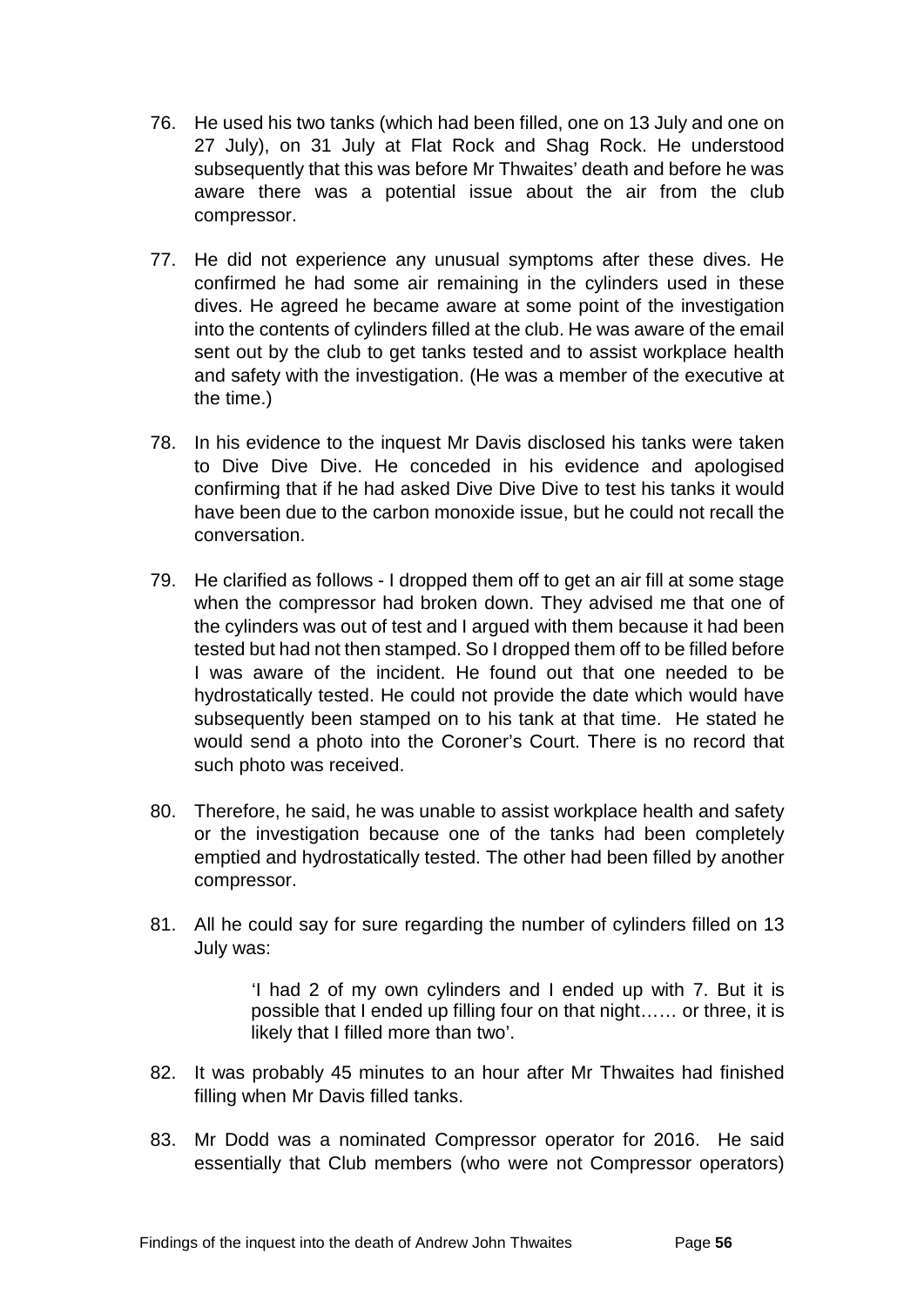were trained to use the compressor and once they were confident in filing the tanks, 'were left to their own devices'. He said that they all knew that if they had any problems, to shut it off and come up and see someone.

84. To the best of his knowledge, since 2011, no one else had ever worked on the Compressor alone without Mr Thomas being present. Mr Dodd knew of one instance (before the 2011 floods) where they had the air quality from the Compressor tested. He confirmed though that there was no testing done after 2011.

#### <span id="page-59-0"></span>**Evidence from Mr Alan Dodd**

- 85. Mr Dodd recalled discussing his preference for how the tanks should be filled with Mr Thwaites a long time before his death. His preference was to fill the tanks one at a time, continually changing tanks once they reached a certain temperature. He said this minimised the heat and in this way, the pressure was not dropping. He referred to this as the 'sequential method'. This involved both tanks being connected to the whips, one tank being turned on and the other turned off. He did not see Mr Thwaites filling tanks after that conversation and did not know whether Mr Thwaites had accepted his recommendation.
- 86. Mr Dodd said that said there was no temperature gauge on the compressor. He said that there was no instruction given about how many hours the compressor should be run because it 'never ran that long'. He said that it rarely ran for up to two hours at a time.

#### <span id="page-59-1"></span>**Mr Thomas' evidence in relation to the Compressor**

- 87. A formal claim of privilege was made in respect of evidence provided by Mr Thomas and was granted.
- 88. Mr Gary Thomas was previously a self-employed electrical mechanic and refrigeration and air conditioning mechanic from 1970 to 2015.
- 89. Mr Thomas has now retired. Between September 2002 and June 2005, his work included servicing, repairing and maintaining the air conditioning, fresh and exhaust air plant, air compressors, water and waste pumps, and all other machinery at an entertainment facility in Brisbane. Those compressors were not used to fill scuba tanks. Mr Thomas had never been employed to provide breathing air from a compressor.
- 90. He held current licences in:
	- Electrical Workers Licence, Electrical Mechanic, Queensland.
	- Electrical Contractors Licence, Queensland
	- ARC Refrigeration and Air Conditioning Licence, Australia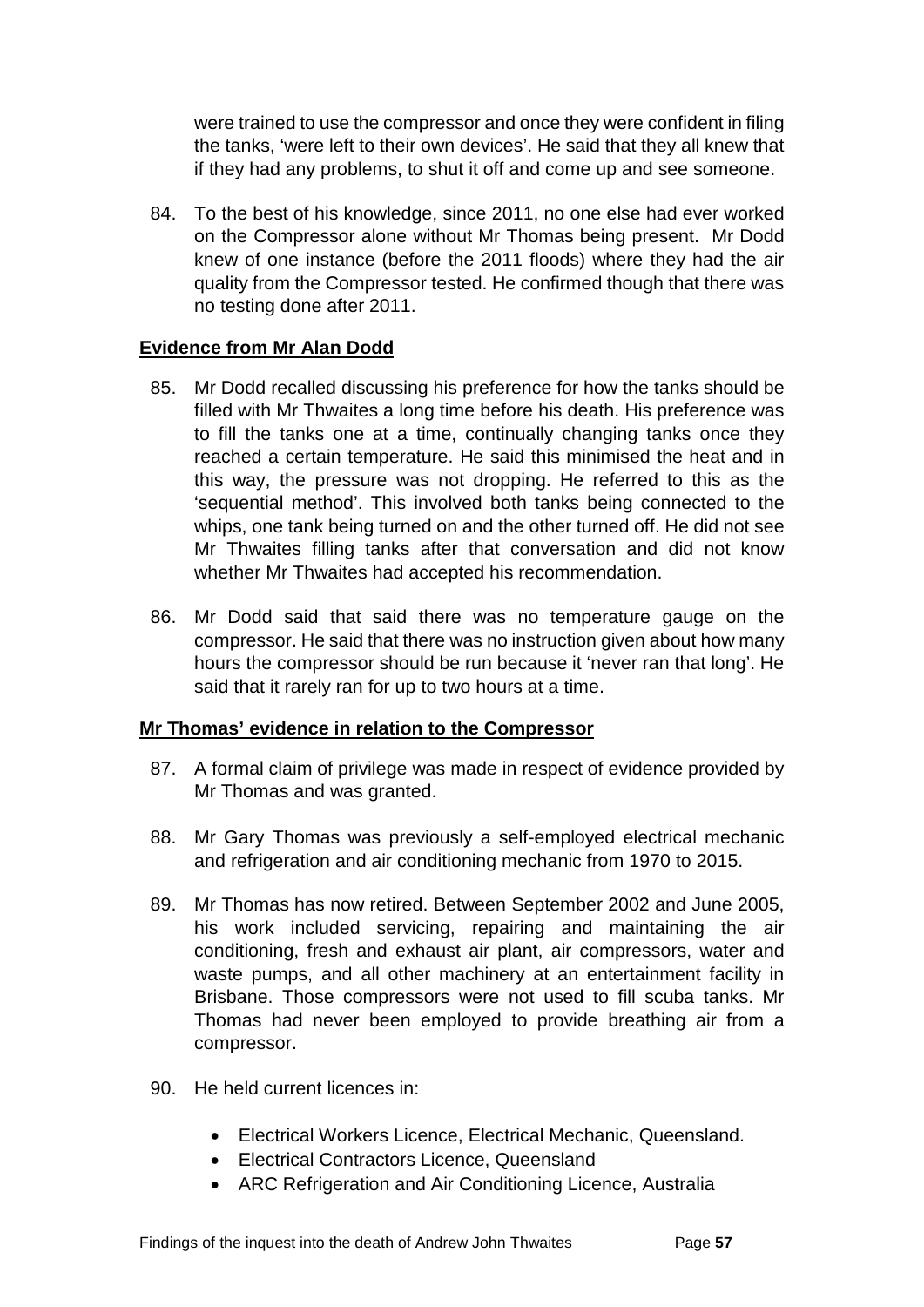- 91. During 1995-2005 and again between2011-2016 Mr Thomas was a compressor operator for the Club and assisted with the maintenance of the Compressor. He undertook this work in a volunteer capacity for the Club.
- 92. Mr Thomas did not install the Compressor. He thought this was done by Mr Holroyd, Mr Harrison and another person who was not a Club member. He had very little to do with the maintenance of the compressor prior to an extended holiday commencing in 2005.
- 93. Mr Thomas denied being in charge of maintenance, he just helped out. He did however take on a leading role with respect to the repairs of the compressor after the 2011 flood. He said that there was no rule that a person could not work on the compressor without his permission.
- 94. There was no log kept of when there were problems with the Compressor. Mr Thomas described gaskets in the Compressor failing in 2013 and 2014 and making his own gaskets.
- 95. Mr Thomas said that the people who filled tanks were not only those people who were nominated as Compressor operators. He said there was no rule that there should be one of the Compressor operators in the shed at all times when filling was occurring.
- 96. Mr Thomas said that the Compressor would commonly run for an hour but this depended on how many tanks were filled. He conceded that the tank fill log indicated that 16 tanks were filled and that the Compressor could have been run for about two hours.
- 97. Mr Thomas had never read a manual for the compressor prior to Mr Thwaites' death. Mr Thomas said that he had read manuals for an Ingersoll Rand compressor whilst at his previous employment, (which was not running a compressor for breathing air production).
- 98. Mr Thomas described his maintenance routine with respect to the compressor. He said he would:
	- Check the belts once a month:
	- Check the oil on the first Monday in every month;
	- Change the filters every year or every 400 tanks, which ever came first.
- 99. Mr Thomas said that he implemented a log of when the filters were to be changed in 2015.
- 100. He carried out a full service every year. This included rechecking the belts for wear and tear and realigning the belts. He gave everything a bit